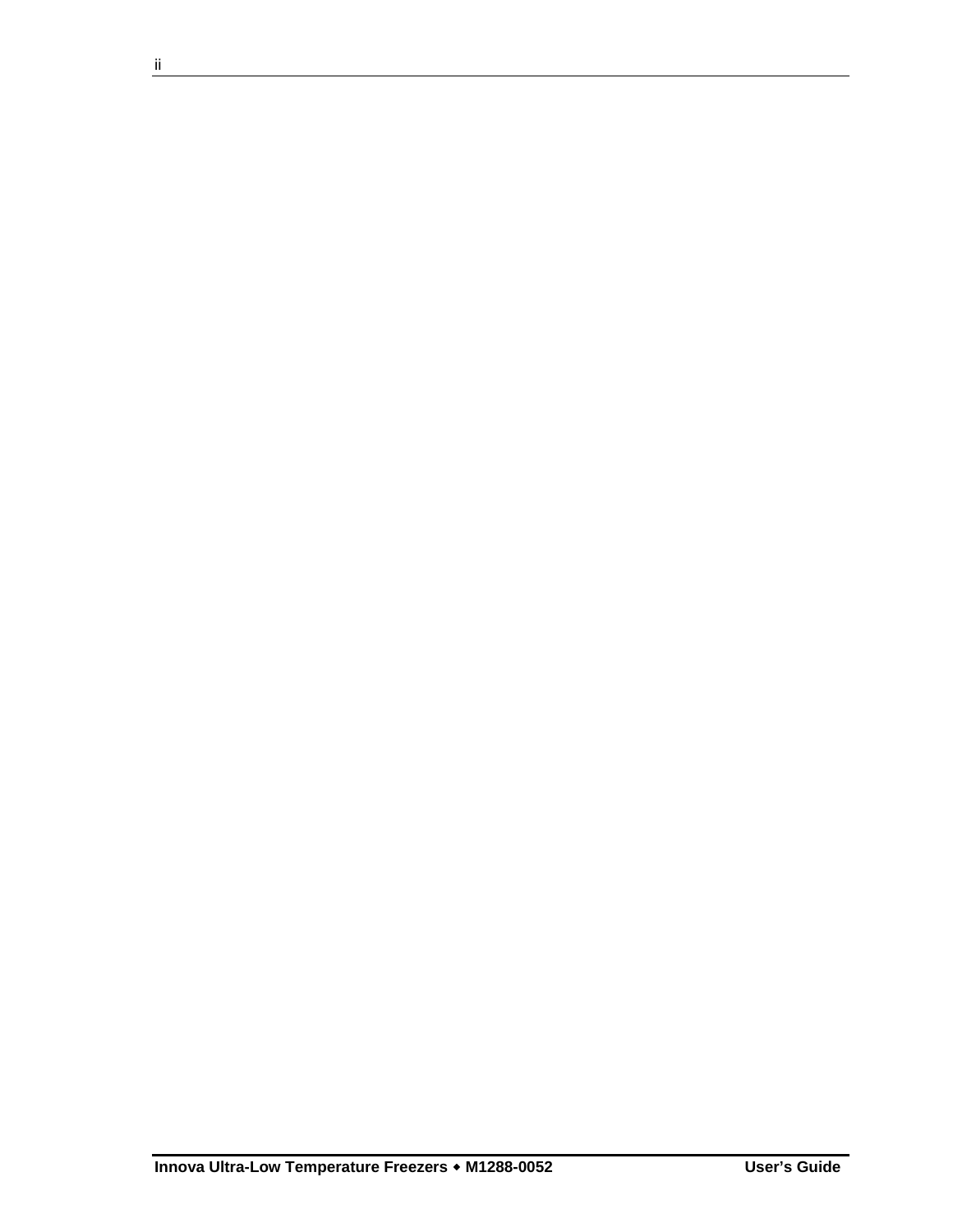## **INTERNATIONAL OFFICES:**

#### **BELGIUM**

New Brunswick Scientific NV-SA Stationsstraat 180/4 3110 Rotselaar België/Belgique Tel: 32 (0)16 56 28 31 Fax: 32 (0)16 57 27 53 E-mail: sales@nbsnv-sa.be

#### **CHINA**

New Brunswick Scientific Co., Inc. A903, 904 Yin Hai Building No. 250, Cao Xi Road Shanghai 200235, P.R. China Tel: 86 21 6484 5955 or 5966 Fax: 86 21 6484 5933 E-mail: nbschc@online.sh.cn

#### **FRANCE**

New Brunswick Scientific SARL 12-14, Rond Point des Champs Elysées 75008 Paris France Tel: 33 (0)1 5353 1511 Fax: 33 (0)1 5353 1557 E-mail: sales@nbssarl.fr

#### **GERMANY**

New Brunswick Scientific GmbH In Der Au 14 D-72622 Nürtingen Deutschland Tel: 49 (0)7022 932490 Fax: 49 (0)7022 32486 E-mail: sales@nbsgmbh.de

#### **THE NETHERLANDS**

New Brunswick Scientific BV Kerkenbos 1101, 6546 BC Nijmegen P.O Box 6826, 6503 GH Nijmegen Nederland Tel: 31 (0)24 3717 600 Fax: 31 (0)24 3717 640 E-mail: sales@nbsbv.nl

#### **UNITED KINGDOM**

New Brunswick Scientific (UK) Ltd. 17 Alban Park St. Albans, Herts. AL4 0JJ United Kingdom Tel: 44 (0)1727 853855 or 0800 581331 Fax: 44 (0)1727 835666 E-mail: bioinfo@nbsuk.co.uk Web: www.nbsuk.co.uk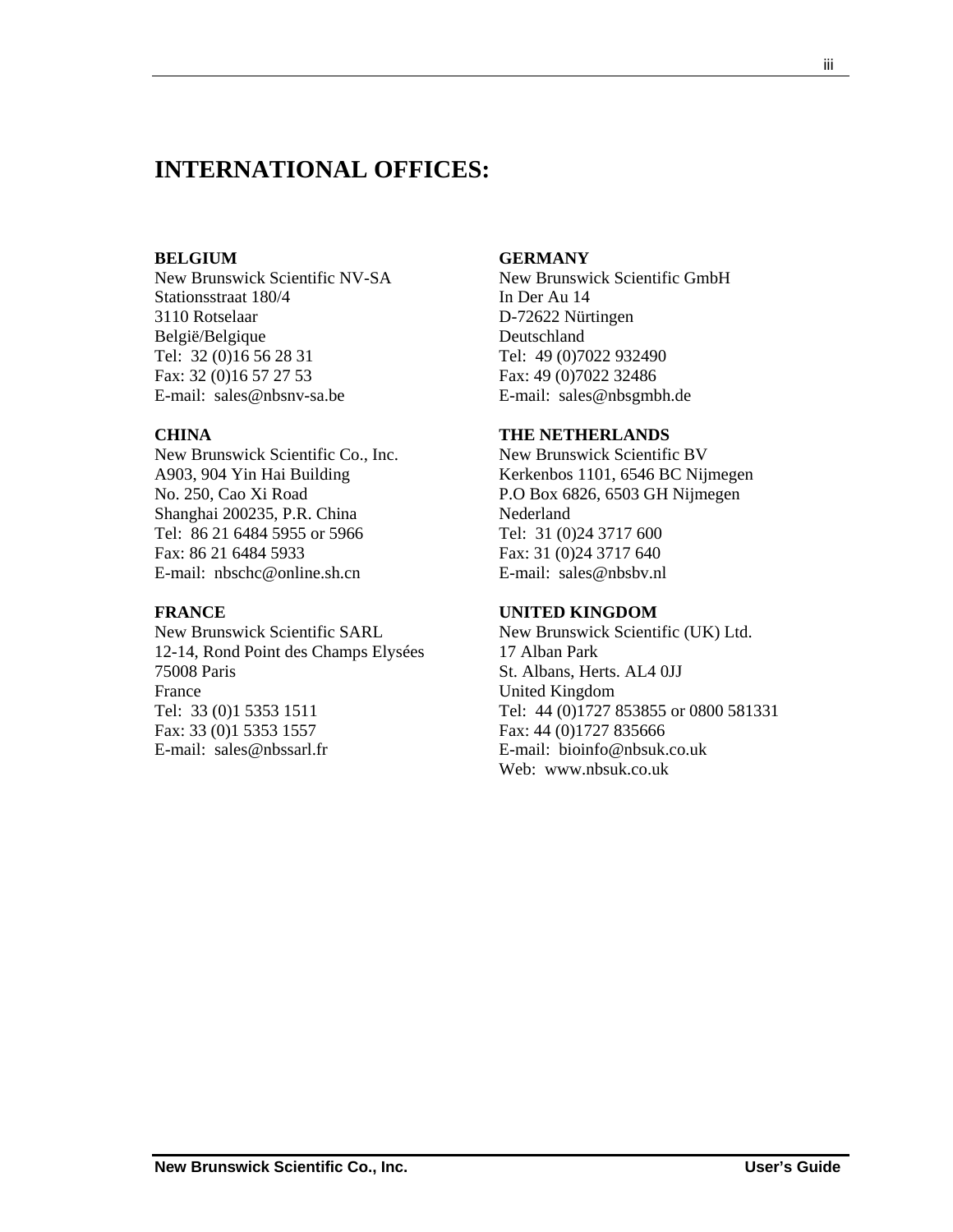## *CAUTION!*

**This equipment** *must* **be operated as described in this manual. If operational guidelines are not followed, equipment damage and personal injury** *can* **occur.** 

**Please read the entire User's Guide before attempting to use this unit.** 

### **HEALTH AND SAFETY AT WORK ACT 1974**

#### (FOR THE UNITED KINGDOM)

New Brunswick Scientific, as manufacturers and suppliers of laboratory equipment, are obliged under the terms of the above Act to provide our users with instructions on the safe installation, operation and maintenance of our equipment.

Our equipment is designed to acceptable standards and does not entail any hazard if used, as advised in the attached instructions.

The following safety precautions should be observed by all personnel using this equipment:

- 1. Read and understand this manual. If in doubt, contact one of the New Brunswick Scientific Companies listed.
- 2. Do not remove any covers. There are no operable controls other than those referred to in this manual. There are voltages in excess of 41.5 volts AC behind the covers.
- 3. Use freezer gloves at all times when loading or unloading the equipment. The temperature of operation is such that direct contact with the cold contents or inside the equipment can burn unprotected skin.
- 4. Observe good housekeeping practices, at all times keeping the equipment and the adjacent areas clean, dry and uncluttered.
- 5. Should any malfunctions occur or be suspected, immediately call a qualified service engineer to investigate.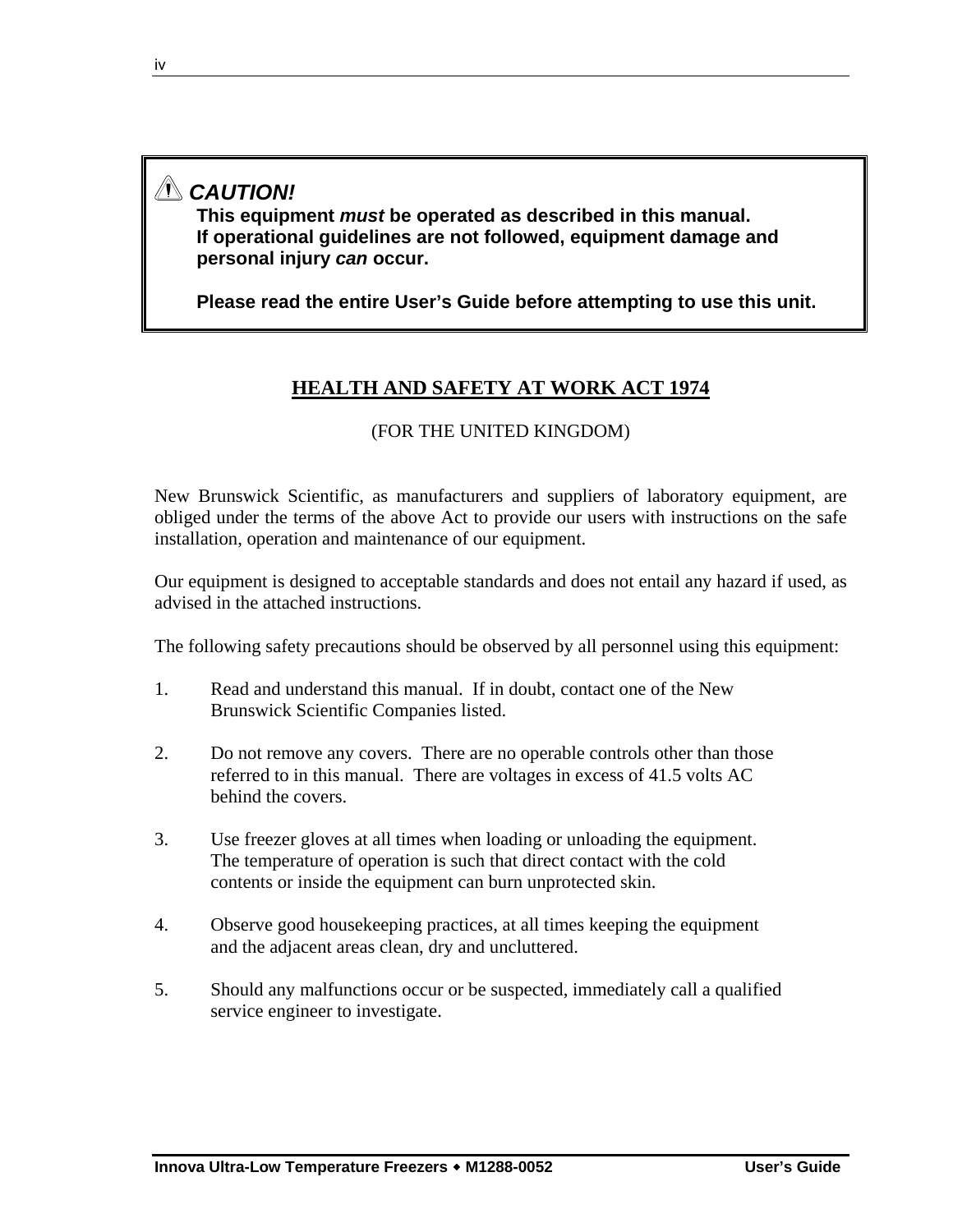## **Copyright Notice**

New Brunswick Scientific Company, Inc. Box 4005 44 Talmadge Road Edison, New Jersey 08818-4005 USA

© Copyright 2007 New Brunswick Scientific Co., Inc.

All Rights Reserved.

Reproduction, adaptation, or translation without prior written permission from New Brunswick Scientific is prohibited.

## **Disclaimer Notice**

New Brunswick Scientific Co., Inc. reserves the right to change information in this document without notice. Updates to information in this document reflect our commitment to continuing product development and improvement.

## **Manual Conventions**

| $\mathcal{R}$ NOTE:                    | Notes contain essential information that deserves<br>special attention.                                                                                                          |
|----------------------------------------|----------------------------------------------------------------------------------------------------------------------------------------------------------------------------------|
| <b>CAUTION!</b>                        | Caution messages appear before procedures which, if<br>caution is not observed, could result in damage to the<br>equipment.                                                      |
| <b>WARNING!</b>                        | Warning messages alert you to specific procedures or<br>practices which, if not followed correctly, could result in<br>serious personal injury.                                  |
| <b>Bold</b>                            | Text in boldface type emphasizes key words or<br>phrases.                                                                                                                        |
|                                        | This particular Warning message, whether found in the<br>manual or on the unit, means HOT SURFACE-and<br>therefore represents a potential danger to touch.                       |
| <b>WARNING!</b><br><i><b>CRUSH</b></i> | Crush Warning messages alert you to specific<br>procedures or practices regarding heavy objects which,<br>if not followed correctly, could result in serious personal<br>injury. |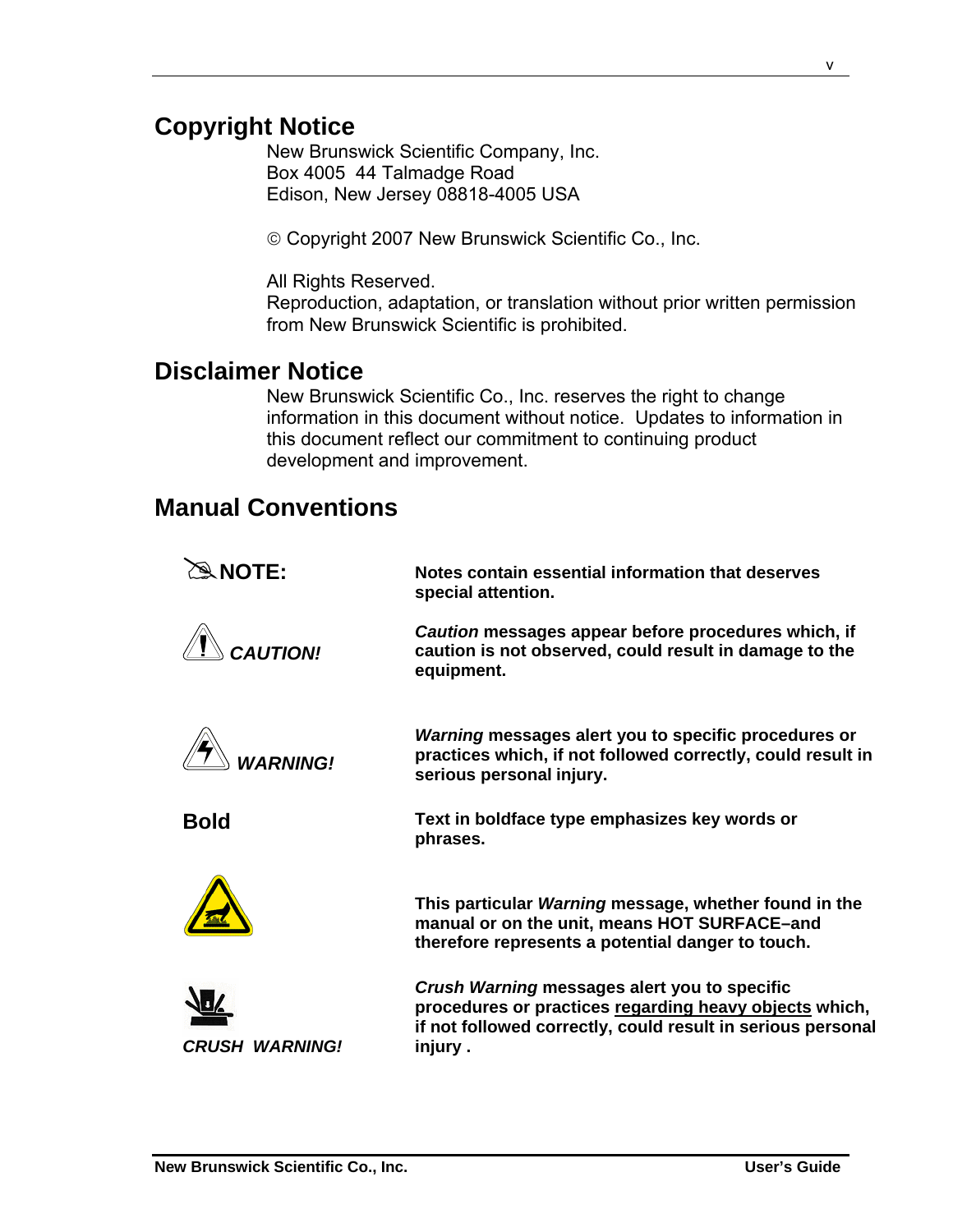## *W A R R A N T Y*

Every instrument manufactured by the New Brunswick Scientific Co., Inc. is warranted to be free from defects in material and workmanship. In the USA, this apparatus, with the exception of lamps (where supplied), is warranted for 2 years against faulty components and assembly; and our obligation under this warranty is limited to repairing or replacing the instrument or part thereof which shall, within 2 years after date of shipment, prove to be defective after our examination. Component parts are warranted for 3 additional years (excluding labor). Vacuum Insulation Panels (where present) are warranted for a total of 12 years. This warranty does not extend to any NBS products which have been subjected to misuse, neglect, accident or improper installation or application; nor shall it extend to products which have been repaired or altered outside the NBS factory or its authorized service centers without prior authorization from the New Brunswick Scientific Co., Inc.

> Outside the USA, contact your NBS representative for warranty details.

Æ Æ Æ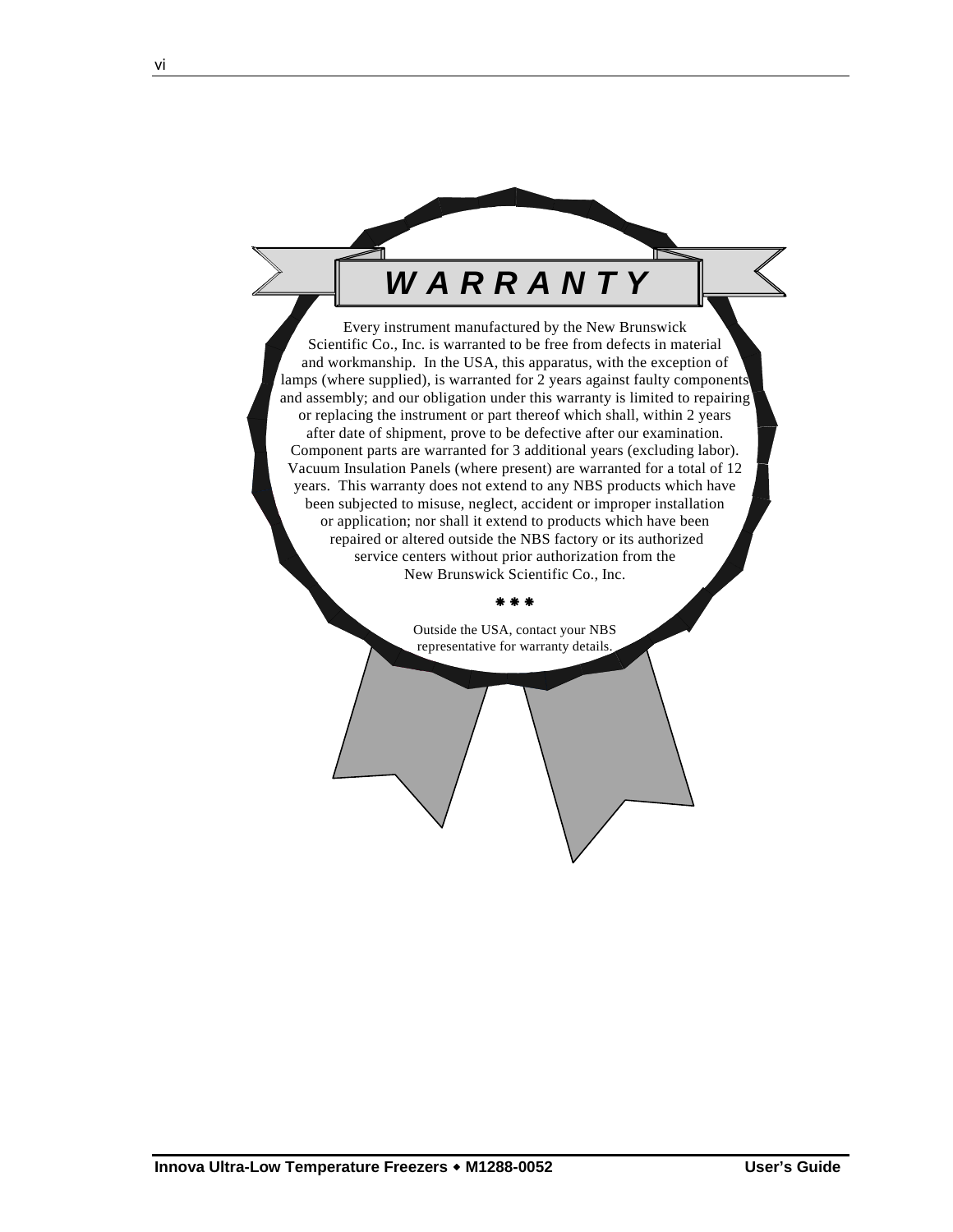|                                                            | NEW BRUNSWICK SCIENTIFIC CO., INC.                                                                                                                                                                                                                                                                                              |
|------------------------------------------------------------|---------------------------------------------------------------------------------------------------------------------------------------------------------------------------------------------------------------------------------------------------------------------------------------------------------------------------------|
|                                                            | <b>CERTIFICATE OF CONFORMITY</b>                                                                                                                                                                                                                                                                                                |
|                                                            | This is to confirm that the following NBS Low & Ultra Low Temperature Freezers:                                                                                                                                                                                                                                                 |
|                                                            | Innova U101<br>Innova U535<br>Innova U725<br>Innova C585<br>Innova C760<br>Premium U410<br>Premium U570<br>Premium C340<br>Premium C660                                                                                                                                                                                         |
|                                                            | conform to the following European Directives:                                                                                                                                                                                                                                                                                   |
|                                                            | Electromagnetic Compatibility (EMC) 89/336/EEC & Amendment 92/31/EEC<br>Test Standard BS EN 55014-1 : 1997<br>Test Standard BS EN 55014-2 : 1997<br>Test Standard BS EN 61000-3-2: 1995<br>Test Standard BS EN 61000-3-3 : 1995<br>Low Voltage Directive (LVD) 73/23/EEC<br>Test Standard EN 61010-1 : 1993 Amendment A2 : 1995 |
|                                                            | Test Standard ISO 5149 : 1993 (E)<br><b>Conducted/Radiated Emissions FCC Part 15 Class B</b>                                                                                                                                                                                                                                    |
|                                                            |                                                                                                                                                                                                                                                                                                                                 |
| on this<br>D J Minister, Executive Designer<br>Approved by | on this 21 <sup>st</sup> day of August, 2007                                                                                                                                                                                                                                                                                    |
|                                                            | New Brunswick Scientific Co., Inc., 44 Talmadge Road, Edison, NJ 08818, USA<br>New Brunswick Scientific (UK) Ltd, 17 Alban Park, St. Albans AL4 0JJ UK<br>New Brunswick Scientific BV, Kerkenbos 1101, Nijmegen 6546 BC, NL                                                                                                     |

vii viited valitti ka ta ka se maanda ka se maanda ka se maanda ka se maanda ka se maanda ka se maanda ka se m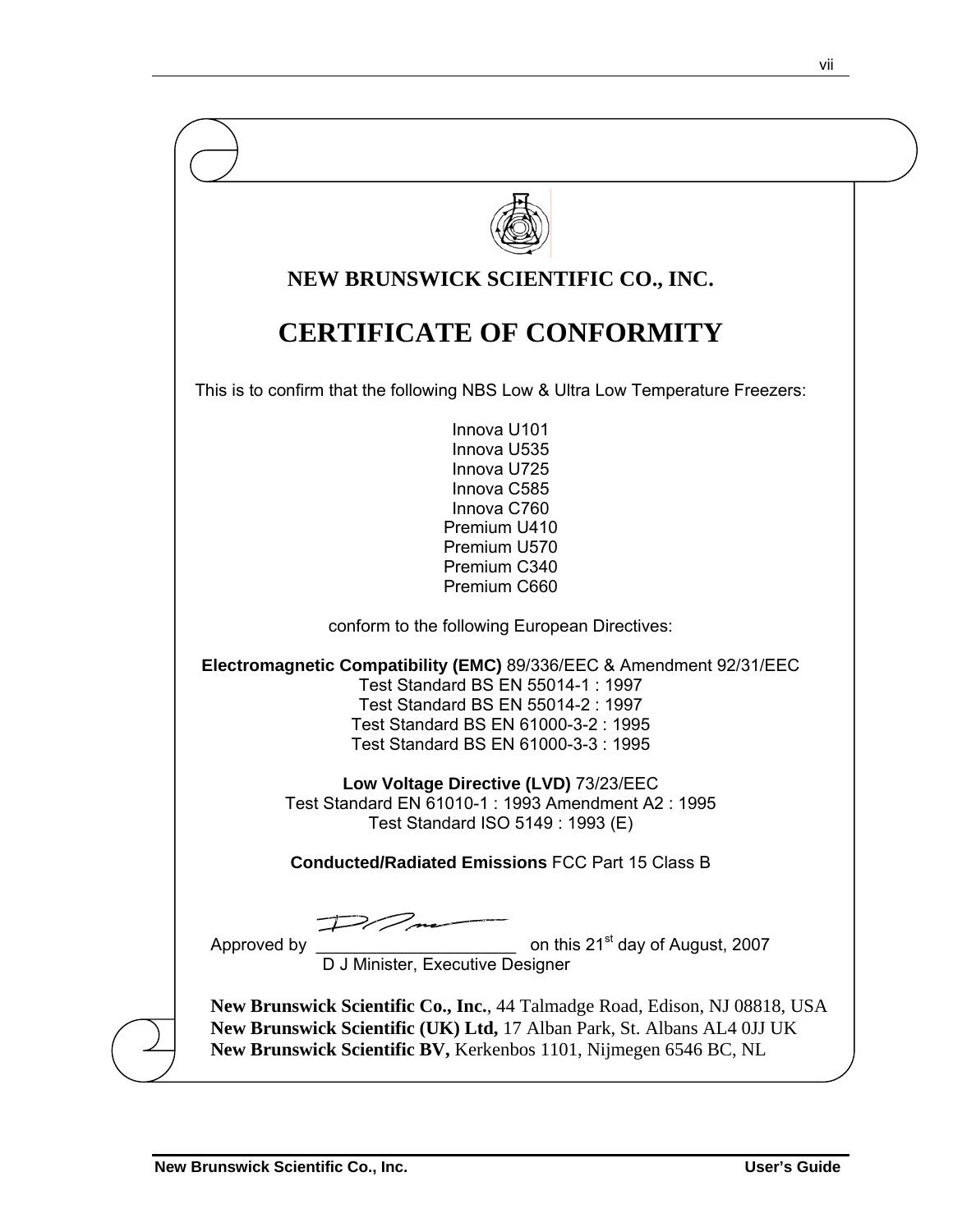## **TABLE OF CONTENTS**

| $\mathbf{1}$            |                  |  |
|-------------------------|------------------|--|
|                         | 1.1              |  |
|                         | 1.2              |  |
| $\boldsymbol{2}$        |                  |  |
|                         |                  |  |
|                         | 2.1              |  |
|                         | 2.1.1            |  |
|                         | 2.1.2            |  |
| $\mathbf{3}$            |                  |  |
|                         | 3.1              |  |
|                         | 3.2              |  |
|                         | 3.2.1            |  |
|                         | 3.2.2            |  |
|                         | 3.2.3            |  |
|                         | 3.2.4            |  |
|                         | 3.2.5            |  |
|                         |                  |  |
| $\overline{\mathbf{4}}$ |                  |  |
|                         | 4.1              |  |
|                         | 4.1.1            |  |
|                         | 4.1.2            |  |
|                         | 4.1.3            |  |
|                         | 4.1.4            |  |
|                         | 4.1.5            |  |
|                         | 4.1.6            |  |
|                         | 4.1.7            |  |
|                         | 4.1.8            |  |
|                         | 4.1.9            |  |
|                         | 4.1.10           |  |
|                         | 4.1.11           |  |
|                         | 4.1.12<br>4.1.13 |  |
|                         | 4.1.14           |  |
|                         | 4.1.15           |  |
|                         | 4.1.16           |  |
|                         | 4.2              |  |
|                         | 4.2.1            |  |
|                         | 4.2.2            |  |
|                         | 4.2.3            |  |
|                         | 4.2.4            |  |
|                         | 4.3              |  |
|                         | 4.4              |  |
|                         | 4.5              |  |
|                         | 4.6              |  |
|                         | 4.6.1            |  |
|                         | 4.6.2            |  |
|                         | 4.7              |  |
|                         | 4.7.1            |  |
|                         | 4.7.2            |  |
|                         | 4.7.3            |  |
| -5                      |                  |  |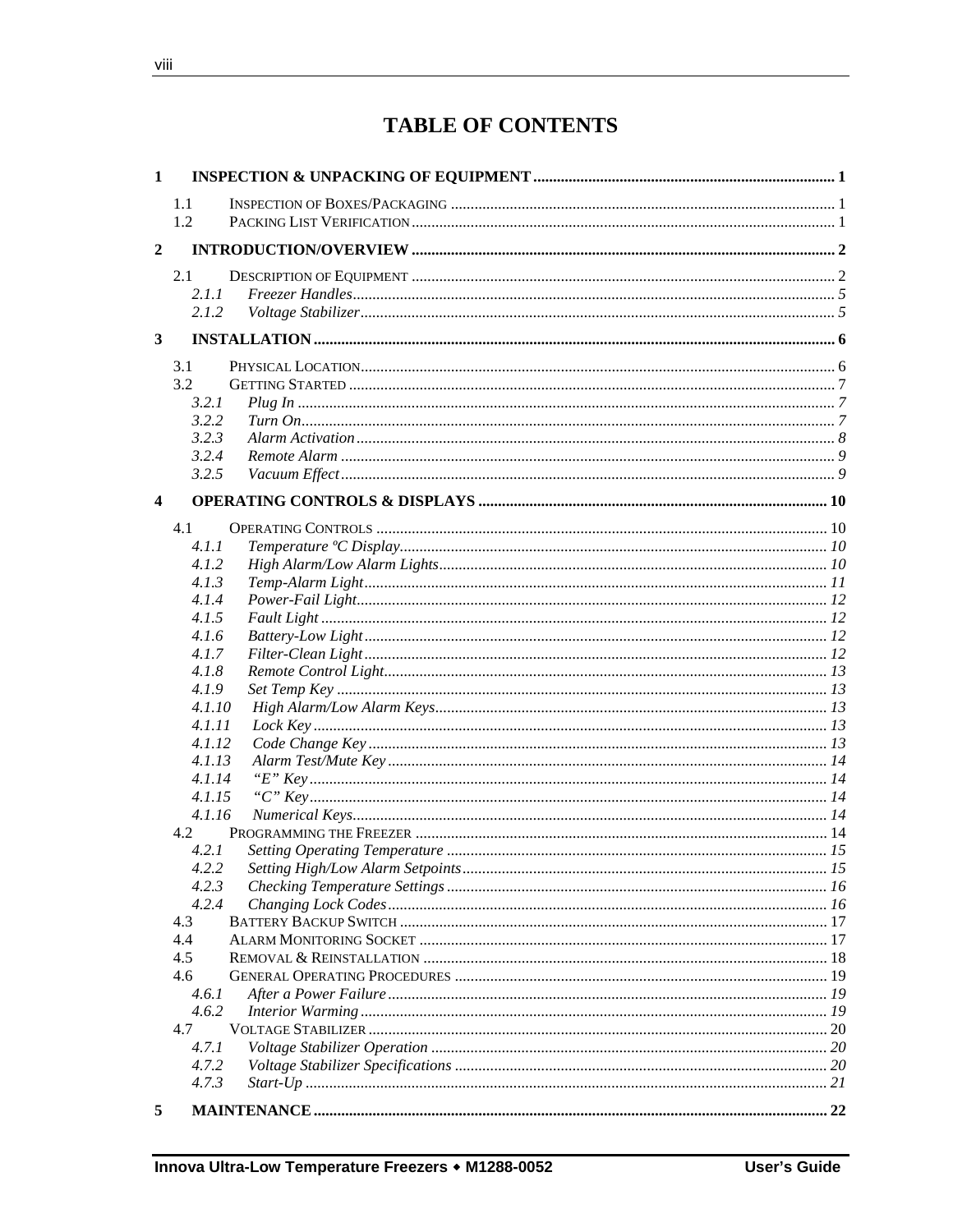|                  | 5.1   |  |
|------------------|-------|--|
|                  | 5.1.1 |  |
|                  | 5.1.2 |  |
|                  | 5.1.3 |  |
|                  | 5.1.4 |  |
|                  | 5.1.5 |  |
|                  | 5.1.6 |  |
|                  | 5.2   |  |
|                  | 5.3   |  |
|                  | 5.3.1 |  |
|                  | 5.3.2 |  |
|                  | 5.3.3 |  |
|                  | 5.3.4 |  |
| 6                |       |  |
|                  |       |  |
|                  | 6.1   |  |
|                  | 6.2   |  |
|                  |       |  |
| 7                |       |  |
|                  | 7.1   |  |
|                  | 7.1.1 |  |
|                  | 7.1.2 |  |
|                  | 7.1.3 |  |
|                  | 7.1.4 |  |
|                  | 7.2   |  |
| 8                |       |  |
|                  |       |  |
|                  | 8.1   |  |
|                  | 8.2   |  |
| $\boldsymbol{9}$ |       |  |
|                  | 9.1   |  |
|                  | 9.2   |  |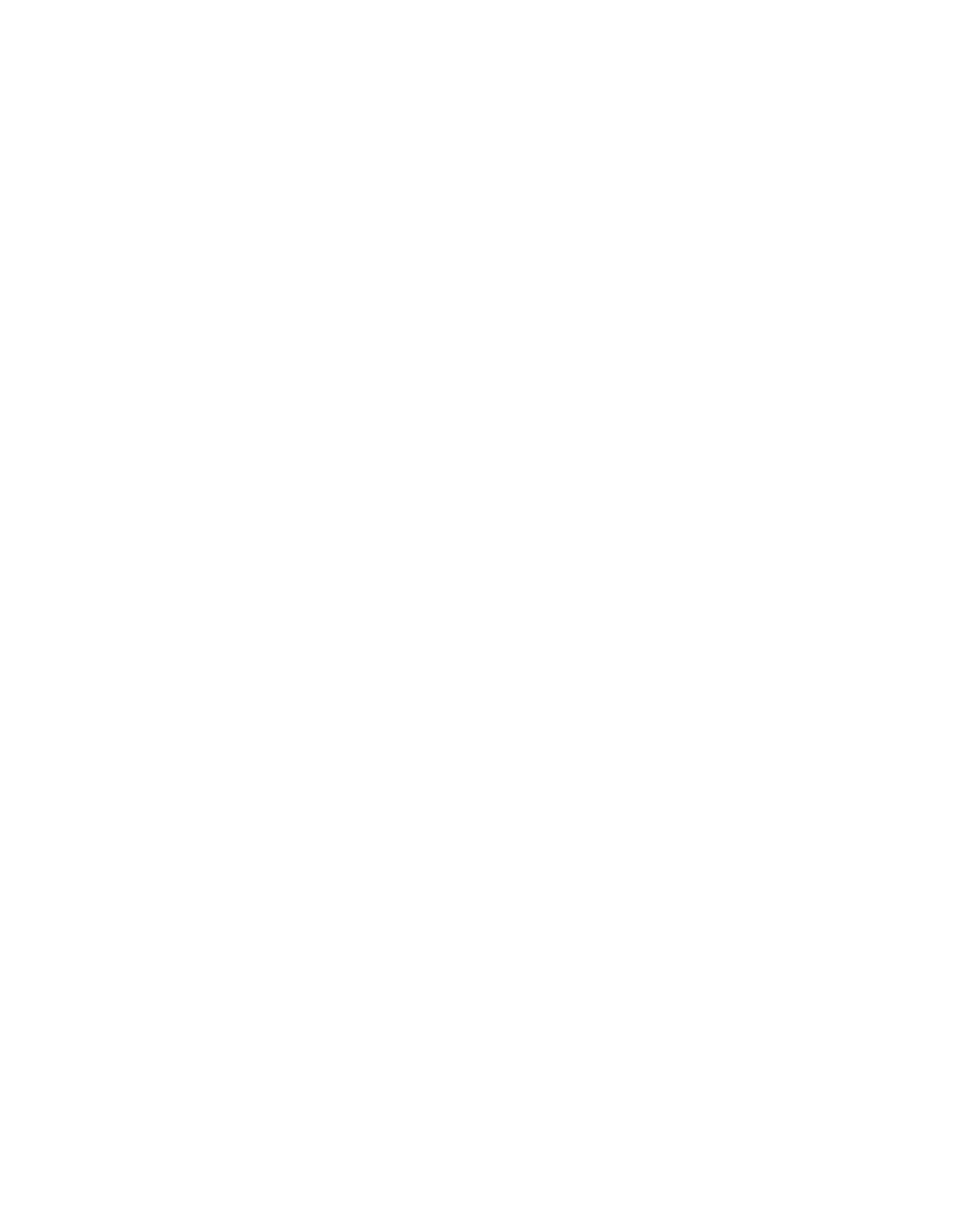# 1 INSPECTION & UNPACKING OF EQUIPMENT

#### *1.1 Inspection of Boxes/Packaging*

After you have received your order from New Brunswick Scientific, inspect the boxes/packaging carefully for any damage that may have occurred during shipping. Report any damage immediately to the carrier and to your local NBS Sales Order Department.

#### *1.2 Packing List Verification*

Unpack your order, saving the packing materials for possible future use. Also be sure to save the User's Guide, for instruction and reference.

Verify against your NBS packing list that you have received the correct materials, and that nothing is missing.

If any part of your order was damaged in transit, is missing, or fails to operate, please fill out Customer Satisfaction Form 6300 and return it by fax or mail. You can also call the New Brunswick Scientific Service Department or your local NBS representative.

## *CAUTION!*

**Inspect the freezer cabinet panels for punctures or other damage that compromises the integrity of the freezer** 

**Any unauthorized punctures or other damage deliberately made to the cabinet walls will invalidate the warranty.**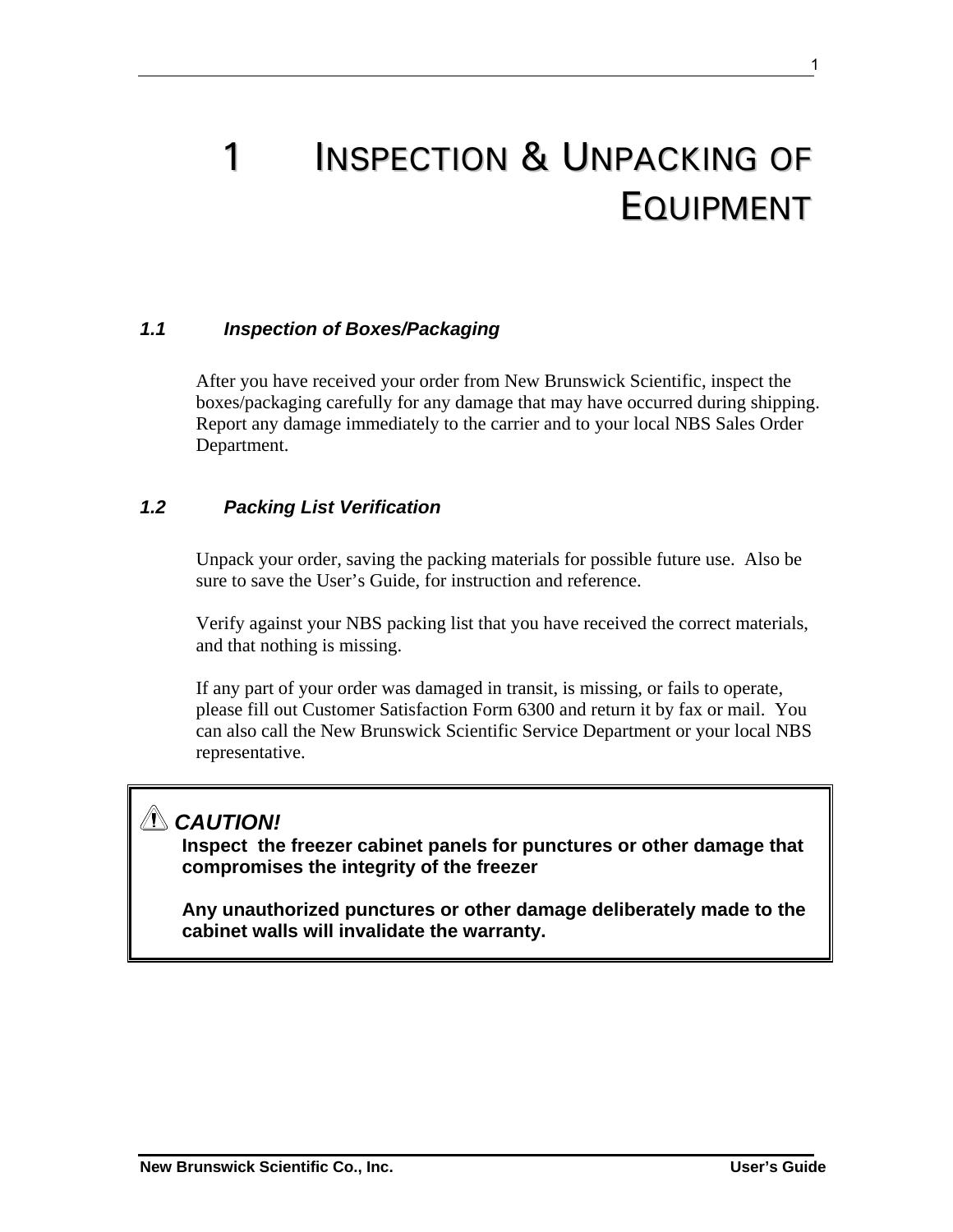# 2 INTRODUCTION/OVERVIEW

*This manual provides the user with the necessary information for installation and operation of the Innova range of Ultra-Low Temperature freezers with vacuum insulation panels. It also provides some preliminary user maintenance information.* 

#### *2.1 Description of Equipment*

The New Brunswick Scientific range of Innova freezers is designed to provide precise, ultra-low temperature environments for scientific and medical use.

## *CAUTION!*

**Vacuum insulation panels are used in the construction of these freezers. These panels are mounted in the cavity against the steel outer wall of the freezer. Any drilling or puncture to the outer wall could release the vacuum from the panel, resulting in impaired freezer performance.** 

There are two types of Innova freezer: Upright (*see Figures 1 & 3 below*) and Chest (*see Figure 2 below*). This manual covers all versions of these freezer models:

| <b>Upright Freezer Model</b> | <b>Capacity</b>              |
|------------------------------|------------------------------|
| U101                         | 3.6 cubic feet (101 liters)  |
| U535                         | 18.9 cubic feet (535 liters) |
| U725                         | 25.6 cubic feet (725 liters) |
| <b>Chest Freezer Model</b>   | <b>Capacity</b>              |
| C585                         | 20.7 cubic feet (585 liters) |
| C760                         | 26.9 cubic feet (760 liters) |

The freezers are totally free of CFCs (Chlorofluorocarbons) and HCFCs (Hydrochlorofluorocarbons). They use HFCs (Hydrofluorocarbons) as refrigerants.

The interior panels and shelves are made of corrosion-resistant stainless steel, making them easy to keep clean and to sterilize.

A membrane keypad and digital temperature readout are provided on a small control panel. On the upright models, this is located on the door. On the chest models, it is located on a console at the right-hand side of the equipment. (*See Figures 1, 2 & 3*)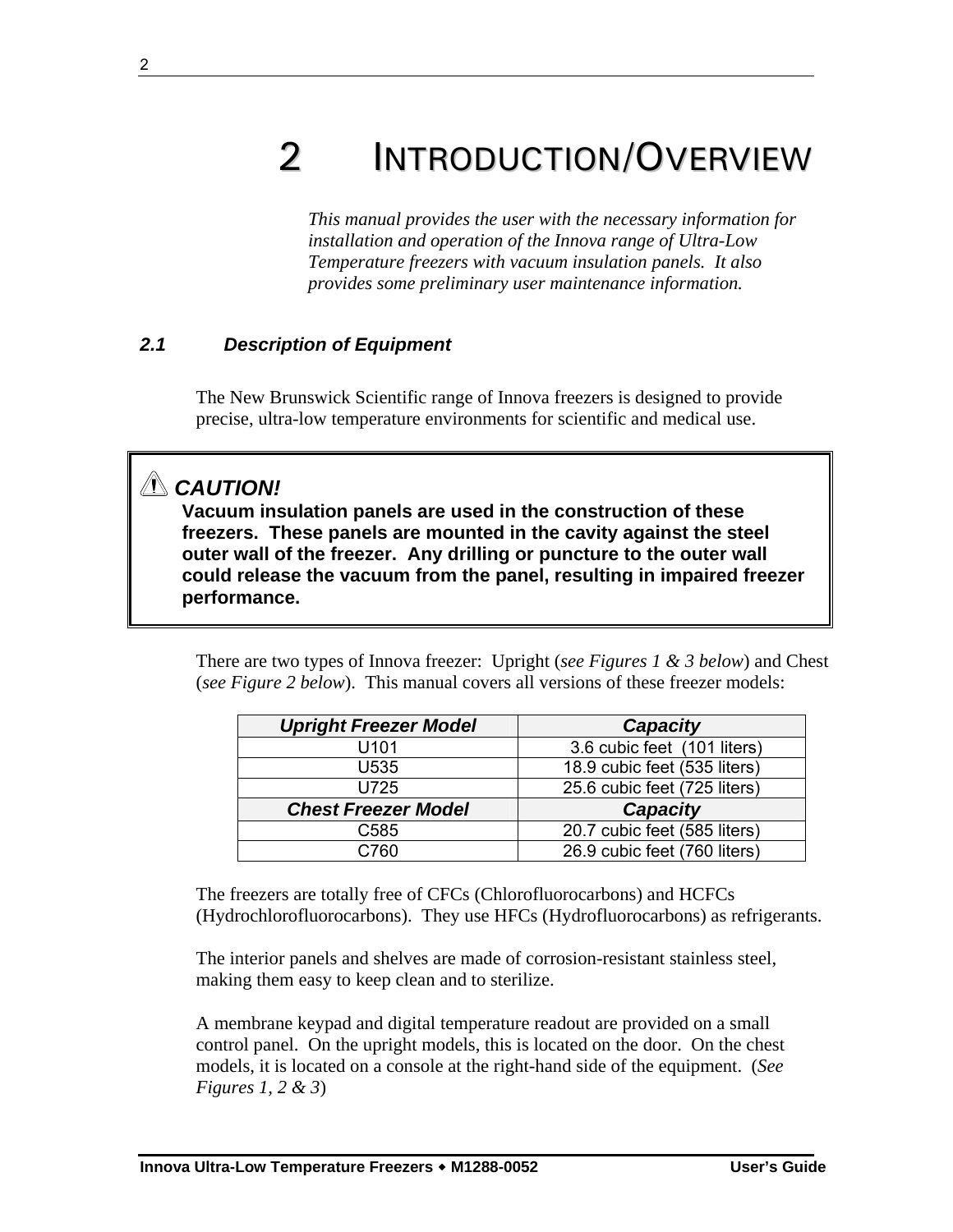Controls for setting the freezer temperature and alarm warning setpoints are enabled by an electronic lock. A unique code, which is selected by the user through the membrane keypad, sets this lock. The code can be changed at any time, provided the current setting of the lock is known. **On delivery, the lock code is "0000" (unlocked).** 

Indicator lamps on the control panel provide warnings of power loss, system failure, exceeding Hi/Low temperature setpoints, low battery voltage and filter blockage. There is also an LED to indicate when the freezer is under remote control via the RS-485 optional computer interface.

Figure 1 shows a typical upright freezer, Figure 2 shows a typical chest freezer, and Figure 3 shows the upright U101 freezer.



**Figure 1: Upright Freezer—Side and Front Views**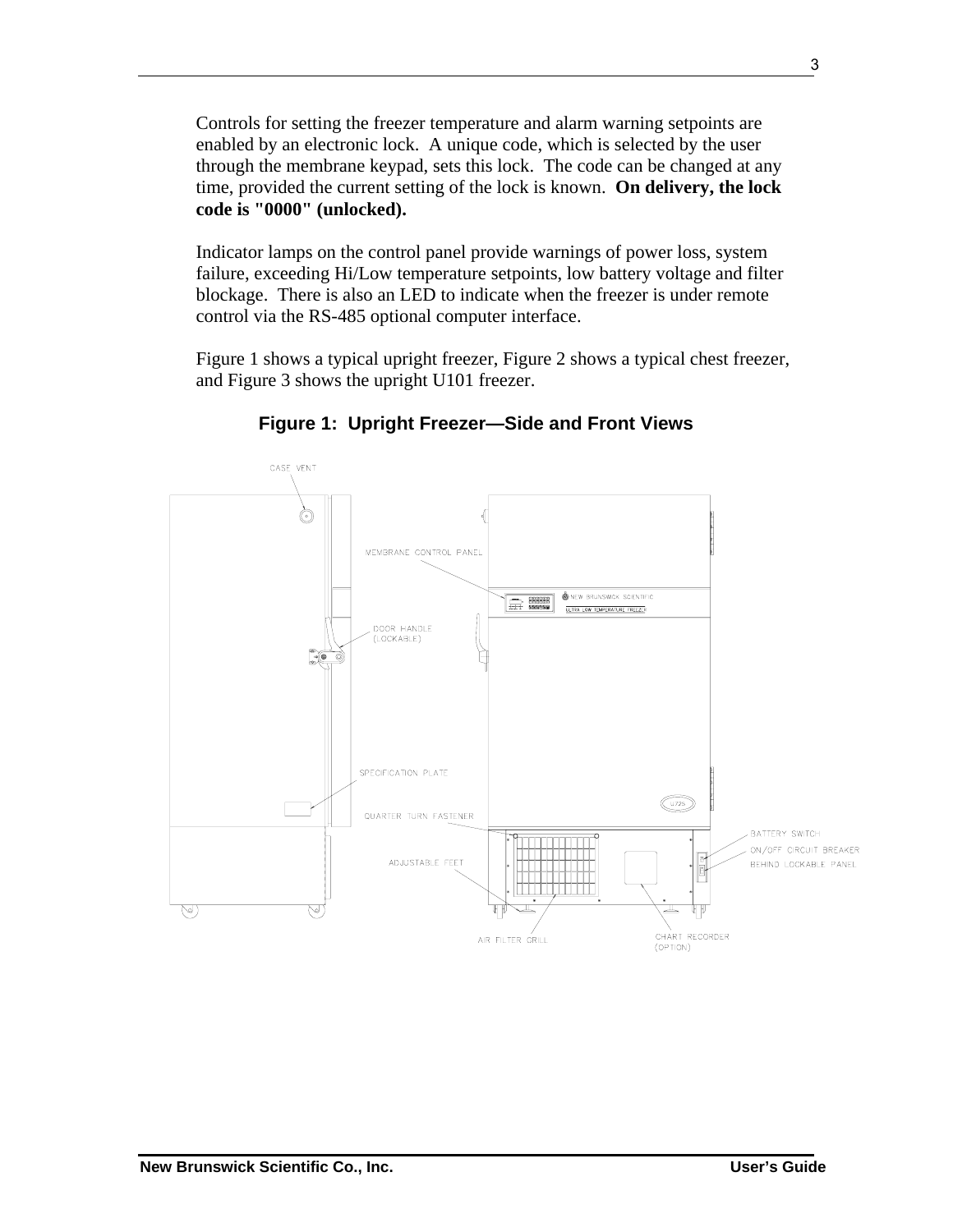

**Figure 2: Chest Freezer—Side and Front Views** 

**Figure 3: U101 Freezer—Side and Front Views** 

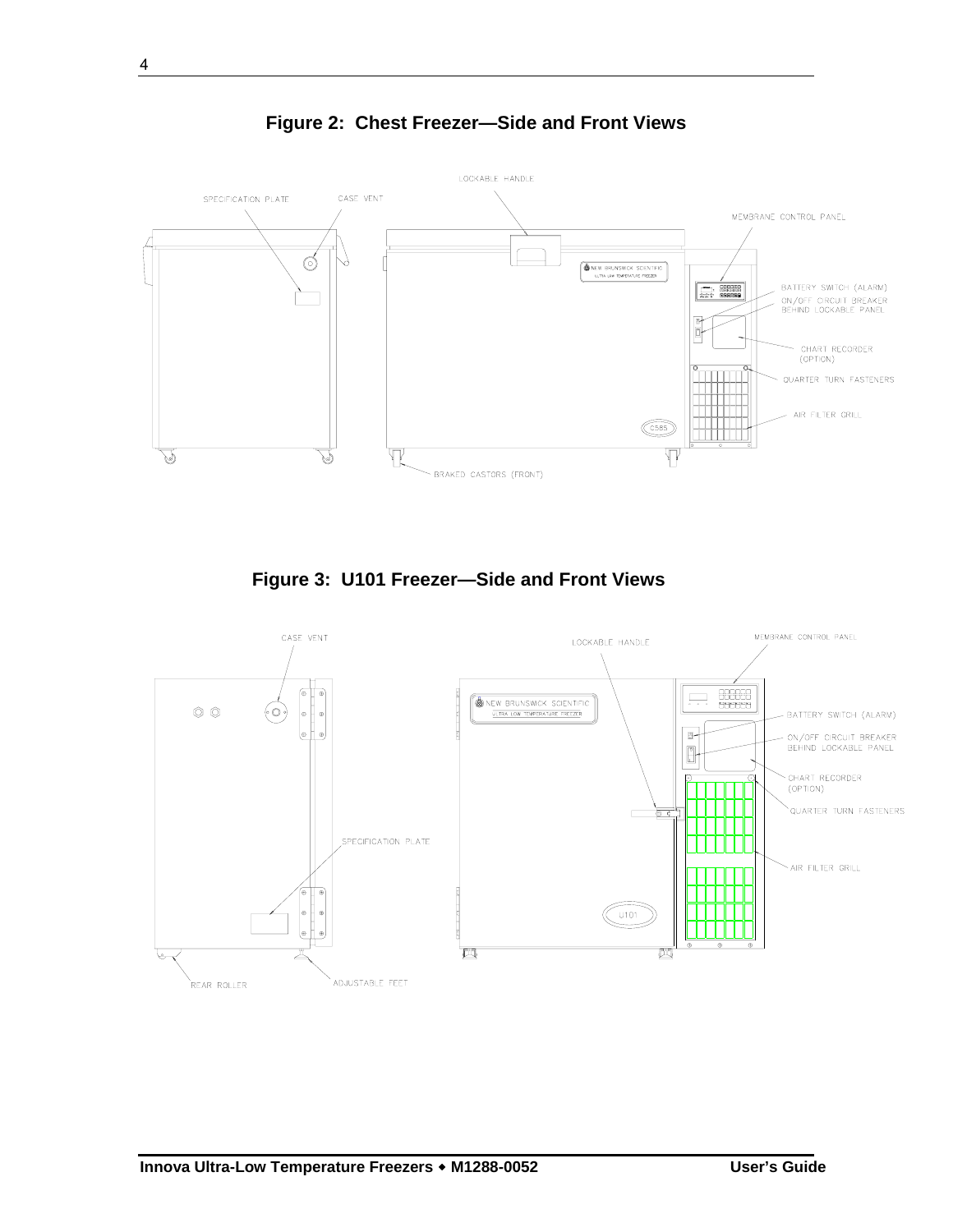#### **2.1.1 Freezer Handles**

Freezers are supplied with lockable handles.

The U101, C585 and C760 are fitted with quarter turn key locks.

The U535 and U725 upright freezer handles are fitted with barrel locks (push to lock, turn key to unlock). The barrel lock may be removed from the upright freezer handle if the lock facility is not required:

- 1. Remove the two retaining screws at the rear of the handle.
- 2. Remove the lock barrel and packing plate.
- 3. Fit the plastic blanking plug supplied.
- 4. Refit the packing plate using the existing screws.

### #**NOTE:**

**It is important that the handle lock packing plate be fitted at all times.** 

#### $\mathbb{R}$  NOTE:

**For UPRIGHT freezers: DO NOT SLAM THE DOOR WITH THE HANDLE IN THE CLOSED POSITION.** 

**The door handle has a cam action to pull the door closed and a reverse can action to break the seal so the door can be opened. When closing the outer door, ensure that the cam is engaged for correct operation. The initial vacuum inside the cabinet may cause the door to appear closed, but when the vacuum releases, the door will open. Always ensure the handle is properly engaged.** 

#### **2.1.2 Voltage Stabilizer**

Certain freezer models are fitted with an automatic voltage stabilizer. See Section 4.7 for details.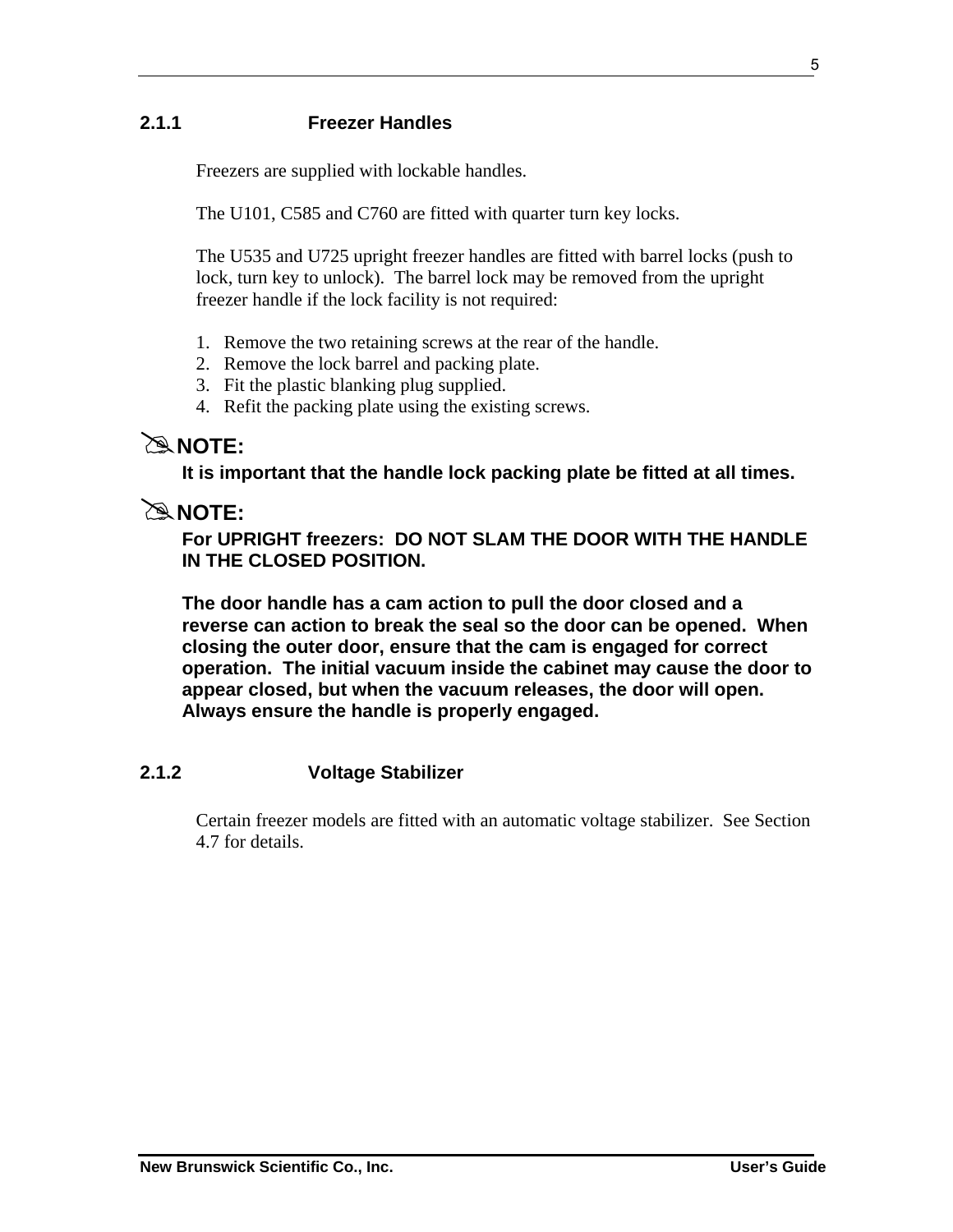## *CRUSH WARNING!*

**DO NOT attempt to lift any freezer by hand. Preferred lifting for loading and unloading is by hydraulic tail lift.** 

**Maintenance, adjustment and repair work should be carried out only by QUALIFIED, EXPERIENCED personnel who have been AUTHORIZED to undertake such work by New Brunswick Scientific or its authorized agents.** 

**Failure to use authorized service agents may invalidate the warranty.** 

#### *3.1 Physical Location*

All freezers are mounted on castors for ease of movement. Upright freezers have feet that provide both a leveling feature and a locking feature to stop the freezer from rolling once it is in place. Chest freezers have locking front castors; these do not provide leveling adjustment, so the site chosen for the freezer must have a flat, level floor.

Position the freezer to allow free air entry through the intake grill and free air exit from the back; provide a clearance of at least 6 inches (150 mm) on all sides. The grill is located on the front of both chest and upright models (*see Figures 1, 2 & 3 above*).

For efficient temperature control, the freezer should be placed in a shaded area, away from sources of excessive heat. For maximum cooling capability, the unit should be located in an air-conditioned room.

## *WARNING!*

**BEFORE connecting the freezer to the electrical supply, make sure that the power supply matches the requirements of the equipment. Check the specification plate (located on the side of the freezer) for the electrical requirements.**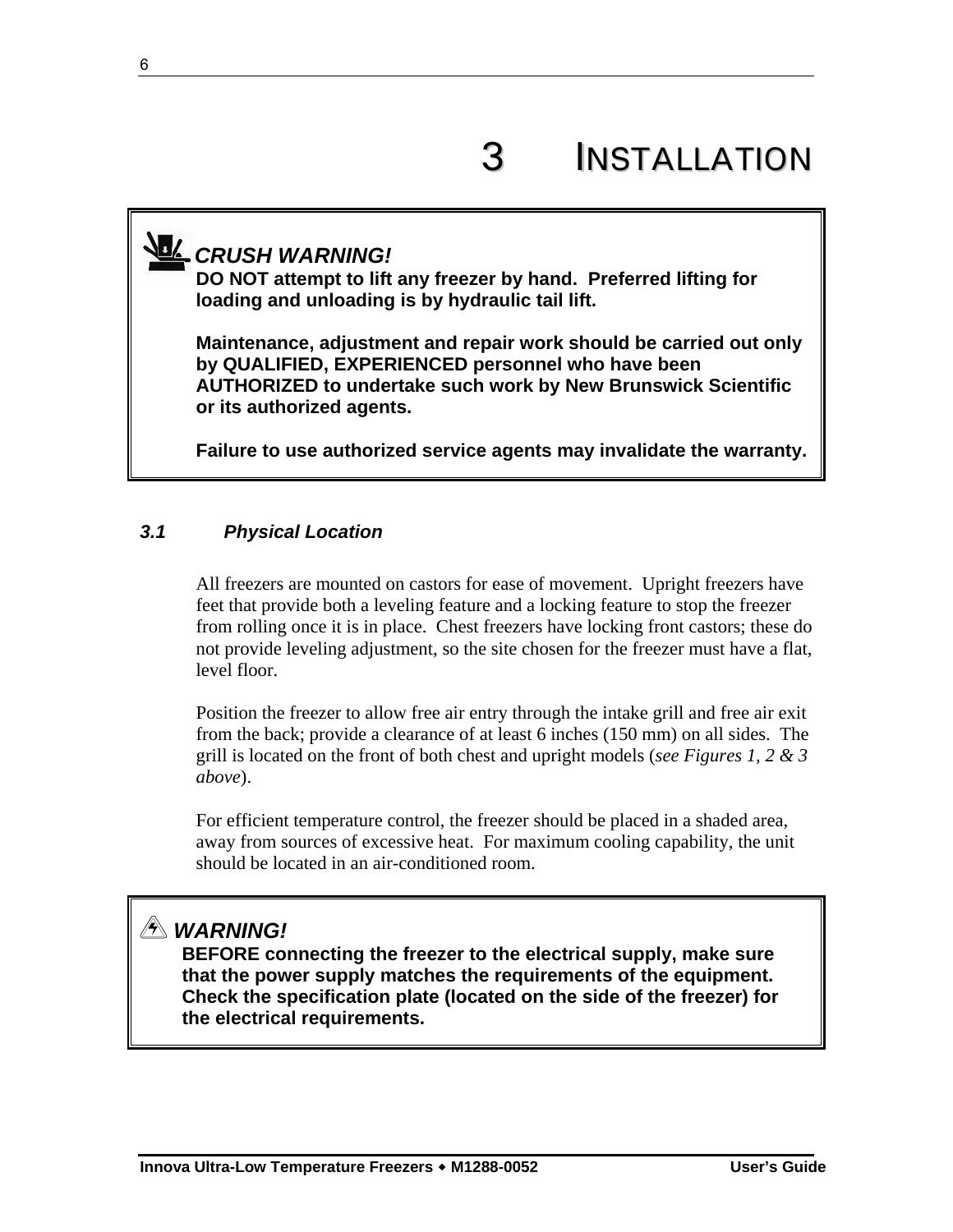Model U101 upright freezers are fitted with one fixed shelf. Model U535 and U725 upright freezers are fitted with two adjustable shelves. These can be positioned in ½ inch (12.7 mm) steps anywhere throughout the freezer. To remove the shelf, gently squeeze the shelf clip to release it from the side of the freezer, then reposition it as required.

#### *3.2 Getting Started*

#### **3.2.1 Plug In**

Once you have verified that the power supply matches the electrical requirements of the freezer, connect the unit to the power supply using the power cord provided.

## *CAUTION!*

**If the freezer's voltage rating does not match your electrical supply, or if the plug on the power cord does not fit the outlet,** *do not plug the freezer in***. Contact your laboratory supervisor, safety officer, or qualified service or electrical engineer.** 

## $\mathbb{R}$  NOTE:

**Some freezers are supplied with more than one removable power cord. Utilize the cord that matches your power receptacle. Check the voltage rating plate on the side of the freezer, to confirm that the freezer is compatible with your laboratory power supply.** 

#### **3.2.2 Turn On**

The **ON/OFF** circuit breaker is located within the lockable panel (a) at the bottom right-hand corner of the upright freezer, or (b) to the left of the control panel on the chest models. The panel can be removed by turning the key (provided) one quarter turn to the right. The key can be removed to prevent access.

Set the **ON/OFF** circuit breaker to the **I** (ON) position. The temperature display illuminates immediately.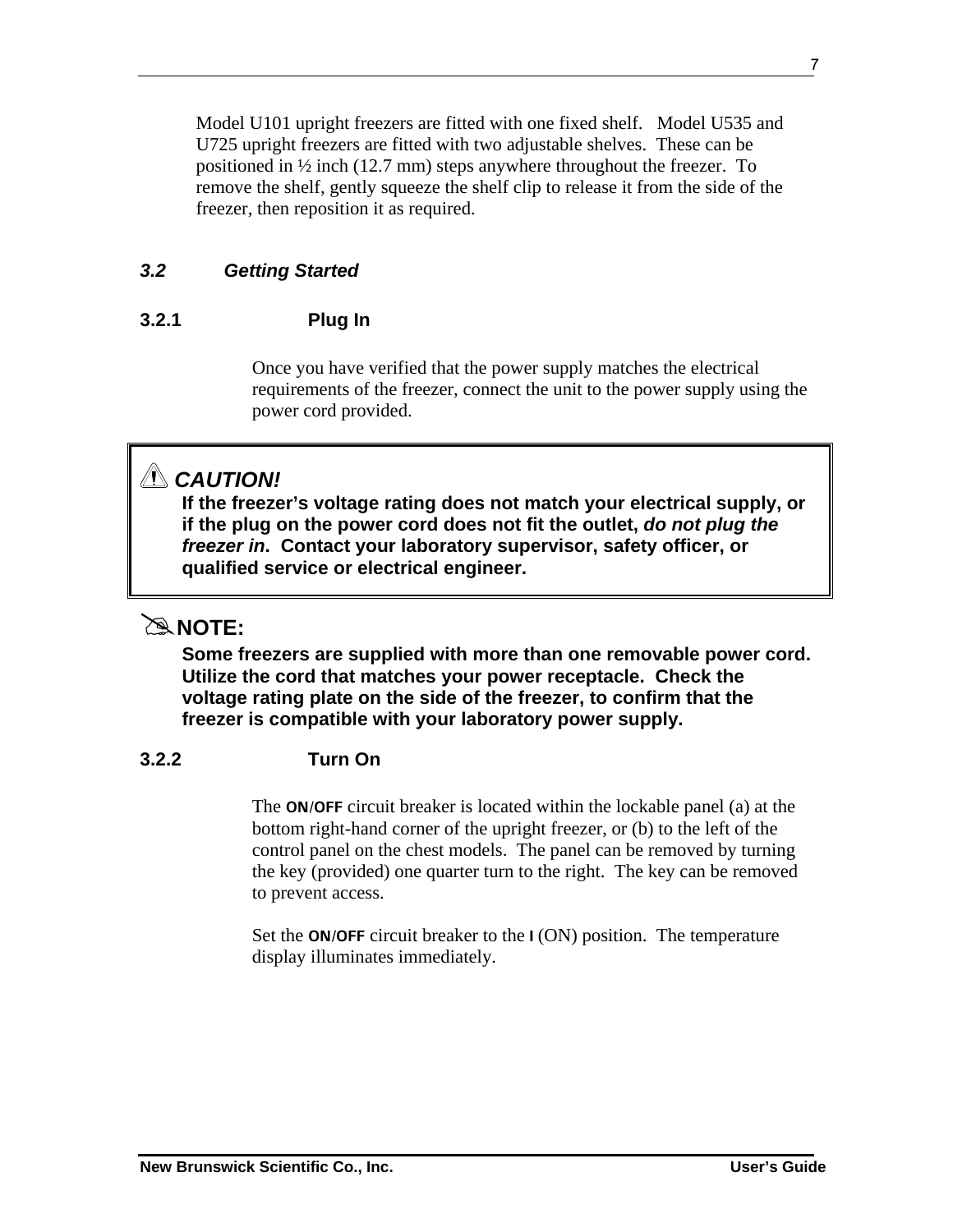The following models have a built-in voltage stabilizer for the supply voltage:

- Innova U535, 100-120V and 208-220V, 60 Hz
- Innova U725, 208-220V, 60Hz
- Innova C585, 100-120V and 208-220V, 60Hz
- Innova C760, 208-220V, 60Hz

See section 4.7 for operation.

## #**NOTE:**

**The freezer's compressor will not operate for approximately one minute after connection of the power supply, because there is an automatic delay device in the circuit. Temperature and alarm settings, however, can be adjusted immediately.** 

#### **3.2.3 Alarm Activation**

The equipment is delivered with the battery deactivated. The Power Fail alarm is activated by the battery rocker switch within the lockable panel. On upright models, the panel is located at the bottom right-hand corner. On chest models, the panel is located on front right of the unit, near the display. The switch is labelled **I** (**ON**) and **O** (**OFF**). *(See Figures 1, 2 & 3.)* 

To activate the alarm, put the battery switch in the **I** position.

After activating the alarm, test its operation by pressing the **ALARM TEST/MUTE** key on the display. The audible alarm should sound. The **ALARM TEST/MUTE** key also tests the LED lamps. All of the LEDs should light up together when the button is pressed.

## #**NOTE:**

**When the equipment is first switched on, it will take approximately six hours to reach a temperature of -86°C. The alarm will sound every 30 minutes until the temperature setpoint is reached. Use the ALARM TEST/MUTE key to mute the alarm during this initial pull-down period.** 

**If the freezer is turned off during the initial pull-down period, the alarm will activate 30 minutes after you switch it back on again.** 

**The factory-set temperature is –80º C.**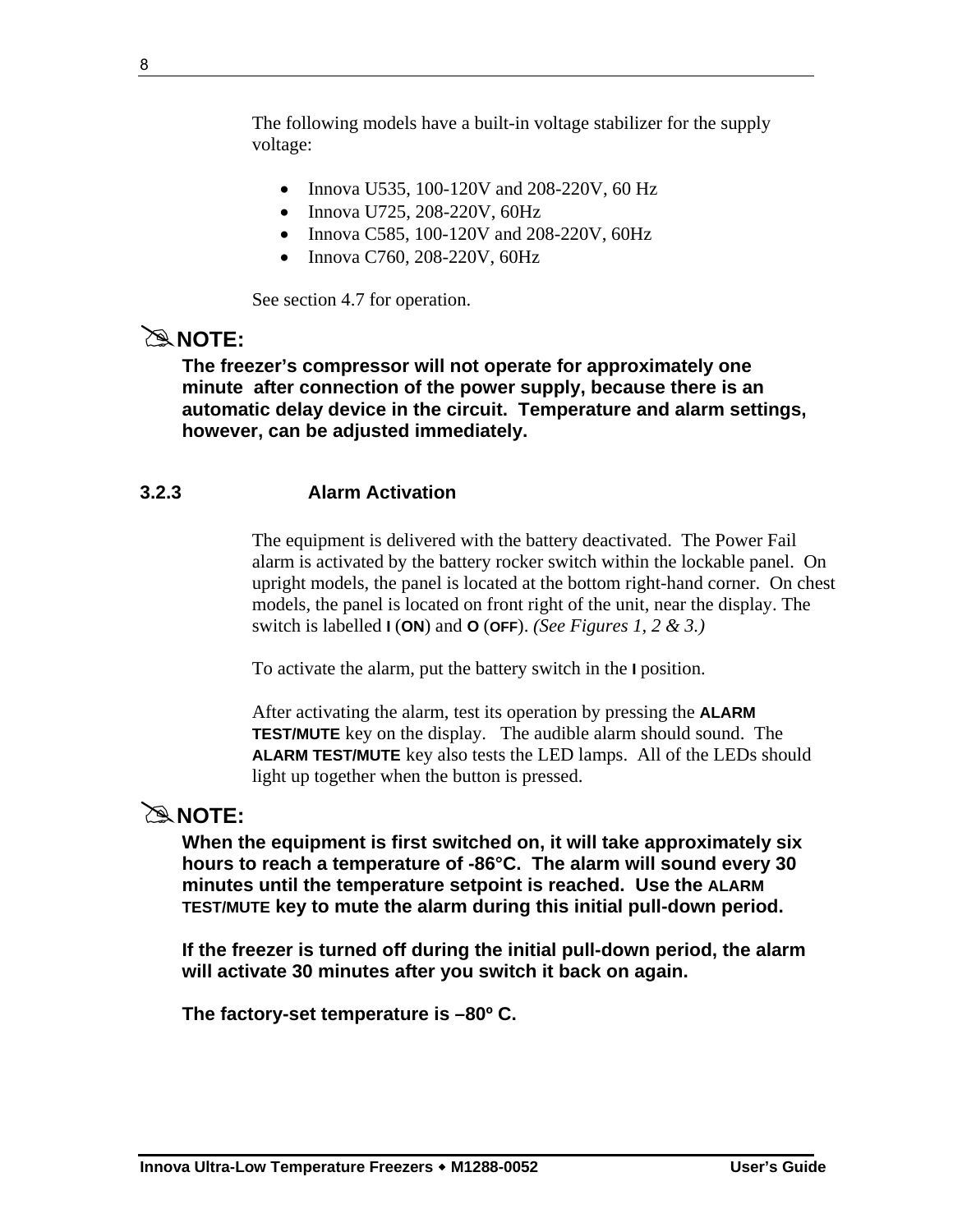#### **3.2.4 Remote Alarm**

The freezer is also fitted with a remote alarm socket *(see Section 4.4 for details)*. This can be tested by turning off (**O**) the **ON/OFF** circuit breaker. This tests the **POWER FAIL** (*see Section 4.1*) and **ALARM** output at the same time. The battery must be switched on to test the **POWER FAIL**. The remote alarm facility provides voltage-free contacts rated at 1 amp, 24 volts maximum.

#### **3.2.5 Vacuum Effect**

After closing the door or lid of the freezer, following access to the contents, a vacuum may be created. Before the door can be opened again, it may be necessary to wait two or three minutes for the vacuum to be released by the vent tube. Do not try to force the door or lid. During the release of the vacuum, a slight hissing may be heard. In order to minimize vacuum formation, the vent heater assembly has a spring-loaded plunger to clear ice from the inside of the vent.

### $\mathbb{R}$  NOTE:

**Be careful not to place a rack directly against the vent, as this will inhibit the plunger's ability to operate correctly (***see Section 5.1.4***).**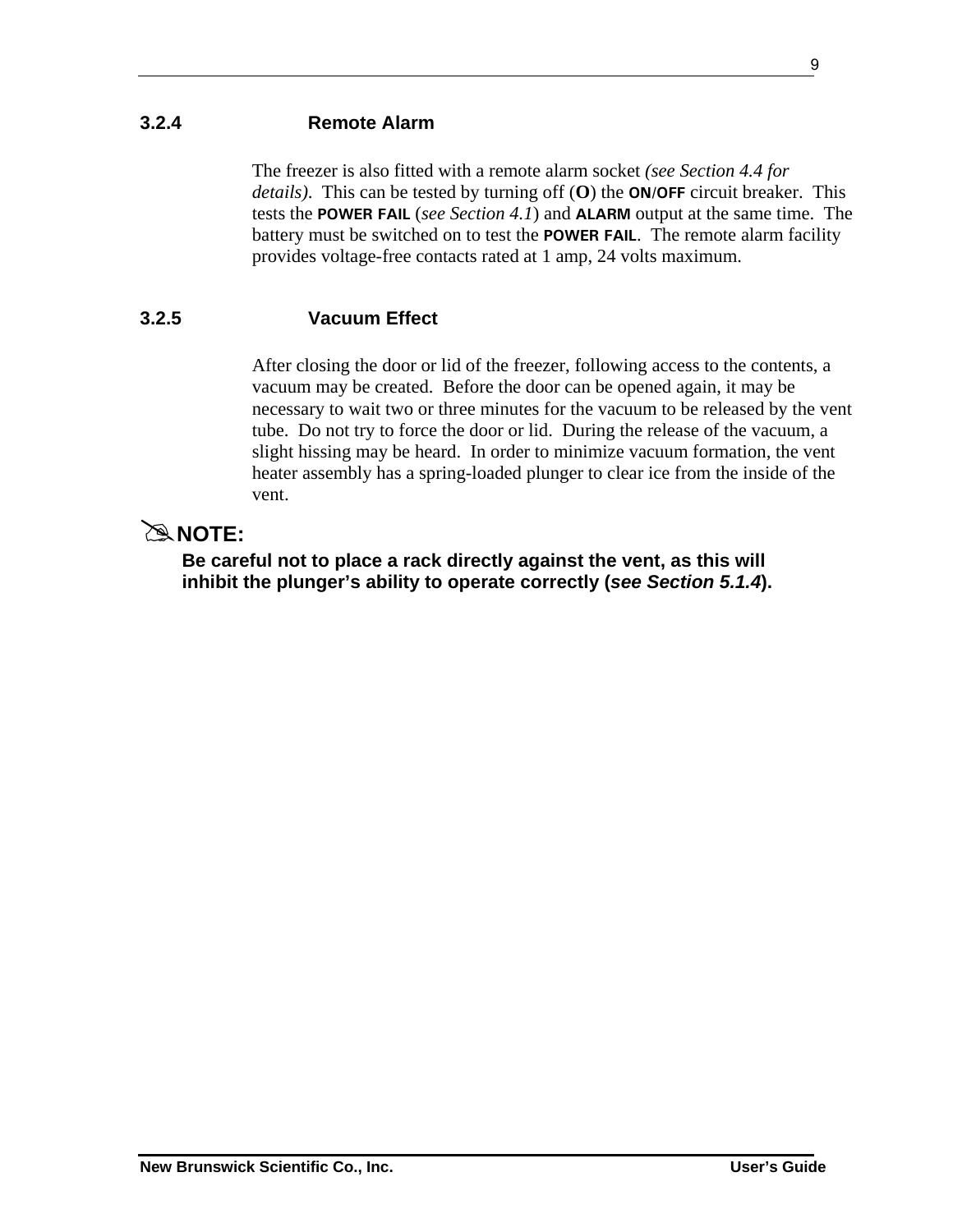# 4 OPERATING CONTROLS & DISPLAYS

#### *4.1 Operating Controls*

Switch the freezer on using the **ON/OFF** circuit breaker at the front of the equipment. On upright models (except U101), this is located behind the lockable panel, low on the right-hand side. On chest and U101 upright models, it is located behind the lockable panel on the right-hand side, adjacent to the control panel. *(See Figures 1, 2 & 3)* 

Operating controls are located on a membrane panel mounted in the door of the upright models U535 and U725. The same panel is located on the right-hand side of all chest freezers and the small U101 upright model.

Every NBS freezer is equipped with the unique S.M.A.R.T. Plus™ diagnostic software, to help identify, by means of an error code, the cause of a fault or setpoint variance.

The available functions, identified by key Item numbers in Figure 4, are described in the sections below.

#### **4.1.1 Temperature ºC Display**

| <b>Item</b> | <b>Name</b>                        | <b>Function</b>                                                                                                                                 |
|-------------|------------------------------------|-------------------------------------------------------------------------------------------------------------------------------------------------|
|             | <b>TEMPERATURE</b><br>$^{\circ}$ C | The digital display normally shows the current internal<br>temperature of the freezer. Temperature is displayed in $1^{\circ}$ C<br>increments. |

#### **4.1.2 High Alarm/Low Alarm Lights**

| <b>Item</b> | <b>Name</b>                     | <b>Function</b>                                                                                                                                                                                                                                                                                  |
|-------------|---------------------------------|--------------------------------------------------------------------------------------------------------------------------------------------------------------------------------------------------------------------------------------------------------------------------------------------------|
| 2           | [HIGH/LOW]<br><b>TEMP-ALARM</b> | Illuminates if the freezer's internal temperature is<br>above/below the user-selected alarm setpoints. Illuminates<br>as soon as the setpoint is passed. The audible alarm,<br>however, does not sound until the freezer temperature has<br>been beyond alarm setpoint for 30 minutes. After the |
|             |                                 | temperature returns to the normal range, the TEMP-ALARM<br>switches off & the audible warning stops.                                                                                                                                                                                             |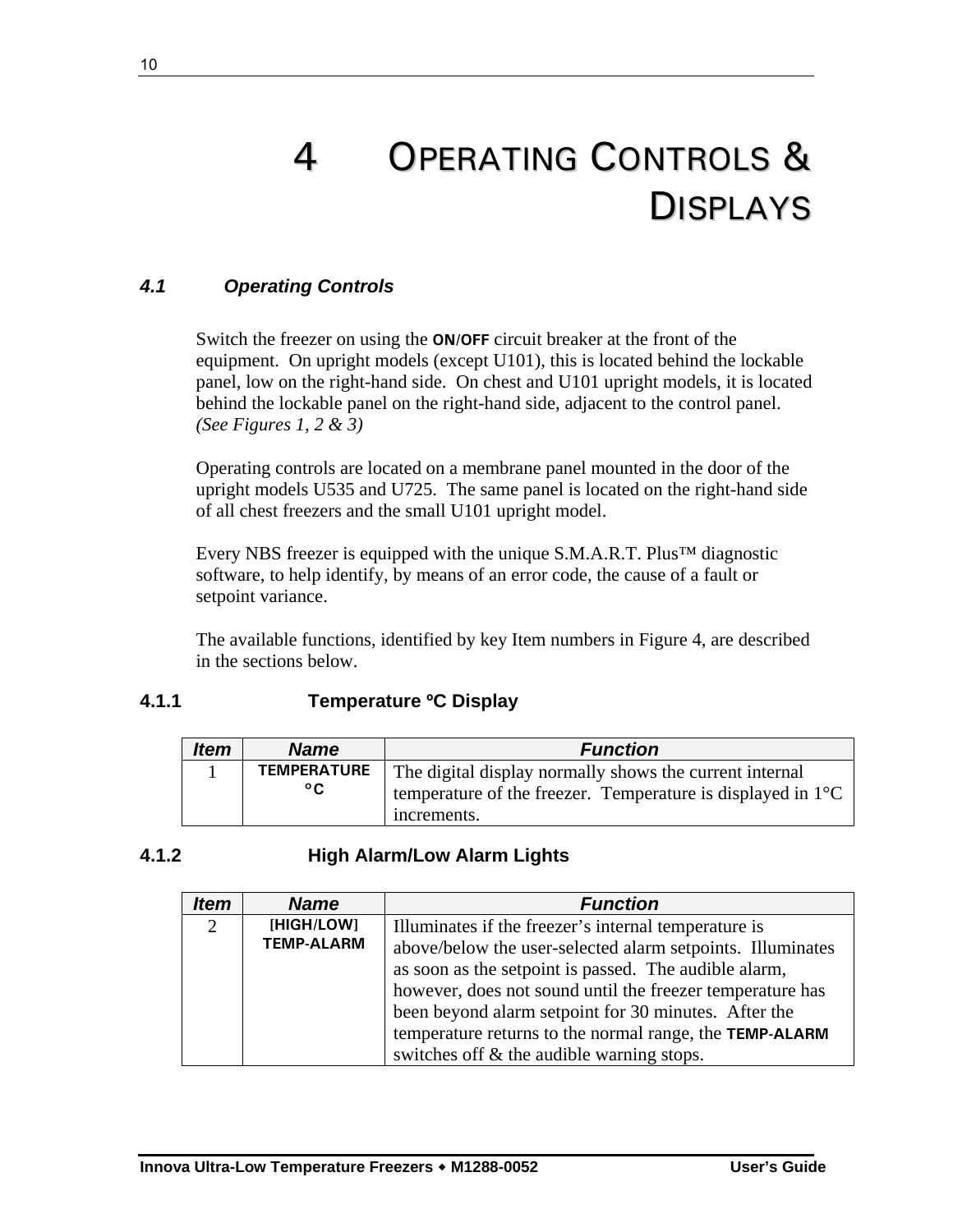## #**NOTE:**

**The audible alarm can be turned off by pressing the ALARM TEST/MUTE KEY. If, after 30 minutes, the temperature has not returned to normal range, the audible warning will sound again. This pattern will continue to repeat until the temperature returns to normal.** 

**Figure 4: Membrane Keypad** 



#### **4.1.3 Temp-Alarm Light**

| <i><b>Item</b></i> | <b>Name</b>       | <b>Function</b>                                             |
|--------------------|-------------------|-------------------------------------------------------------|
| 8                  | <b>TEMP-ALARM</b> | Should a power failure cause the temperature to surpass the |
|                    |                   | alarm setpoint, the TEMP-ALARM illuminates. (The audible    |
|                    |                   | alarm will already be sounding due to the power failure).   |
|                    |                   | The TEMP-ALARM will stay on after the temperature returns   |
|                    |                   | to normal range, to indicate that a power failure has       |
|                    |                   | occurred. Temperature-sensitive samples stored in the       |
|                    |                   | freezer should be checked for deterioration. Cancel the     |
|                    |                   | TEMP-ALARM by pressing the ALARM TEST/MUTE KEY.             |
|                    |                   |                                                             |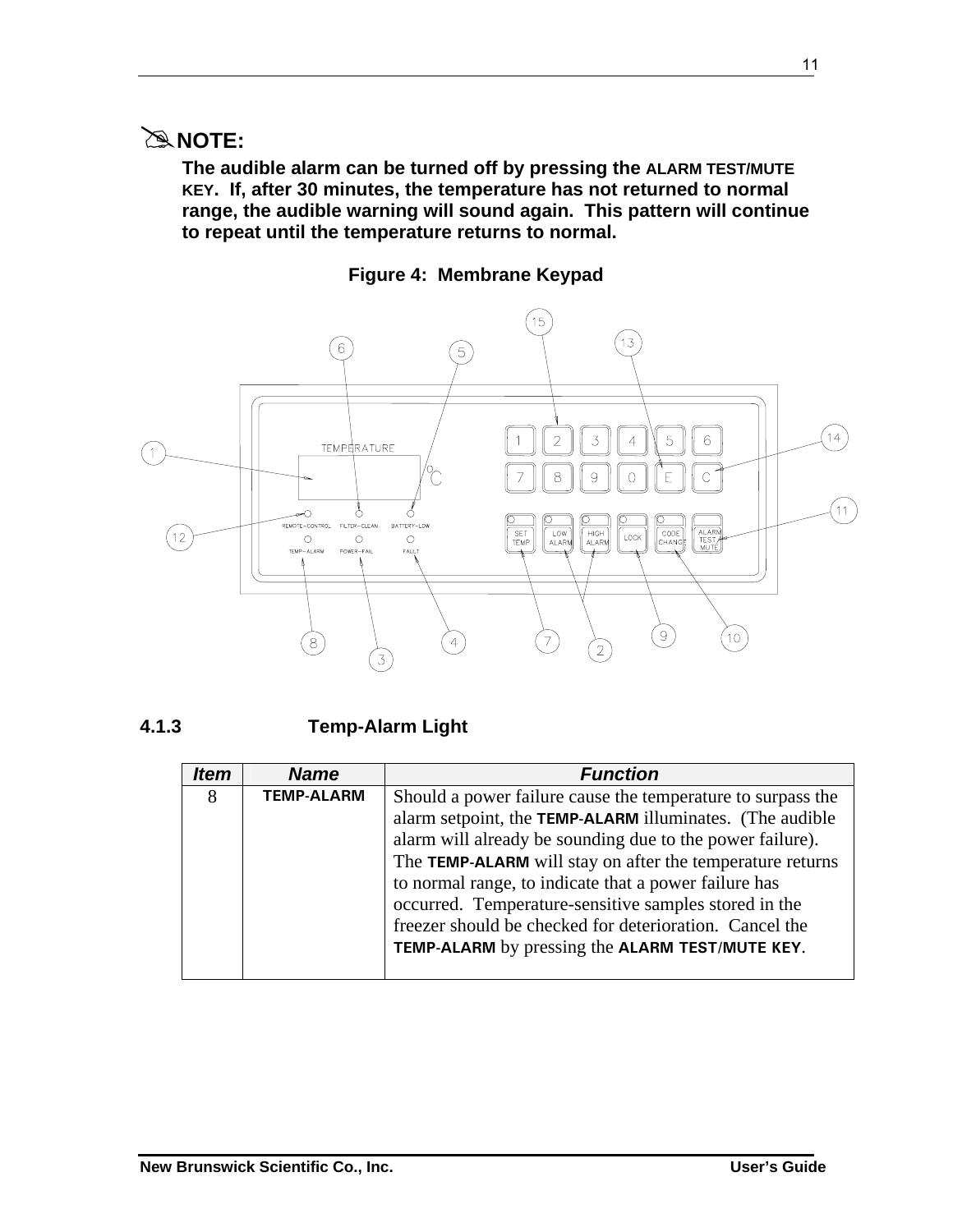## **4.1.4 Power-Fail Light**

| <b>Item</b>    | <b>Name</b>       | <b>Function</b>                                           |
|----------------|-------------------|-----------------------------------------------------------|
| 3 <sup>1</sup> | <b>POWER-FAIL</b> | Illuminates if the power supply fails, flashing at        |
|                |                   | approximately 10-second intervals, accompanied by an      |
|                |                   | audible alarm. When power is restored, the indicator goes |
|                |                   | off and the audible alarm stops. (The battery must be     |
|                |                   | switched on and charged for this indicator to operate.)   |

## **4.1.5 Fault Light**

| <i><b>Item</b></i> | <b>Name</b>  | <b>Function</b>                                                        |
|--------------------|--------------|------------------------------------------------------------------------|
|                    | <b>FAULT</b> | Illuminates if there is a system failure within the freezer.           |
|                    |              | Interfacing with the S.M.A.R.T. Plus <sup>TM</sup> diagnostics via the |
|                    |              | control panel, the fault can be determined (see Section 6.1).          |
|                    |              | System failure is accompanied by an audible alarm.                     |
|                    |              | Correction of the fault extinguishes the light and audible             |
|                    |              | alarm.                                                                 |

### **4.1.6 Battery-Low Light**

| <b>Item</b> | <b>Name</b>        | <b>Function</b>                                          |
|-------------|--------------------|----------------------------------------------------------|
| 5           | <b>BATTERY-LOW</b> | With power ON: illuminates if battery voltage is below 6 |
|             |                    | volts; starts flashing when voltage drops to 5 volts.    |
|             |                    | With power OFF: should battery voltage drop below 5.5    |
|             |                    | volts, this fault indicator will stop functioning.       |

## **4.1.7 Filter-Clean Light**

| ltem | <b>Name</b>         | <b>Function</b>                                                                                                                                                                                                                                                                                                                                                                     |
|------|---------------------|-------------------------------------------------------------------------------------------------------------------------------------------------------------------------------------------------------------------------------------------------------------------------------------------------------------------------------------------------------------------------------------|
| 6    | <b>FILTER-CLEAN</b> | Illuminates, accompanied by an audible alarm, to indicate a<br>potentially blocked or dirty filter. Filter is located on the<br>front at the bottom of all freezers. Remove by turning the<br>two thumbscrews on the filter holder 1/4 turn. Clean filter by<br>washing in mildly soapy water, then air dry. If filter<br>warning light does not go out after replacing the cleaned |
|      |                     | filter, contact your local New Brunswick Scientific service                                                                                                                                                                                                                                                                                                                         |
|      |                     | representative.                                                                                                                                                                                                                                                                                                                                                                     |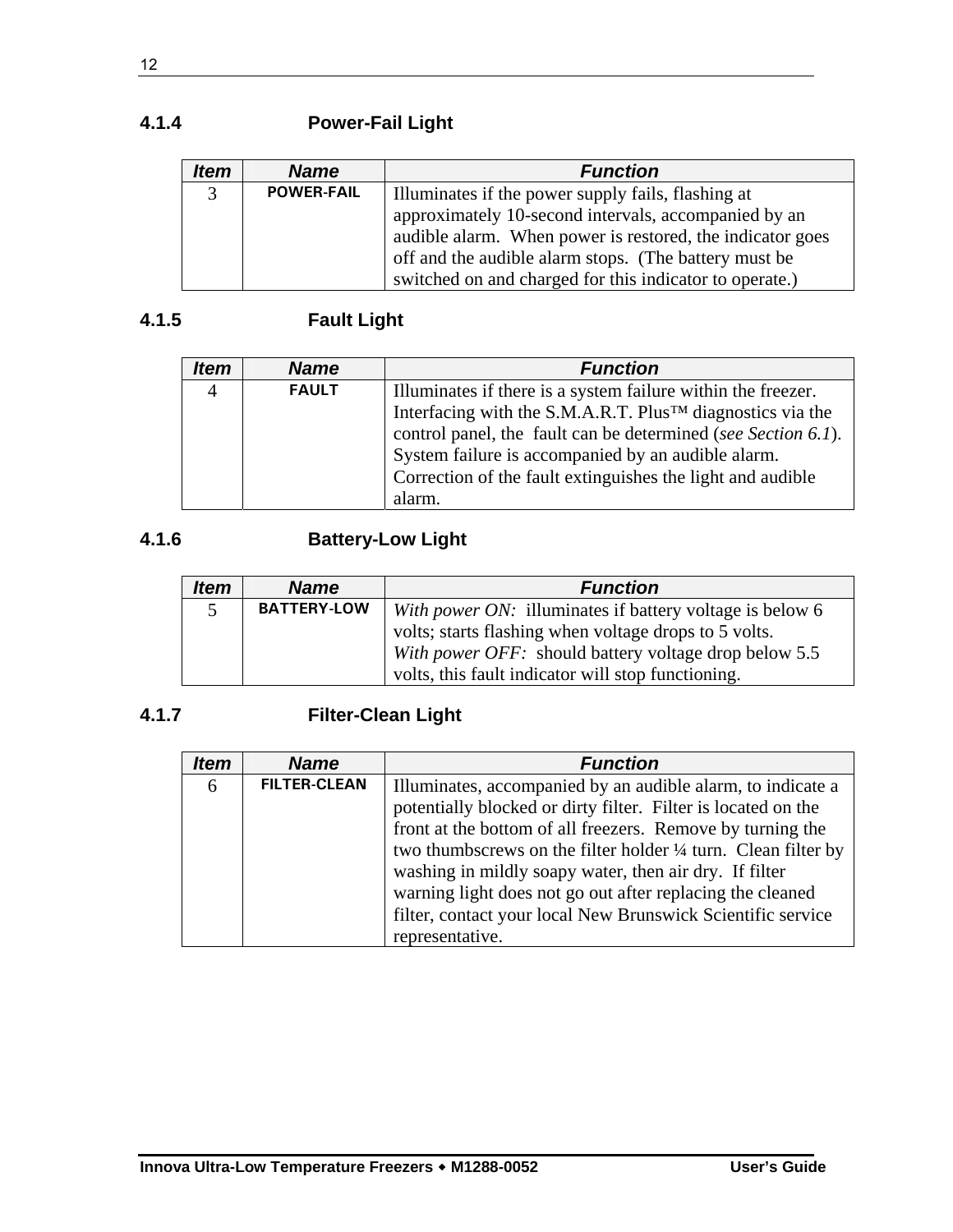#### **4.1.8 Remote Control Light**

| <b>Item</b> | <b>Name</b>    | <b>Function</b>                                           |
|-------------|----------------|-----------------------------------------------------------|
| 12          | <b>REMOTE</b>  | Indicates when freezer is operating under remote computer |
|             | <b>CONTROL</b> | control via the optional RS-485 interface port.           |

#### **4.1.9 Set Temp Key**

Operation in normal mode with **LOCK** lamp off.

| <b>Item</b> | <b>Name</b>     | <b>Function</b>                                      |
|-------------|-----------------|------------------------------------------------------|
|             | <b>SET TEMP</b> | Displays current temperature setting. Used to change |
|             |                 | temperature settings.                                |

#### **4.1.10 High Alarm/Low Alarm Keys**

Operation in normal mode with **LOCK** lamp off.

| <b>Item</b> | <b>Name</b>       | <b>Function</b>                                  |
|-------------|-------------------|--------------------------------------------------|
|             | <b>HIGH-ALARM</b> | Displays current high alarm temperature setting. |
|             | <b>LOW ALARM</b>  | Displays current low alarm temperature setting.  |

#### **4.1.11 Lock Key**

Normal mode is with **LOCK** lamp off.

| <b>Item</b> | <b>Name</b> | <b>Function</b>                                     |
|-------------|-------------|-----------------------------------------------------|
|             | LOCK        | Locks and unlocks the control panel for programming |
|             |             | sequence.                                           |

#### **4.1.12 Code Change Key**

Operation in normal mode with **LOCK** lamp off.

| <b>Item</b> | <b>Name</b> | <b>Function</b>                                         |
|-------------|-------------|---------------------------------------------------------|
|             |             | <b>CODE CHANGE</b>   Used to change freezer lock codes. |
|             |             | Inactive in normal mode.                                |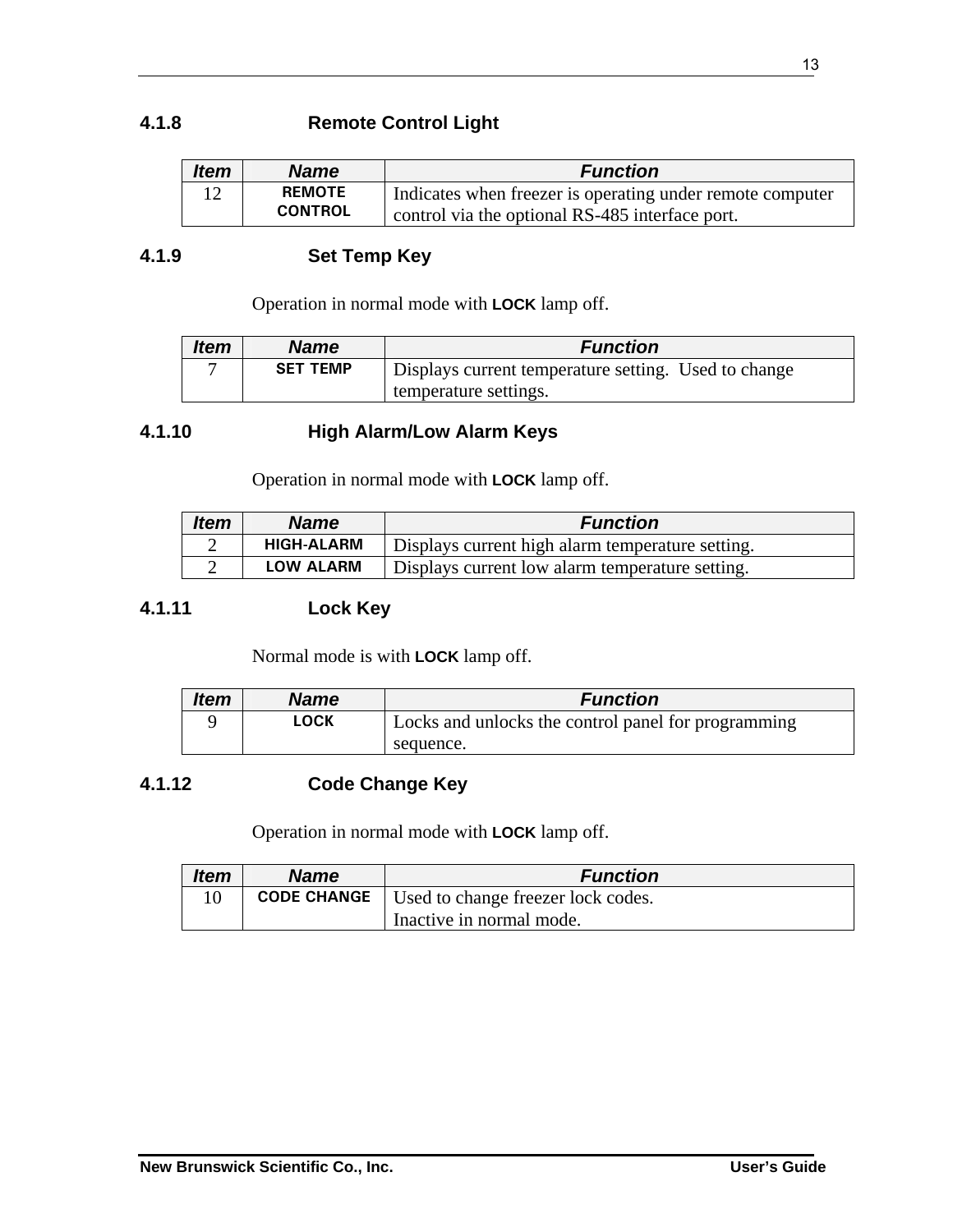#### **4.1.13 Alarm Test/Mute Key**

Operation in normal mode with **LOCK** lamp off.

| <b>Item</b> | <b>Name</b>      | <b>Function</b>                                              |
|-------------|------------------|--------------------------------------------------------------|
| 11          | <b>ALARM</b>     | Sounds the audible alarm. If the audible alarm is on due to  |
|             | <b>TEST/MUTE</b> | a fault condition, press this key to silence the alarm. The  |
|             |                  | lamp LED lights can also be tested by pressing this key.     |
|             |                  | The lights should all illuminate and the display should read |
|             |                  | "8888"                                                       |

#### **4.1.14 "E" Key**

Operation in normal mode with **LOCK** lamp off.

| <b>Item</b> | Name | Function                             |
|-------------|------|--------------------------------------|
| ⊥ ~         |      | Used to enter data when programming. |

#### **4.1.15 "C" Key**

Operation in normal mode with **LOCK** lamp off.

| <b>Item</b> | Name | Function                              |
|-------------|------|---------------------------------------|
|             |      | Used to cancel data when programming. |

#### **4.1.16 Numerical Keys**

Operation in normal mode with **LOCK** lamp off.

| <b>Item</b> | <b>Name</b>       | <b>Function</b>                      |
|-------------|-------------------|--------------------------------------|
|             | <b>NUMERICAL</b>  | Used to input data when programming. |
|             | <b>KEYS (1-0)</b> |                                      |

#### *4.2 Programming the Freezer*

Set the freezer to any temperature within the optimal range from -50°C to -86°C.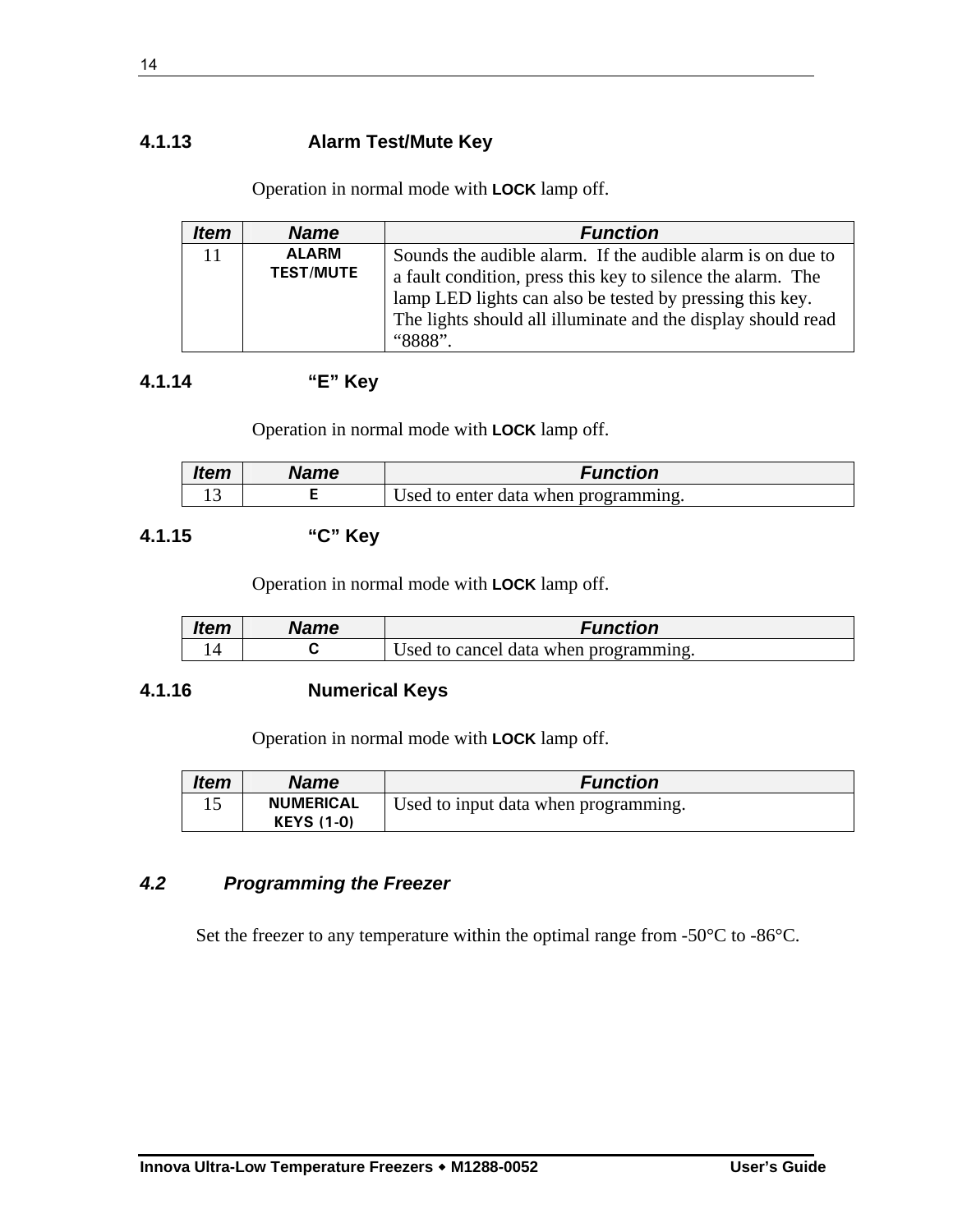## **4.2.1 Setting Operating Temperature**

To set the operating temperature for the freezer:

- 1. Press the **LOCK** key. The **LOCK** lamp will go on, indicating the system is unlocked and parameters can be changed.
- 2. Press the **SET TEMP** key; its indicator will flash and the display will indicate 0.
- 3. Using the numerical keys, enter a new temperature. The temperature selected will appear in the **TEMPERATURE** display.
- 4. If you make any input errors, use the **C** key to clear the display.
- 5. When the correct temperature is displayed, press the **E** key to enter the data. The **SET TEMP** lamp will go off.

## #**NOTE:**

### **All temperature setpoints are automatically negative °C.**

### **4.2.2 Setting High/Low Alarm Setpoints**

After you have set the operating temperature, and while the **LOCK** is still unlocked, select the **high setpoint** beyond which the temperature should not rise:

- 1. Press the **HIGH ALARM** key; its indicator will flash and the display will indicate 0.
- 2. Using the numerical keys, enter a new alarm setpoint temperature. The selected temperature will appear in the **TEMPERATURE** display.
- 3. If you make any input errors, use the **C** key to clear the display, then enter the correct value.
- 4. When the correct temperature is displayed, press the **E** (Enter) key to enter the data. The **HIGH ALARM** indicator will turn off.

Now select the **low setpoint** below which the temperature should not drop:

- 5. Press the **LOW ALARM** key; its indicator will flash and the display will indicate 0.
- 6. Using the numerical keys, enter a new alarm setpoint temperature. The selected temperature will appear in the **TEMPERATURE** display.
- 7. If you make any input errors, use the **C** key to clear the display, then enter the correct value.
- 8. When the correct temperature is displayed, press the **E** (Enter) key to enter the data. The **LOW ALARM** indicator will turn off.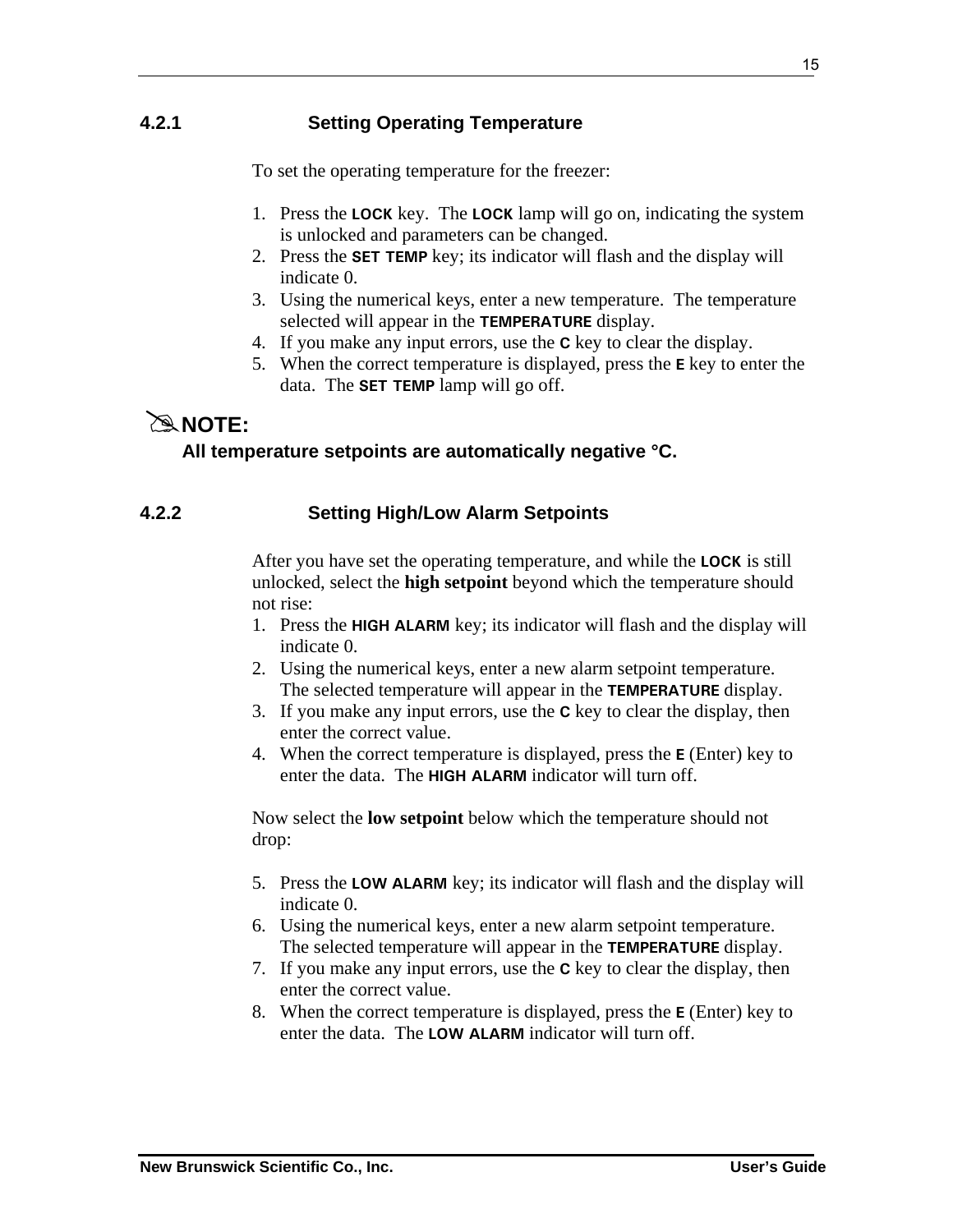9. With the operating temperature and high  $&$  low alarm temperatures set, press the **LOCK** key again. The **LOCK** lamp will go out and the freezer will return to normal mode.

When you press the **LOCK** key, if its light flashes, a lock code (*see Section 4.2.4 below*) has been entered. This is a security code, which means that the temperature settings cannot be changed if you do not know the lock code.

#### **4.2.3 Checking Temperature Settings**

To find out what operating temperature has been set for the freezer, press the **SET TEMP** key and read the display.

To find out what alarm setpoint has been set, press the **HIGH ALARM** key or the **LOW ALARM** key and read the display.

If you press the **SET TEMP**, **HIGH ALARM** or **LOW ALARM** key while the **LOCK** key lamp is flashing, the display will read **----** , which indicates that the freezer is locked.

#### **4.2.4 Changing Lock Codes**

## *CAUTION!*

**If you enter a lock code when there is none, or if you replace an existing lock code with a new one, be sure to take careful note of the new code before you enter it.** 

**If the code is forgotten, you will need to contact Customer Service to regain access to the programming mode of the freezer.** 

> The freezer is delivered unlocked. To change the code, the freezer must be unlocked. If a lock code has already been set (indicated by the **LOCK**  lamp flashing when the **LOCK** key is pressed), that same code must be entered to unlock the freezer. When the freezer is unlocked, the **LOCK**  lamp is on (not flashing).

Once the freezer is unlocked, follow these steps to set a new lock code:

- 1. Press the **CODE CHANGE** key. The lamp will flash and the display will go blank.
- 2. Using the numerical keys, enter the new four-digit number. Check it on the display.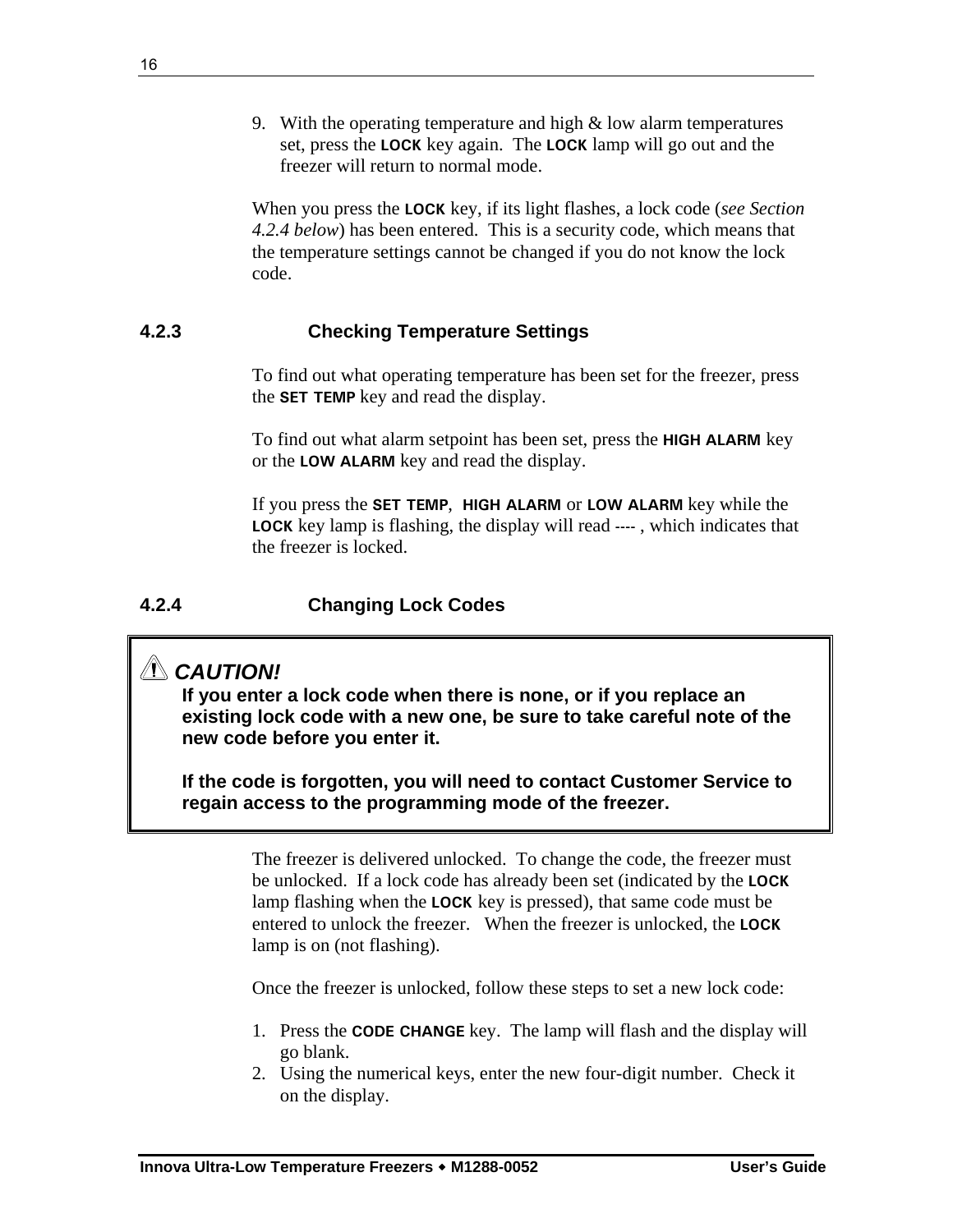- 3. Press the **C** key to cancel the entry if the display shows it to be incorrect, then enter the correct number.
- 4. When the number is correct, record the new number somewhere secure (where it will not be lost but where it will not be accessible to anyone unauthorized), then press the **E** (Enter) key. The **CODE CHANGE** indicator will turn off.
- 5. Press the **LOCK** key; its indicator will turn off.

The freezer now has a new lock code. If at any time you wish to change this code, as indicated above, you will have to enter this code to unlock the system before you can enter a new code.

Setting the lock code to 0000 disables the lock completely. With the 0000 code, you would need only press the **LOCK** key to reprogram the freezer.

#### *4.3 Battery Backup Switch*

This is a rocker switch labeled **I/O** behind the locked front panel. In the **O** position, the battery is disconnected. This position should only be used while in transit, in storage, or to change the battery.

At all other times the switch should be kept in the **I** position for the battery to be charged, and for the alarm function to be available in the event of power failure. **(Failure to set the switch may result in impaired battery life, and the alarm will not trigger if the power fails.)**

With the battery switch on, during a power failure, the internal freezer temperature will be displayed at ten-second intervals, and the audio alarm will also sound. The audible alarm may be muted by pressing the **ALARM TEST/MUTE** key on the control panel, but will sound again after 30 minutes if the fault has not been corrected. Pressing the same button again will mute the alarm for an additional 30 minutes; the pattern will continue to repeat until the initial problem is corrected.

#### *4.4 Alarm Monitoring Socket*

The freezers are provided with an alarm monitoring socket at the rear of the freezer and a matching plug for external monitoring purposes. This plug can be connected either to a central monitoring system or to a remote alarm via an autodialer. The configuration of the socket is shown in Figures 5  $\&$  6, as viewed from the rear of the freezer.

Within the freezer, the socket is connected to voltage-free contacts rated at 24 volts, 1 amp. In normal operation, with the power on, pin 1 is connected to pin 2 (N/C), and in the alarm condition, with power off, pin 1 is connected to pin 3.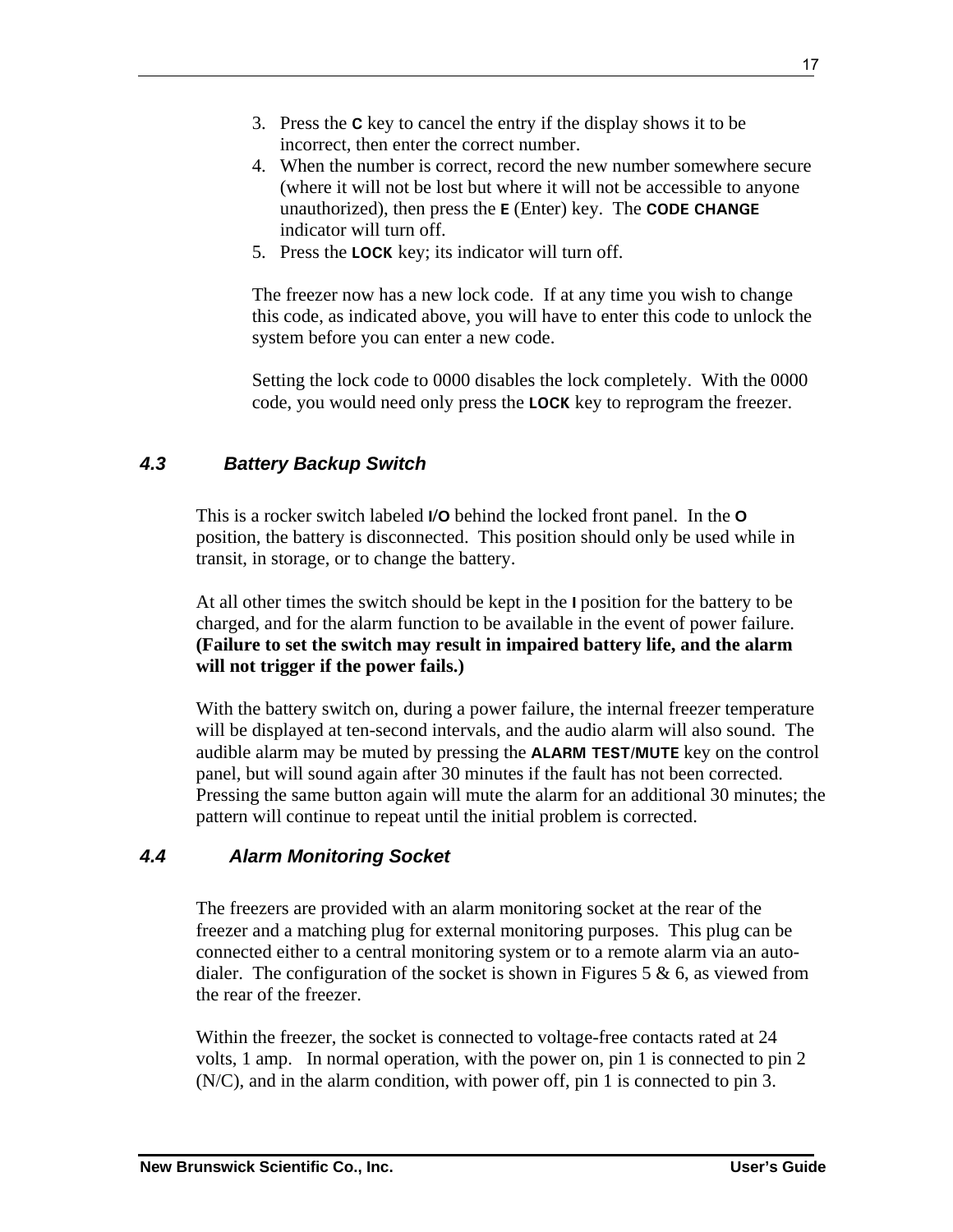## *CAUTION!*

**Hazardous voltages must not be connected to the remote alarm socket. Maximum rating is 24 volts, 1 amp.** 

#### **Figure 5: Remote Alarm Socket—Chest & U101 Upright Freezers**



**Figure 6: Remote Alarm Socket—Upright Freezers (except U101)** 



#### *4.5 Removal & Reinstallation*

Should it be necessary to relocate the freezer at any time, care should be taken when moving it.

DO NOT tilt the freezer, and avoid giving the freezer any bumps or shocks as this can displace the hermetically sealed compressors from their suspension system.

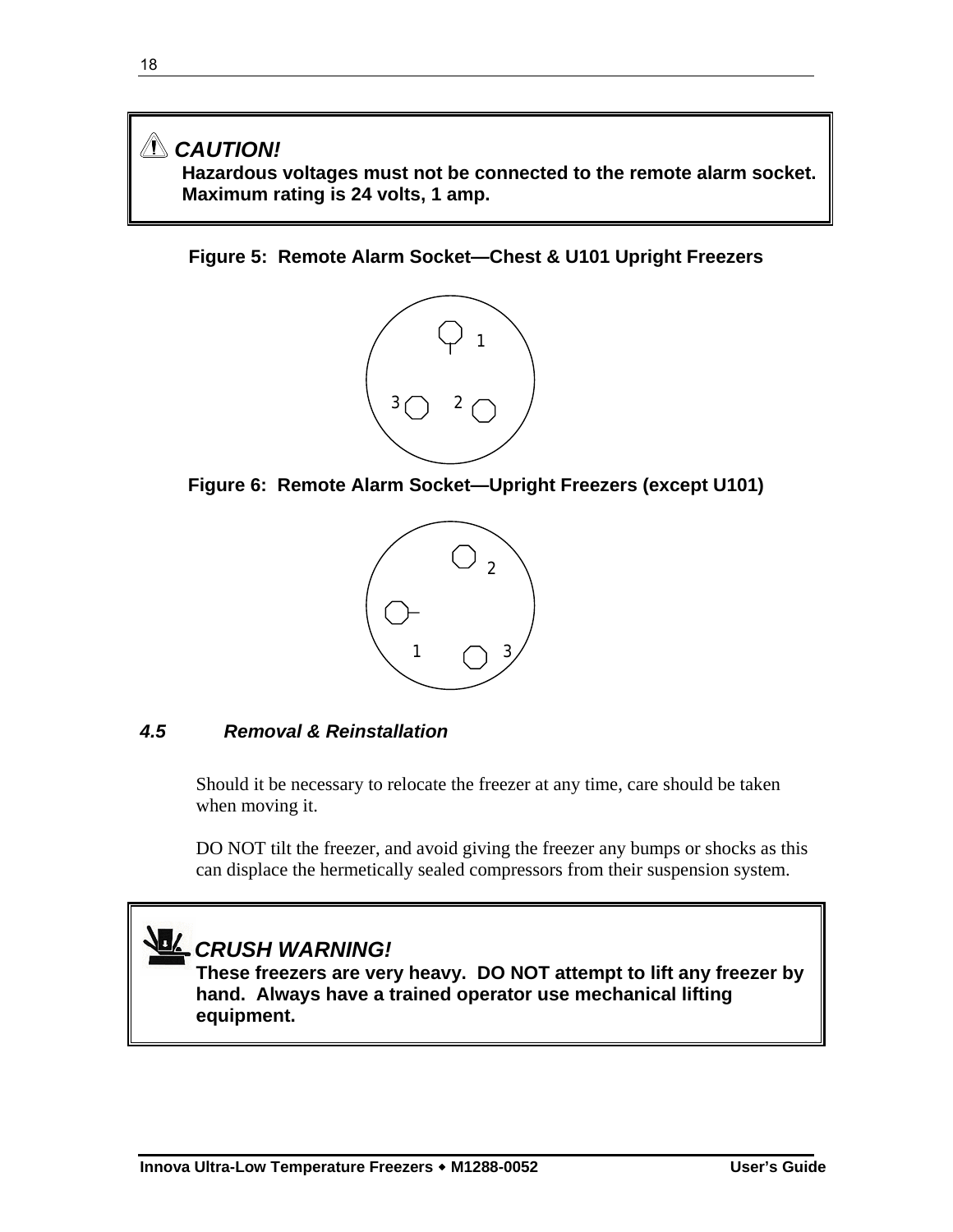## *WARNING!*

**Be sure to wear protective gloves at all times when handling glassware and/or ultra-low temperature items.** 

#### **4.6.1 After a Power Failure**

Should the power supply be interrupted for any reason, the **POWER-FAIL** indicator lamp (Item  $\Im$  in Figure 4) will illuminate. In addition, the audible alarm will sound and the display will flash at approximately 10 second intervals.

When power is restored, both alarm and light will automatically be cancelled.

If power has been interrupted for only a short time, the internal temperature of the freezer will not have risen above the temperature setpoint (the user-set alarm threshhold), so normal operation will be resumed immediately.

If, however, the interruption was long enough for the internal temperature to rise above the temperature setpoint, the **TEMP-ALARM** indicator will illuminate. If the internal temperature does not fall below the temperature setpoint within 30 minutes after power was restored, the audible alarm will sound again. The **TEMP-ALARM** indicator will remain illuminated until the operator resets it by pressing the **ALARM TEST/MUTE** key.

#### **4.6.2 Interior Warming**

If the lid or door is left open long enough for the internal temperature to rise above the temperature setpoint, the same effects will be observed as described in Section 4.6.1 above regarding power failure.

To minimize the risk of this happening, the lid or door should not be opened more frequently than is absolutely necessary, and then only for the shortest possible time.

The upright freezers are fitted with internal doors which latch shut, minimizing temperature rise when the outer door is opened. Inner door gaskets require the door to be latched at all times when the freezer is running.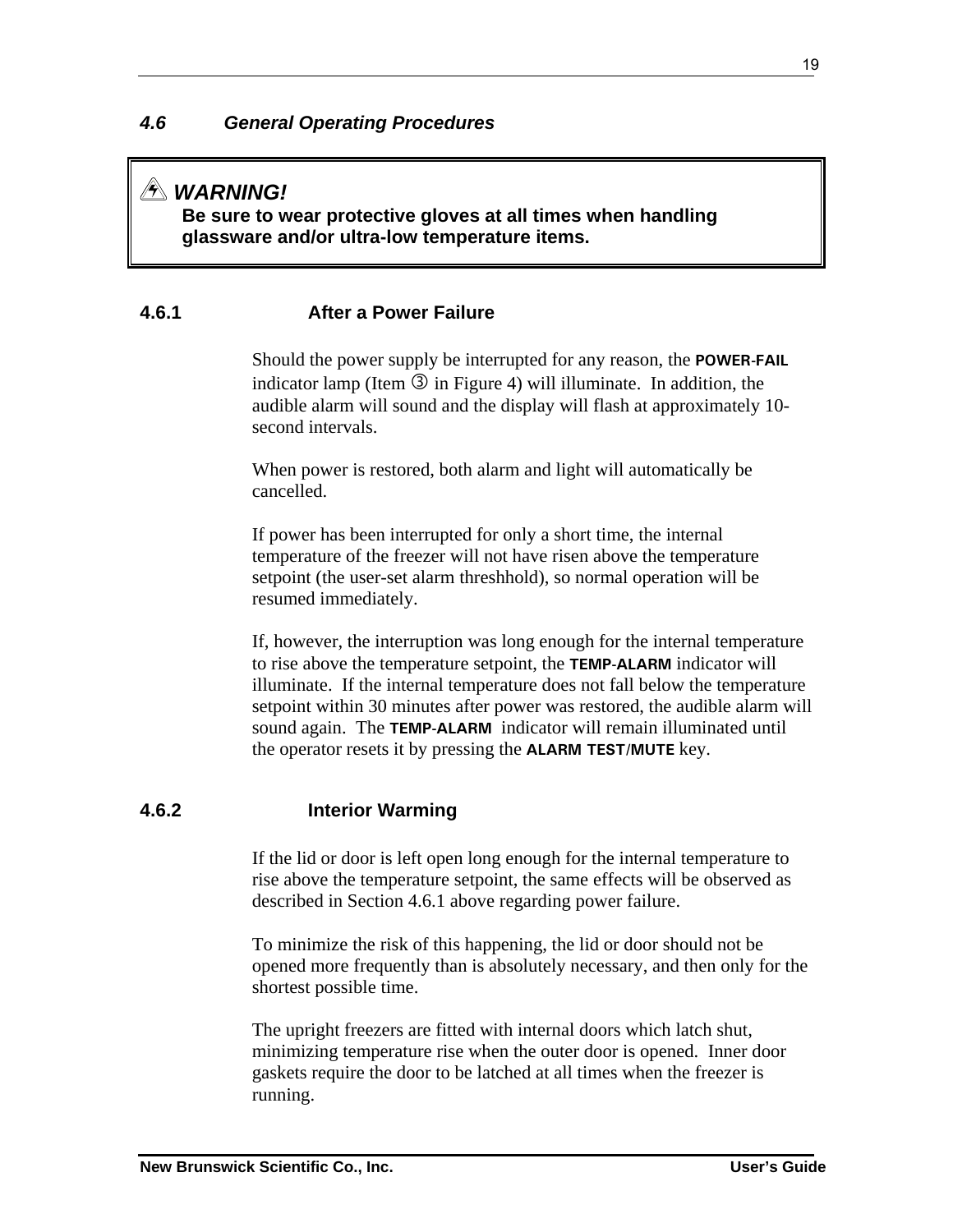Chest freezers are fitted with inner insulating lids to ensure efficient running of the freezer. These should remain fitted at all times when the freezer is running.

#### *4.7 Voltage Stabilizer*

The following freezer models have a built-in voltage stabilizer:

- Innova U535, 100-120V and 208-220V, 60 Hz
- Innova U725, 208-220V, 60Hz
- Innova C585, 100-120V and 208-220V, 60Hz
- Innova C760, 208-220V, 60Hz

The built-in voltage stabilizer automatically compensates for variations in the supply voltage (in case of over-voltage, brown-outs, dips, sags and surges). The output is only switched if the power disturbance is sustained for at least two seconds.

#### **4.7.1 Voltage Stabilizer Operation**

The voltage stabilizer unit indication is displayed on the lower right front panel of the upright freezers and on the front panel above the air filter on the chest freezers.

When you switch the freezer on, if the input voltage is within the specified range, the green LED **NORMAL** will illuminate. If the voltage stays within the specified range, the green LED will remain illuminated.

Sustained variations in the input power will be automatically compensated for by the stabilizer circuit and indicated by a red LED for **HIGH** voltage or an amber LED for **LOW** voltage.

#### **4.7.2 Voltage Stabilizer Specifications**

|                                                              | 208V Unit | 115V Unit |
|--------------------------------------------------------------|-----------|-----------|
| <b>Rated at</b>                                              | 15 Amps   | 20 Amps   |
| Line Voltage :                                               |           |           |
| <b>Normal Freezer Operating Voltage</b><br>$\blacksquare$    | 230V ±10% | 115V ±10% |
| <b>Normal Voltage Stabilizer Operating</b><br>$\blacksquare$ | 204V-242V | 106-123V  |
| <b>Range (LED Green)</b>                                     | ±2.5V     | ±2.5V     |
| Low (Boost) Voltage Limit (LED Amber)<br>$\blacksquare$      | $204V$    | < 106V    |
| High (Buck) Voltage Limit (LED Red)<br>$\blacksquare$        | $>242V$   | $>123V$   |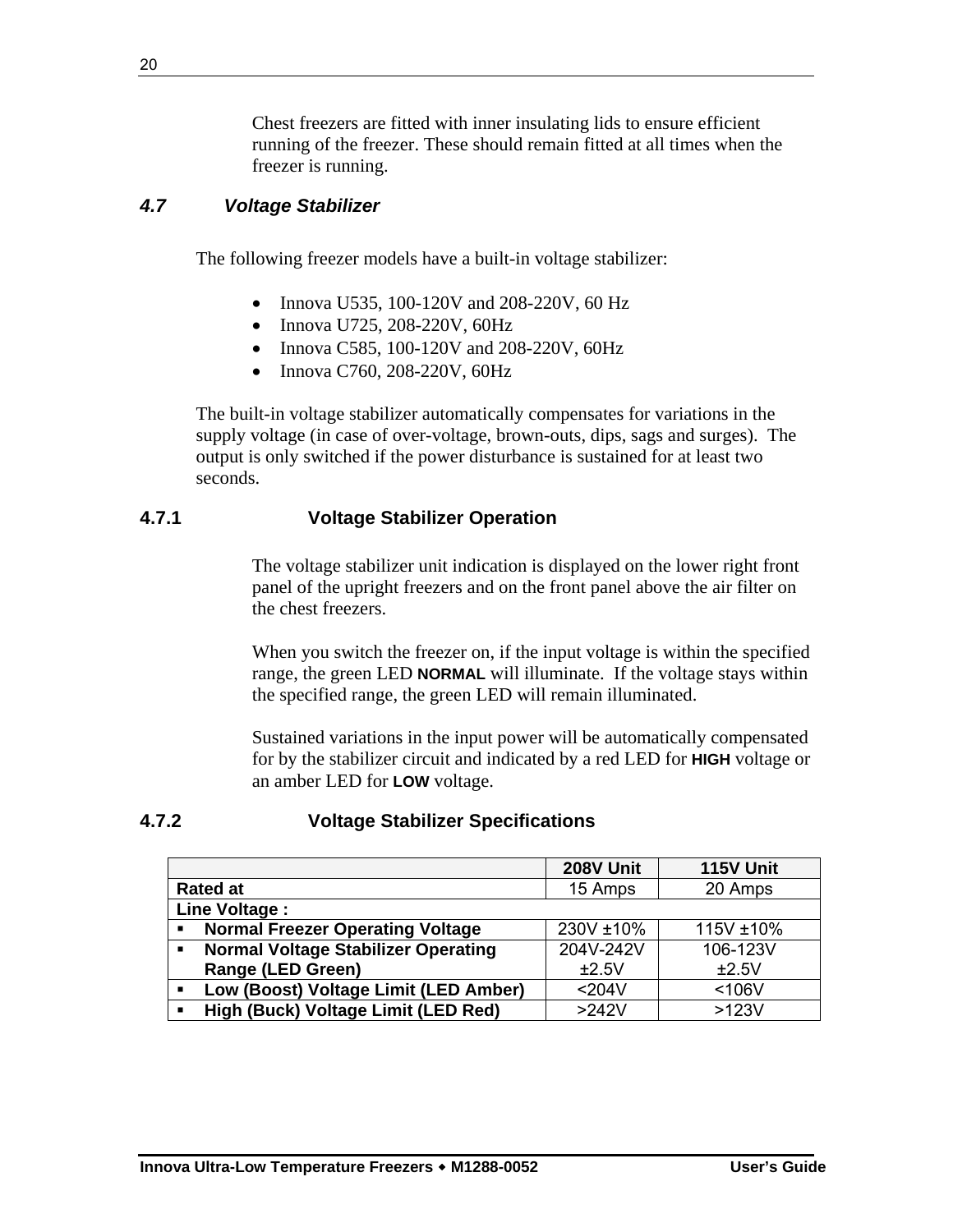To start the freezer, connect the power cord and switch on the main circuit breaker. Set the battery switch (*see Figures 1-3*) to **I** (ON). After approximately one minute, the compressors will start to cool the freezer.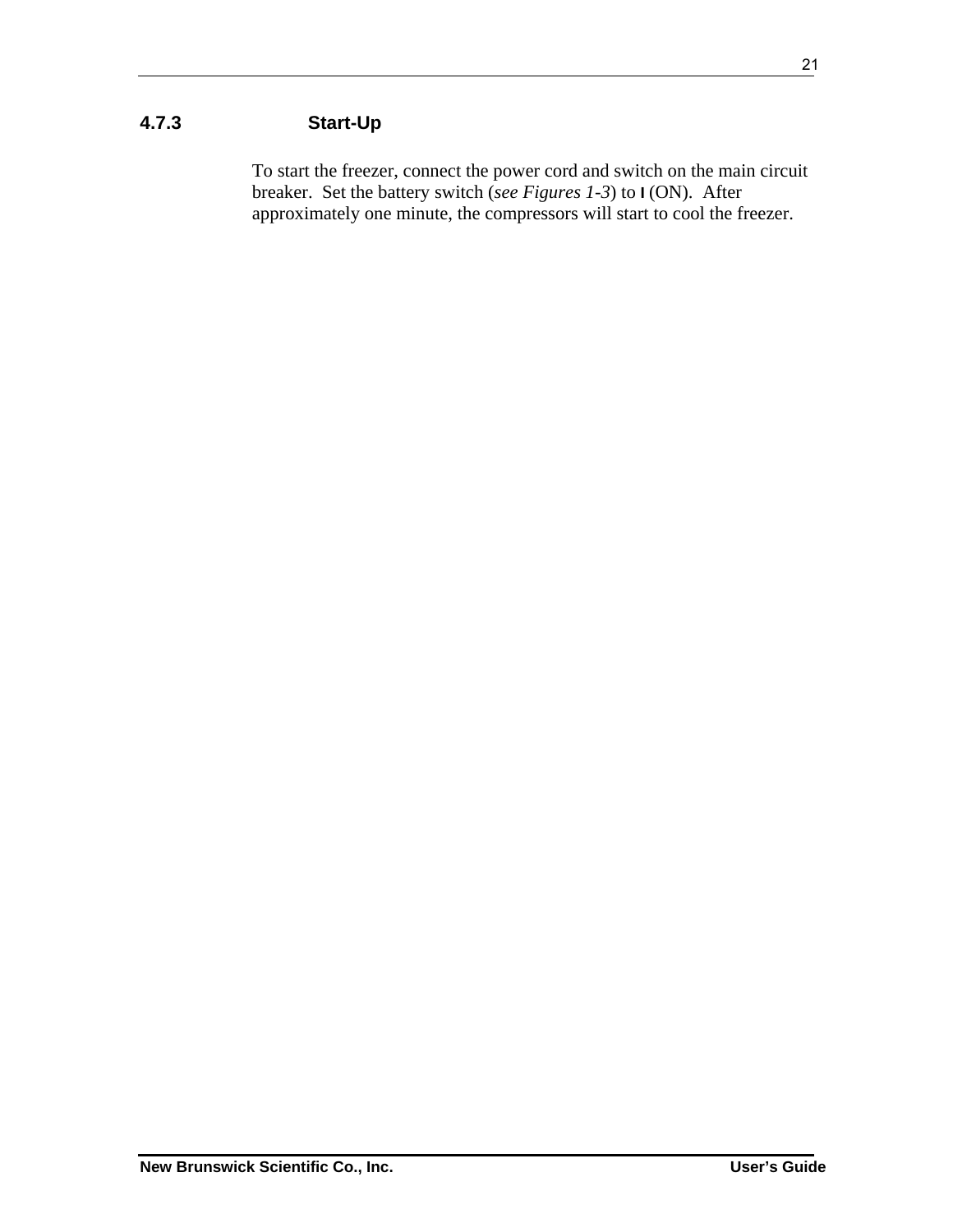## *CAUTION!*

**Maintenance, adjustment and repair work should be carried out only by qualified & experienced personnel who have been authorized to undertake such work by New Brunswick Scientific or its authorized agents.** 

#### *5.1 Cleaning*

#### **5.1.1 Painted Surfaces**

All exterior paint work and inner doors should be cleaned using a solution of mild detergent in water. **Do not use abrasive cleaners or solvents.** 

#### **5.1.2 Panels & Shelves**

The interior panels and shelves are made of stainless steel. They may be cleaned and sterilized.

#### **5.1.3 Air Intake Grill & Filter**

The air intake grill must be cleaned regularly to keep it free from dust and debris. Under normal conditions, clean the grill once every three months. If the area around the freezer is very dusty or dirty, however, clean the grill more often. Brush the grill with a soft brush and, if a vacuum cleaner is available, vacuum the dust from the grill.

## *CAUTION!*

**Serious damage to the freezer may result if the air intake is allowed to become blocked. Check that there is no obstruction of the airflow to the freezer. The air intake filter must also be cleaned regularly.** 

**Remove the filter from behind the grill by turning the thumbscrews ¼ turn and opening grill downward. The filter should be washed in warm soapy water and left to air dry before replacing.**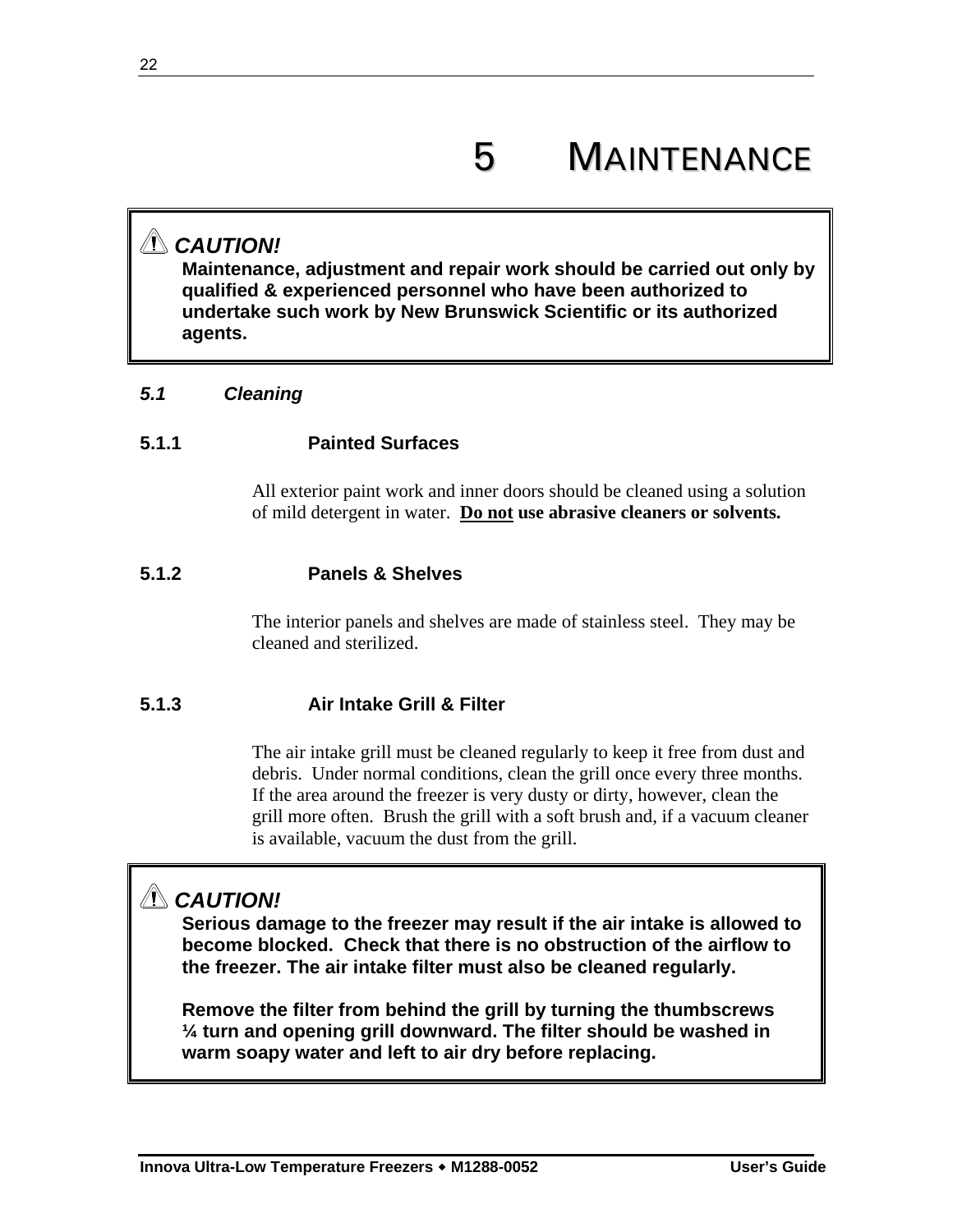#### **5.1.4 Vent Tube**

## $\mathbb{R}$  NOTE:

#### **There is an electrically-heated vent tube in the freezer which must not be allowed to become blocked or sealed off.**

Over a period of a few weeks, depending on how often the freezer is being used, a small mushroom of ice will form around the end of the vent tube. If the vent tube is allowed to become blocked, a vacuum will be created when the door is closed. It will not then be possible to open the door or lift the lid until the vacuum has leaked away through the seal, which can take up to two hours due to the high quality of the seals.

The vent tube is located (a) on the top left-hand side of upright models and (b) on the left-hand side of chest models. If the door or lid cannot be opened, press the manual plunger on the outside of the air vent in order to break the ice formation.

#### **5.1.5 Door/Lid Seal**

Be sure to treat the door seal on the upright freezer and the lid seal on the chest freezer with great care. Avoid damaging this seal in any way, as the freezer cannot operate properly with a defective seal.

Once each month, it is advisable to wipe both the seal and the surface against which it seals with a soft dry cloth.

#### **5.1.6 Lubrication**

Every 12 months the outer door hings and the handle mechanism should be lightly lubricated using general-purpose oil or spray grease.

#### *5.2 Defrosting*

After an extended period of operation, defrosting may become necessary:

- 1. De-activate the alarm by switching the battery (alarm) switch (located behind the lockable panel on the front of the freezer) to **O**.
- 2. Unplug the freezer from the electrical supply.
- 3. Leave the door or lid open.
- 4. Allow the accumulated ice to melt.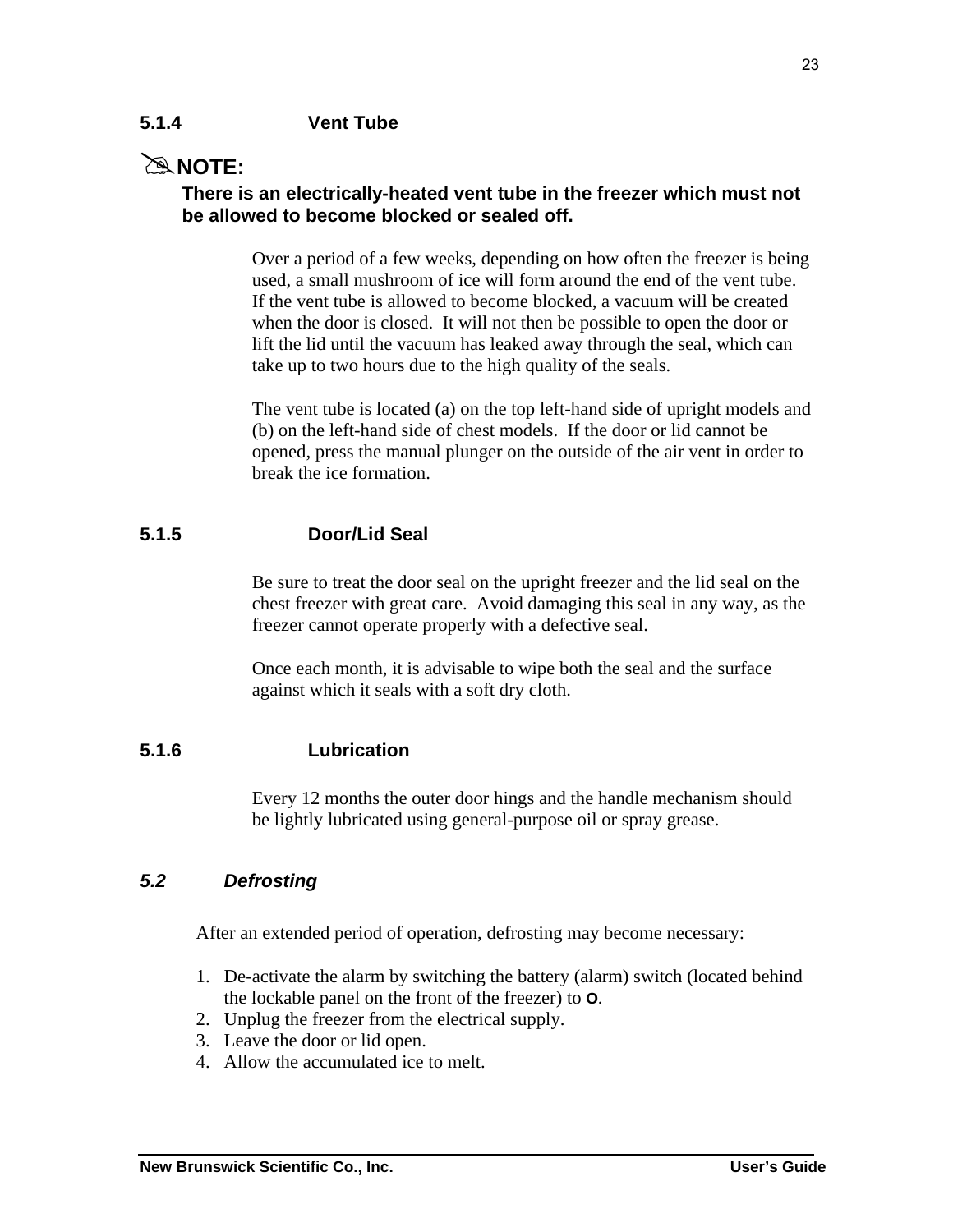#### *CAUTION!* **Do not attempt to chip or scrape the ice with a sharp instrument. Allow the ice to melt naturally.**

- 5. Mop up the resulting water
- 6. Dry and decontaminate the interior of the freezer.
- 7. When defrosting is complete, reconnect the freezer to the electrical supply.
- 8. Turn the power switch on (**I**) and re-activate the battery (alarm) switch.

#### *5.3 Electrical Components*

#### **5.3.1 Lamps**

Regularly check the indicator lamps by pressing the **ALARM TEST/MUTE**  key. All of the indicator lamps should illuminate, and the display should read **8888**.

#### **5.3.2 Alarms**

Regularly check the alarm by pressing the **ALARM TEST/MUTE** key. The **TEMP** indicator should illuminate and the audible alarm should sound.

## *CAUTION!*

**There are no user controls behind any panels. The removal of any other part or panels from the freezer by anyone other than a qualified, authorized Service Engineer may invalidate the warranty.** 

#### **5.3.3 Battery Replacement**

The YUASA–NP6V 2.8Ah battery is mounted on the electrical panel. This is located (a) behind the right-hand base cover on the upright freezers, or (b) in the compressor housing on the chest freezers.

## *WARNING!*

**Use only a replacement battery of the correct type and part number.** 

**The battery must be fitted so the terminals correspond to the polarity labels on the electrical panel.**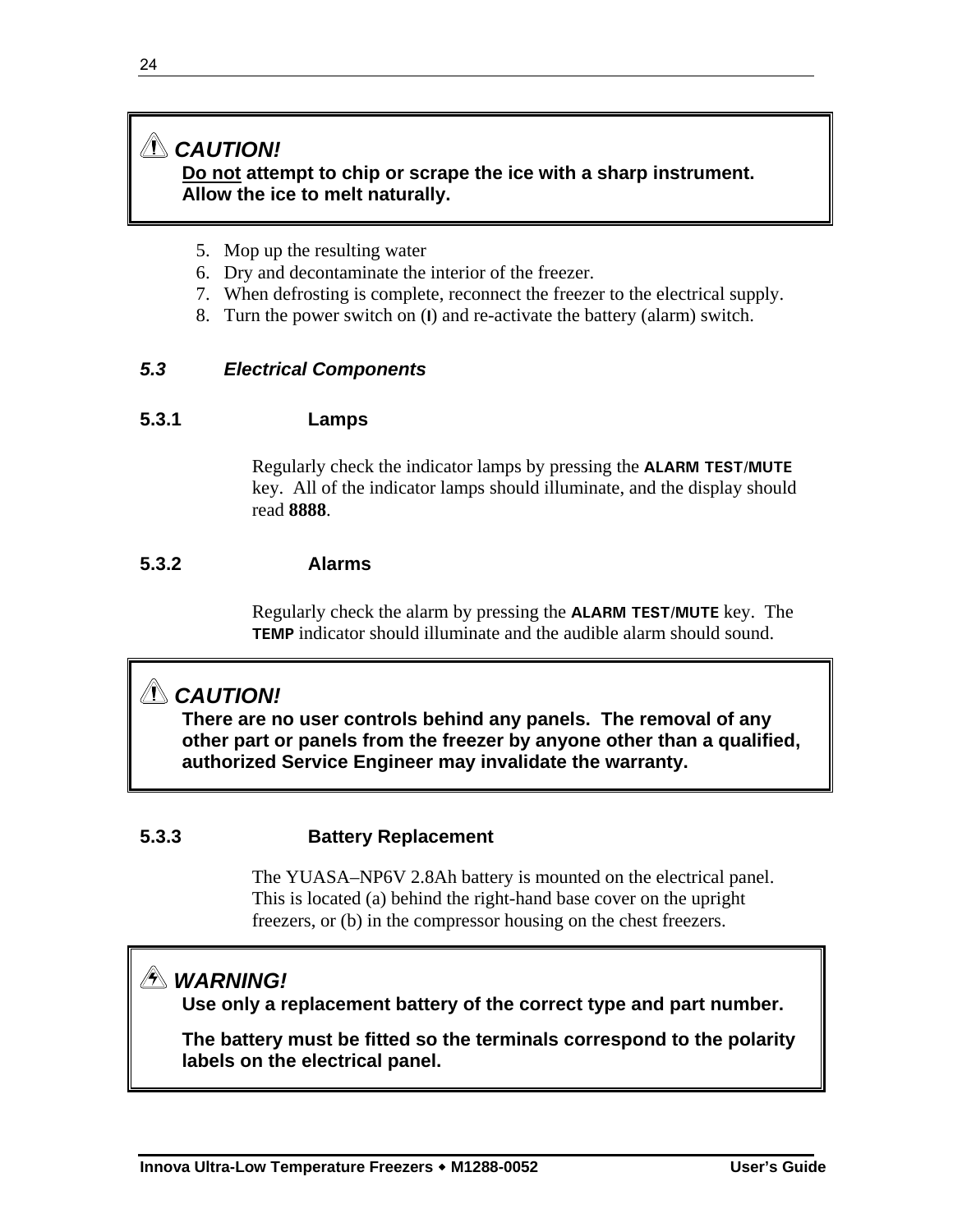To replace the battery, first switch off the power switch and disconnect the power supply. Remove the side cover and the battery clamp securing the battery to the electrical panel. Disconnect the battery terminals.

Be certain, when reconnecting the battery, to respect the correct polarity  $(\text{red is + positive and black is - negative}).$ 

#### **5.3.4 Fuses**

The following are the specifications for the fuses required by the freezers:

| Main Power Supply Plug | 13A Bussmann $1 \times \frac{1}{4}$ "            |
|------------------------|--------------------------------------------------|
| (UK only)              |                                                  |
| †Control Panel         | FS1 - 800mA 20x5mm Quick Acting (F) 250V Ceramic |
|                        | FS2 - 1A 20x5mm Anti-Surge (T) 250V Ceramic      |
|                        | FS3 – 1A 20x5mm Anti-Surge (T) 250V Ceramic      |
| $\text{FCB}$ A1201     | FS1 - 2A 20x5mm Quick Acting (F) 250V Glass      |
| †Voltage Stabilizer    | $FS4 - 1A$ 20x5mm Anti-surge (T) 250V Ceramic    |

† These fuses must be replaced by an NBS-approved service engineer.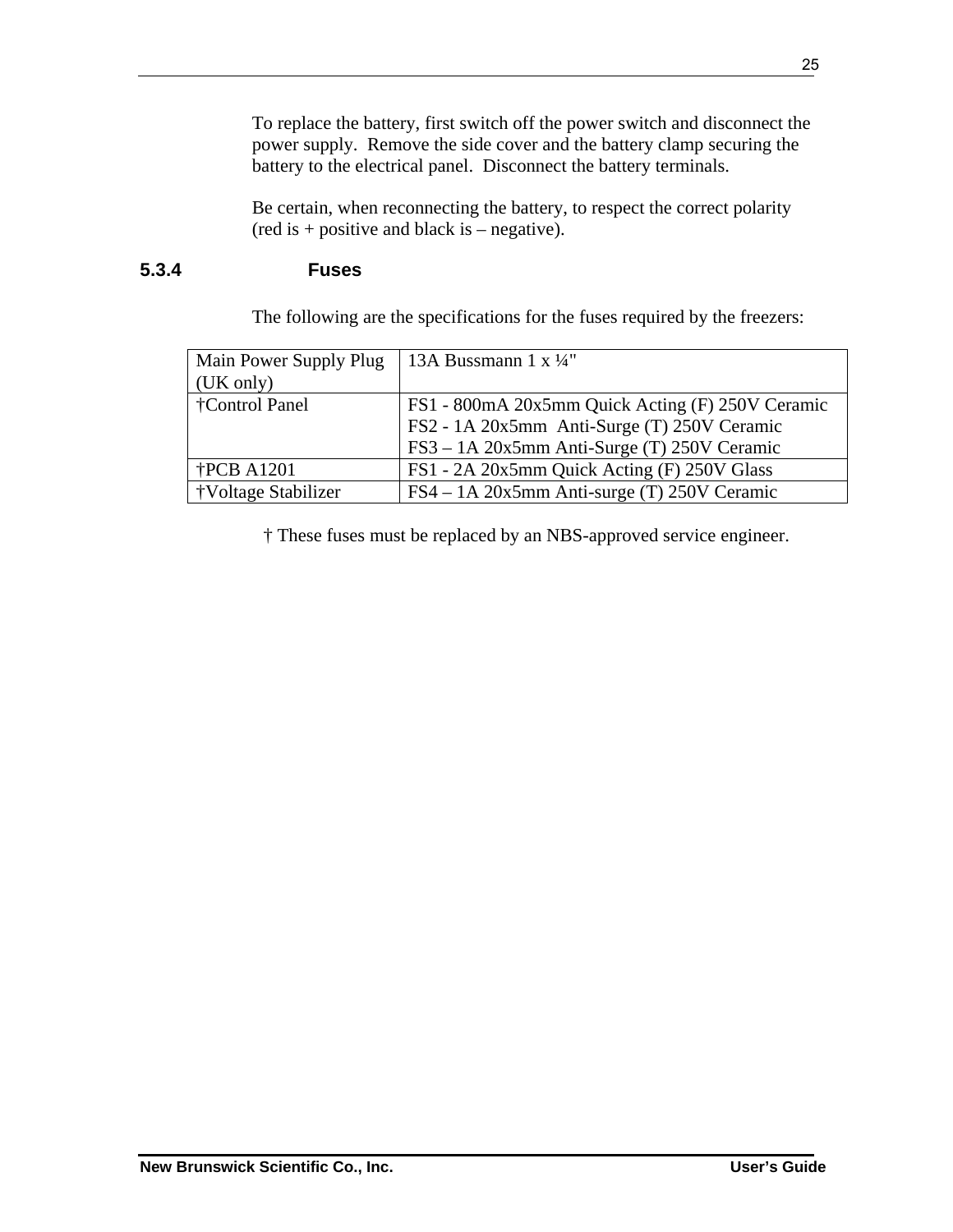## 6 TROUBLESHOOTING

If you are experiencing a problem with your freezer, check the following troubleshooting guides before you contact your NBS authorized Service technician.

#### *6.1 Error Codes*

Your electronically-controlled NBS freezer incorporates the unique Systems Monitoring And Reporting Technology (S.M.A.R.T. Plus™) self-diagnostic software to diagnose faults in its electronic systems, its probes and/or its refrigeration system.

This table interprets error codes that may appear in the control panel display:

| <b>Error Code</b> | <b>Possible Solution/Explanation</b>                           |
|-------------------|----------------------------------------------------------------|
| $E-01$            | PT100 Probe 1 failure. This probe, located inside the freezer  |
|                   | cabinet, indicates cabinet temperature.                        |
|                   | Call NBS Service department.                                   |
| $E-02$            | Probe 2 failure. This probe monitors the cascade condenser.    |
|                   | Call NBS Service department.                                   |
| $E-0.3$           | Probe 3 failure. This probe monitors the air-cooled condenser. |
|                   | Call NBS Service department.                                   |
| $E-04$            | Air-cooled condenser temperature too high:                     |
|                   | (1) Filter may be blocked. Clean filter according to the       |
|                   | instructions in Section 5.1.3.                                 |
|                   | (2) Ambient temperature may be too high. Cool the room.        |
|                   | If alarm continues,                                            |
|                   | (3) Fan may have failed. Call NBS Service department.          |

#### *6.2 Other Symptoms*

| <b>Symptom</b>      | <b>Possible Solution/Explanation</b>                                 |
|---------------------|----------------------------------------------------------------------|
| Door won't open     | (1) Check to see if handle is locked; unlock with key.               |
|                     | (2) Use manual plunger in air vent to break ice (see Section         |
|                     | $5.1.4$ ).                                                           |
|                     | If door still won't open,                                            |
|                     | (3) Call NBS Service department.                                     |
| <b>FILTER-CLEAN</b> | (1) Clean the filter according to the instructions in Section 5.1.3. |
| light on            | If the light remains on,                                             |
|                     | (2) Call your NBS service department.                                |

#### **...continued...**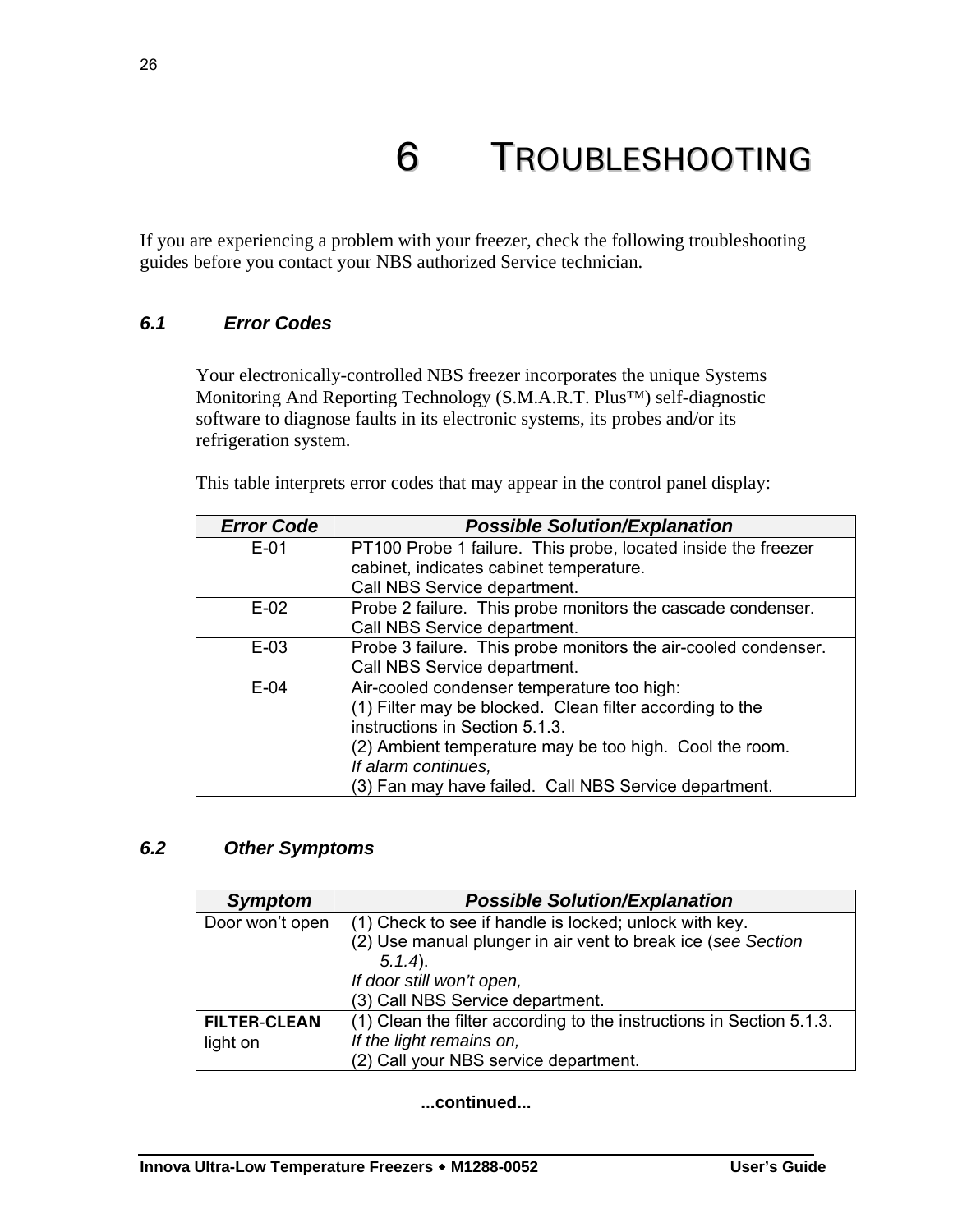| <b>Symptom</b>        | <b>Possible Solution/Explanation</b> |
|-----------------------|--------------------------------------|
| Two or three          | Voltage Stabilizer may have failed.  |
| Voltage Stabilizer    | Call NBS Service department.         |
| LEDs are on at once   |                                      |
| No Voltage Stabilizer | Voltage Stabilizer may have failed.  |
| LED is on             | Call NBS Service department.         |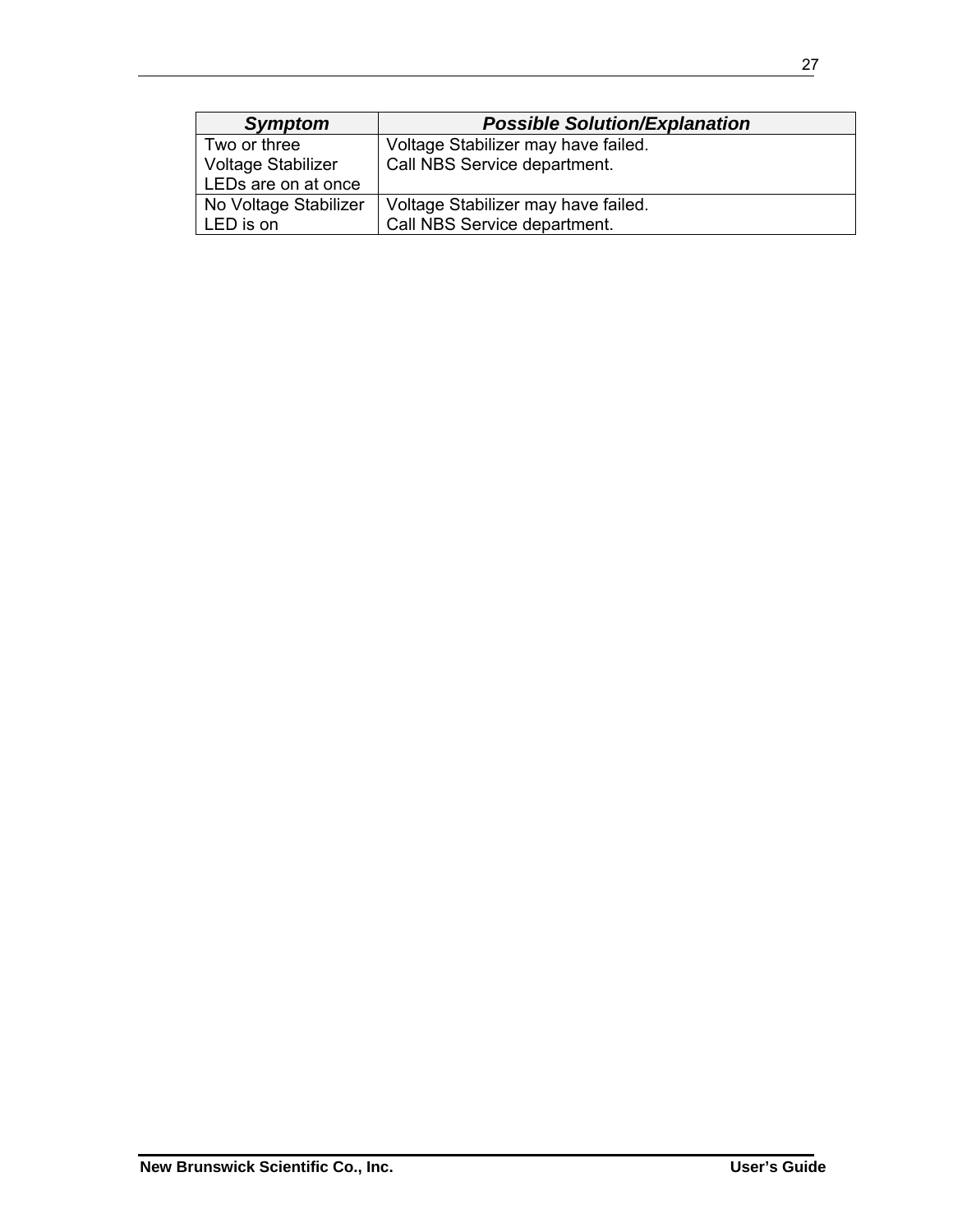## 7 ACCESSORIES & SPARE PARTS

#### *7.1 Accessories*

A number of accessories are available for the New Brunswick Scientific range of ultra-low temperature freezers. Contact your local NBS representative or distributor for details.

#### **7.1.1 CO2 & LN2 Back-Up Systems**

These systems are available to temporarily protect the contents of the freezer against the consequences of freezer or power failure. In an emergency, the system can inject either carbon dioxide or liquid nitrogen from a storage bottle. Carbon dioxide back-up systems will maintain temperatures between -40°C and -70°C (subject to environmental conditions) for a period of up to 48 hours, during which time the freezer can be repaired. Liquid nitrogen back-up systems will maintain the freezer temperature at -86°C.

 $CO<sub>2</sub>$  and  $LN<sub>2</sub>$  back up systems can be retrofitted by the user. Contact your local NBS distributor for options available. Instructions are included in the kit.

#### **7.1.2 Racking Systems**

A very comprehensive set of aluminum racks is available. These are designed to accommodate various sizes of boxes neatly, while giving maximum packing density in the freezer. Custom-made racking may also be available upon request.

#### **7.1.3 Chart Recorder**

A chart recorder is available to provide a continuous record of the temperature inside the freezer over a period of seven days. The record is presented on a circular chart.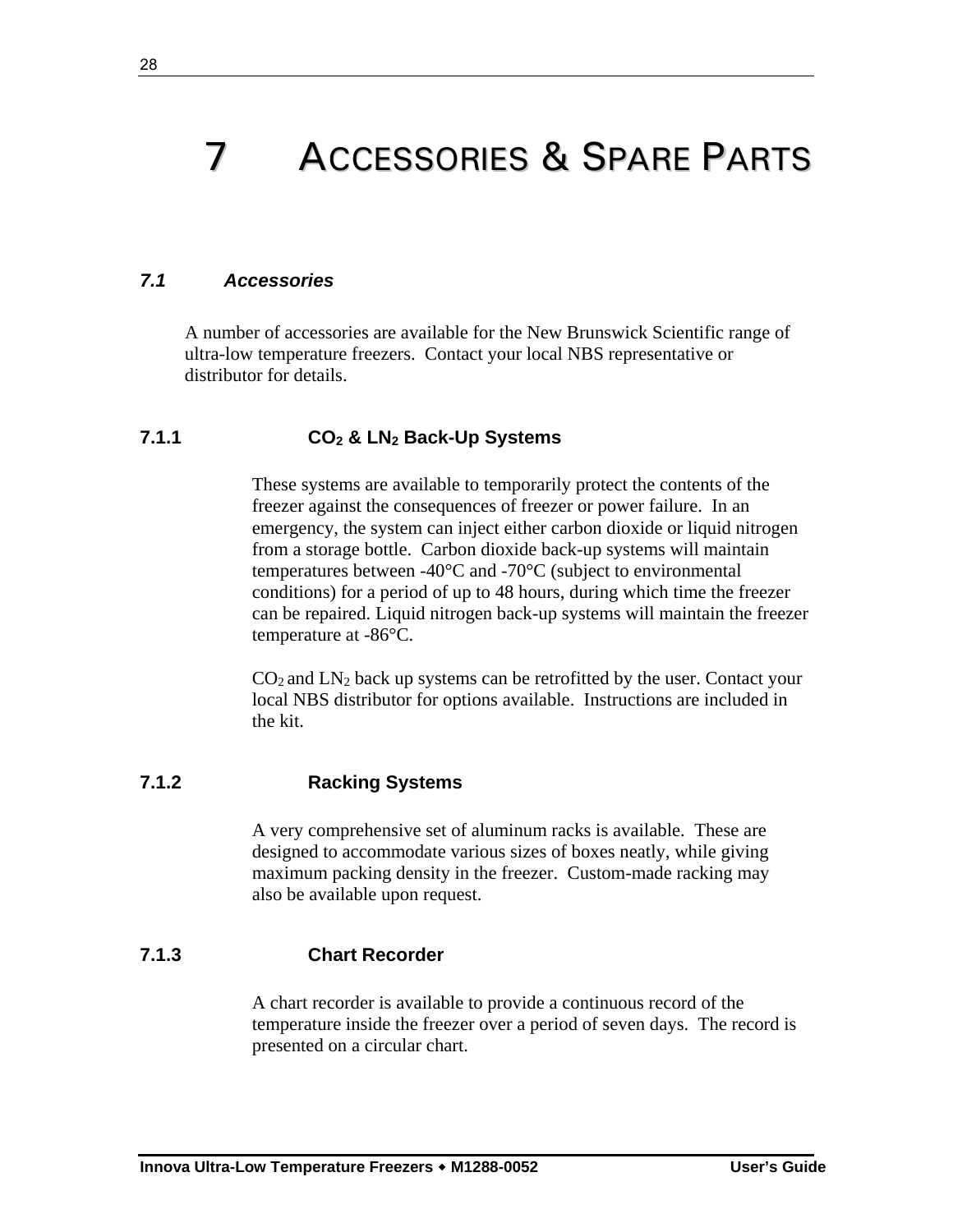The following items are available for all freezer models:

| <b>Description</b>          | <b>Quantity</b> | <b>Part Number</b> |
|-----------------------------|-----------------|--------------------|
| <b>Chart Recorder Kit</b>   |                 | K0440-0355         |
| <b>Chart Recorder Paper</b> | 100             | K0540-0025         |
| <b>Chart Recorder Pens</b>  | З               | K0660-0051         |

#### **7.1.4 RTMS Software/RS-485 Computer Interface**

This allows up to 30 individual freezers to be remotely temperaturecontrolled and monitored. The computer interface comes complete with datalogging and control software.

#### *7.2 Spare Parts*

## $\approx$  **NOTE:**

**Only NBS-approved engineers may service these Ultra-Low Temperature Freezers.** 

|                                                    | <b>Part</b>   |                             |
|----------------------------------------------------|---------------|-----------------------------|
| <b>Description</b>                                 | <b>Number</b> | <b>Freezer Model(s)</b>     |
| Battery 6V, 2.8 Ah                                 | K0480-0170    | All                         |
| Fuse 1A ceramic, pack of 5                         | K0380-0565    | All                         |
| Fuse 800mA, pack of 5                              | K0380-0560    | All                         |
| Fuse 2A T 250v (Control PCB), pack of 5            | P0625-1240    | All                         |
| Fuse 1x1/4" 13A (UK only), pack of 5               | K0380-0570    | All (UK only)               |
| Key Only for Power Switch Locking Plate            | P0625-0111    | All                         |
| Key Only for Black Plastic Door Handle             | P0625-0640    | Upright models              |
| Key & Lock for Black Plastic Door Handle           | P0625-0113    | Upright models              |
| Key Only, Chest Lid Handle                         | P0625-0110    | Chest models                |
| Key Only, U101 Door Handle                         | K0160-1500    | U101                        |
| <b>Power Switch Plate Lock</b>                     | K0160-0082    | All                         |
| Power Switch Locking Plate (light grey)            | K0160-0085    | U101                        |
| Power Switch Locking Plate (charcoal)              | P0625-0170    | All except U101             |
| Power Cord, 230V 50 Hz UK                          | P0625-0357    | All                         |
| Power Cord, 230V 50 Hz, European Schuko            | P0625-0356    | All                         |
| Power Cord, 115V 60 Hz                             | P0625-0355    | U <sub>101</sub>            |
| Power Cord, 115V 60 Hz                             | P0625-0354    | All except U101             |
| Power Cord, 208/220V 60 Hz                         | P0625-0358    | All                         |
| Black Draw Latch Handle, U101                      | K0220-0428    | U101                        |
| Key & Lock for Chest Handle                        | K0220-0425    | Chest models                |
| <b>Chest Handle Replacement Kit</b>                | K0160-0135    | Chest models                |
| <b>Black Plastic Molded Handle Replacement Kit</b> | K0220-0431    | Upright models, except U101 |

**...continued...**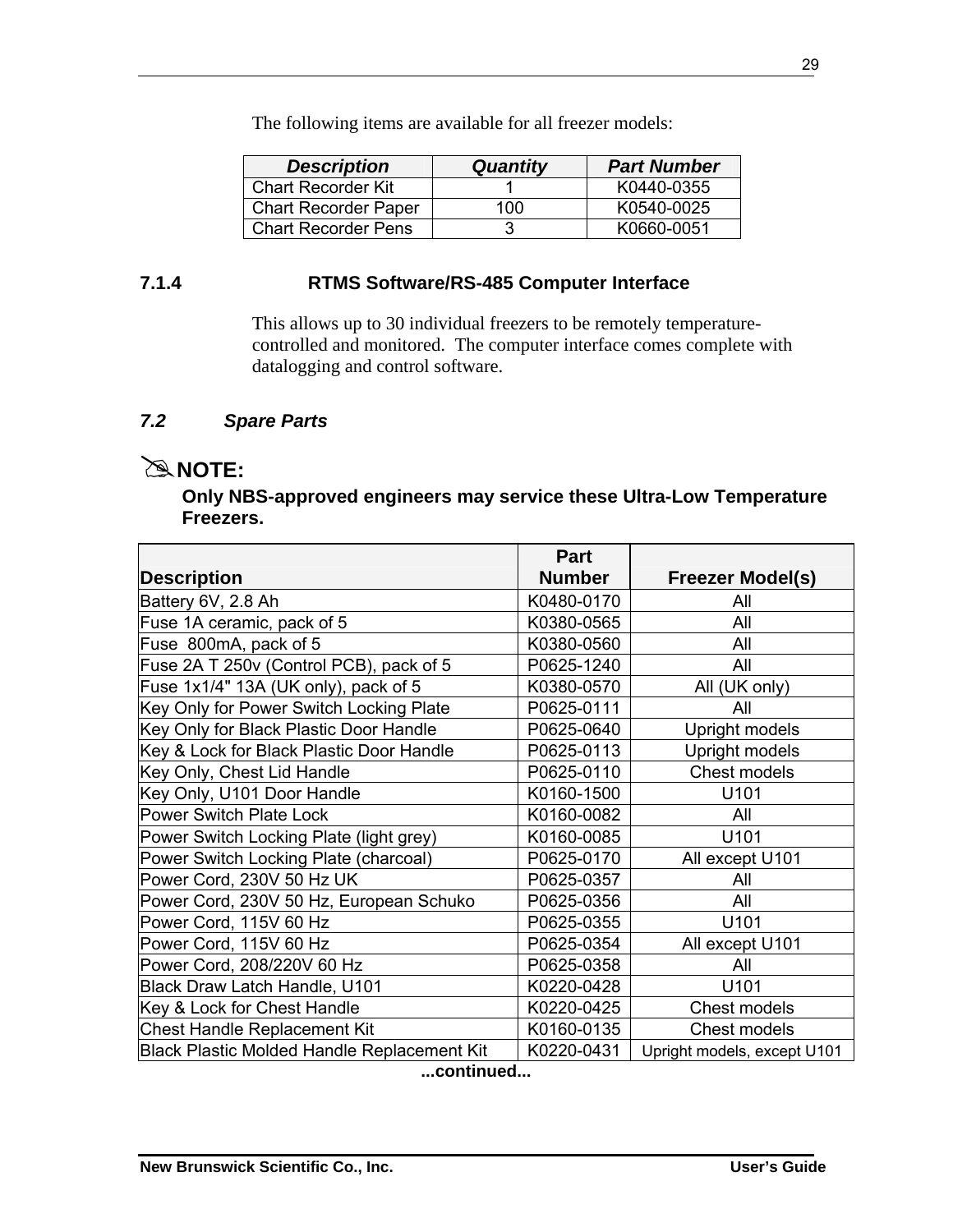|                                                                       | <b>Part</b>   |                         |
|-----------------------------------------------------------------------|---------------|-------------------------|
| <b>Description</b>                                                    | <b>Number</b> | <b>Freezer Model(s)</b> |
|                                                                       |               | Upright models, except  |
| Black Plastic Molded Handle (handle only)                             | K0220-0432    | U101                    |
| Outer Door Latch Assembly (replacement)                               | K0160-0067    | Uprights, except U101   |
| Air Filter, U101 (replacement)                                        | K0200-0506    | U101                    |
| Air Filter, Uprights (replacement)                                    | K0200-0511    | Upright models          |
| Air Filter, Chest (replacement)                                       | K0200-0516    | Chest models            |
| Air Filter Grill, U101                                                | K0200-0505    | U101                    |
| Air Filter Grill, Uprights                                            | K0200-0510    | <b>Upright models</b>   |
| Air Filter Grill, Chest                                               | K0200-0515    | Chest models            |
| Inner Lid, C585                                                       | K0160-0777    | C585                    |
| Inner Lid, C760                                                       | K0160-0776    | C760                    |
| Inner Shelf, U101                                                     | P0625-0180    | U101                    |
| Inner Shelf, U535, with mounting clips x 4                            | K0280-1034    | U535                    |
| Inner Shelf, U725, with mounting clips x 4                            | K0280-1036    | U725                    |
| Shelf Clips, stainless steel, pack of 4                               | K0280-0550    | Upright models          |
| Inner Door Assembly, U101 (ABS)                                       | P0625-1310    | U101                    |
| Inner Door Assembly, U535 (ABS)                                       | <b>TBA</b>    | U535                    |
| Inner Door Assembly, U725 (ABS)                                       | P0625-1250    | U725                    |
| Hole Plug, Upright Door Handle, 28.5mm, pack of 2                     | P0625-0150    | Upright models          |
| Hole Plug, Upright Door Handle Lock, 19mm, pack of 2                  | P0625-0151    | Upright models          |
| <b>Alarm Connector Plug</b>                                           | K0380-0451    | All                     |
| Black Plastic Bung, CO <sub>2</sub> /LN <sub>2</sub> Ports, pack of 2 | K0740-0330    | All                     |
| Adjustable Front Foot, U101 (stackable models only)                   | P0625-0130    | U101                    |
| Rear Roller Replacement Kit, U101                                     | K0160-0992    | U101                    |
| Adjustable Foot, Uprights                                             | K0160-0995    | Upright models          |
| <b>Swivel Castor</b>                                                  | K0160-0735    | All                     |
| <b>Swivel Castor with Brake</b>                                       | K0160-0737    | <b>Chest Models</b>     |

For information on availability of spare parts, please call your local NBS equipment supplier.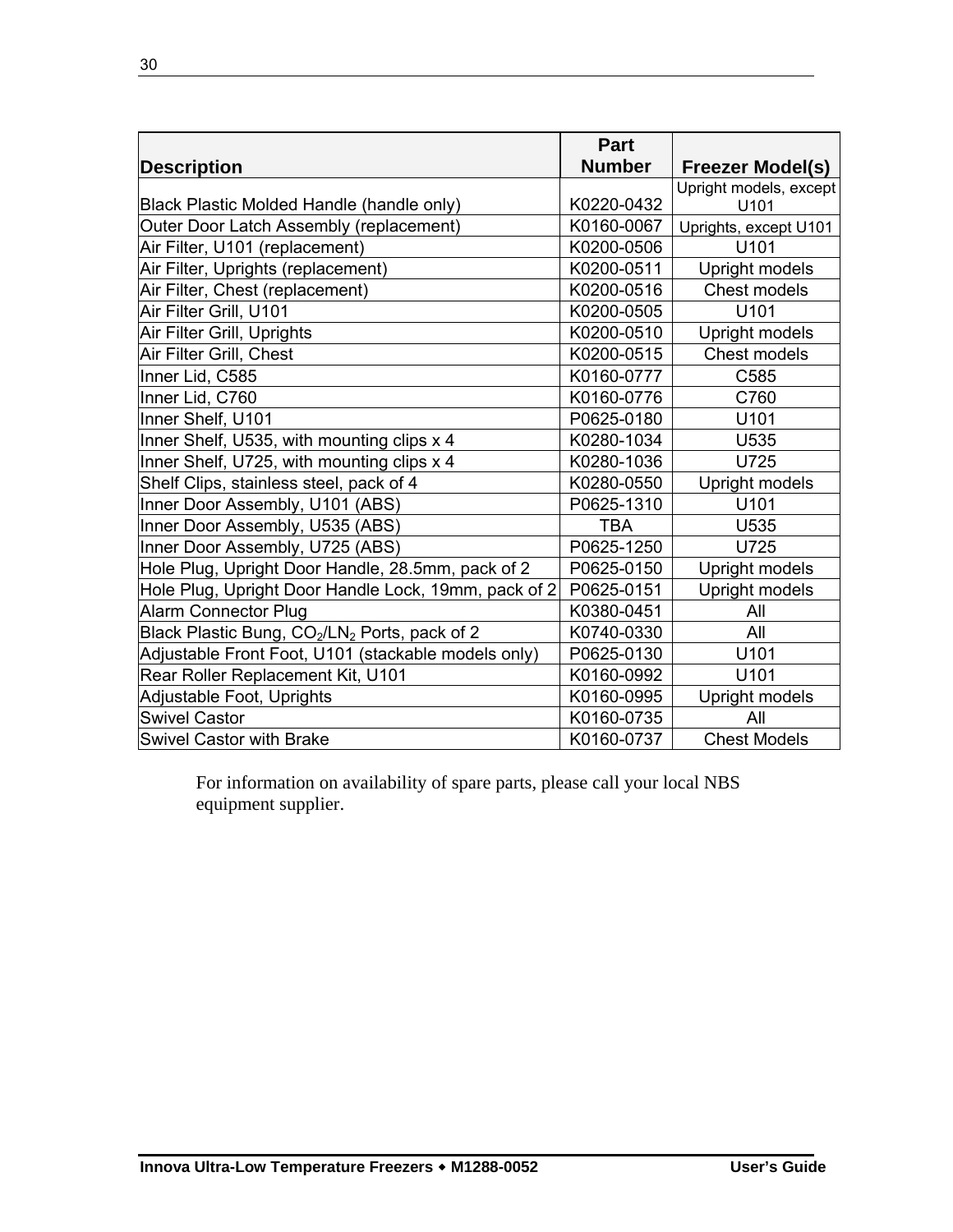8 SPECIFICATIONS

#### *8.1 Upright Freezers*

| <b>Model No.</b>                                                                    | U101                                                                                  | U535                                                                             | U725                        |  |
|-------------------------------------------------------------------------------------|---------------------------------------------------------------------------------------|----------------------------------------------------------------------------------|-----------------------------|--|
| Part No.                                                                            | U9420-000X*                                                                           | U9430-000X*                                                                      | U9440-000X*                 |  |
| <b>Internal Dimensions:</b>                                                         | 640 x 480 x 330 mm                                                                    | 1365 x 640 x 615 mm                                                              | 1365 x 865 x 615 mm         |  |
| <b>Height x Width x Depth</b>                                                       | 25.2 x 18.9 x 13 in.                                                                  | 53.7 x 25.2 x 24.2 in.                                                           | 53.7 x 34.0 x 24.2 in.      |  |
| <b>External Dimensions:</b>                                                         | 830 x 900 x 566 mm                                                                    | 1950 x 800 x 867 mm                                                              | 1950 x 1025 x 867 mm        |  |
| <b>Height x Width x Depth</b>                                                       | 32.7 x 35.4 x 22.3 in.                                                                | 76.8 x 31.5 x 34.1 in.                                                           | 76.8 x 40.4 x 34.1 in.      |  |
| Capacity                                                                            | $\overline{10}1$ Liters                                                               | 535 Liters                                                                       | 725 Liters                  |  |
|                                                                                     | 3.6 cubic feet                                                                        | 18.9 cubic feet                                                                  | 25.6 cubic feet             |  |
| <b>Net Weight</b>                                                                   | 116 Kg                                                                                | 250 Kg                                                                           | 315 Kg                      |  |
|                                                                                     | 256 lb                                                                                | 551 lb                                                                           | 694 lb                      |  |
| Lock                                                                                | <b>Standard</b>                                                                       | <b>Standard</b>                                                                  | <b>Standard</b>             |  |
| <b>No. Compartments</b>                                                             | $\mathcal{P}$                                                                         | 3                                                                                | 3                           |  |
| <b>Interior</b>                                                                     | Stainless steel grade 304L                                                            |                                                                                  |                             |  |
| <b>Alarms</b>                                                                       |                                                                                       | Hi/Low temperature, power fail, battery low, filter clean, fault,                |                             |  |
| <b>Insulation Material</b>                                                          | Vacuum insulation panels and urethane foam                                            |                                                                                  |                             |  |
| Remote alarm port                                                                   | Standard                                                                              | Standard                                                                         | Standard                    |  |
| RS-485 interface                                                                    | Optional<br>Optional<br>Optional                                                      |                                                                                  |                             |  |
| <b>‡Power Consumption:</b>                                                          |                                                                                       |                                                                                  |                             |  |
| 115V elec. supply<br>$\bullet$                                                      | 530 Watts                                                                             | 550 Watts                                                                        | N/A                         |  |
| 220V elec. supply<br>$\bullet$                                                      | N/A                                                                                   | 550 Watts                                                                        | 685 Watts                   |  |
| 240V elec. supply<br>$\bullet$                                                      | 530 Watts                                                                             | 650 Watts                                                                        | 660 Watts                   |  |
| <b>Power Source (USA)</b>                                                           | 100-120V                                                                              | 60Hz single phase                                                                | N/A                         |  |
| <b>Power Source (USA)</b>                                                           | N/A                                                                                   |                                                                                  | 208-220V 60 Hz single phase |  |
| <b>Power Source (EU)</b>                                                            |                                                                                       | 220-240V 50Hz single phase                                                       |                             |  |
| <b>Current Rating (USA)</b>                                                         | 115V 13 amps                                                                          | 115V 16.5 amps                                                                   | N/A                         |  |
| <b>Current Rating (USA)</b>                                                         | N/A                                                                                   | 220V 9 amps                                                                      | 220V 10 amps                |  |
| <b>Current Rating (EU)</b>                                                          | 230V 5 amps                                                                           | $\overline{230}V$ 5 amps                                                         | 230V 6.5 amps               |  |
| Pull Down Time: From +25°C to -85°C (freezer empty; 240V, 50Hz electrical supply**) |                                                                                       |                                                                                  |                             |  |
|                                                                                     | 3.7 hours                                                                             | 4.5 hours                                                                        | 4.9 hours                   |  |
| <b>Performance</b>                                                                  |                                                                                       | -50°C to -86°C (+2°/-1°C) and -20°C to -50°C ( $\leq \pm 8$ °C) at +32°C maximum |                             |  |
|                                                                                     | ambient operating temperature                                                         |                                                                                  |                             |  |
| <b>Operational Parameters</b>                                                       |                                                                                       | All freezers use components tested to CE/UL specifications listed below:         |                             |  |
|                                                                                     | Indoor use<br>$\bullet$                                                               |                                                                                  |                             |  |
|                                                                                     | Altitude up to 2000m<br>$\bullet$                                                     |                                                                                  |                             |  |
|                                                                                     | Ambient temperature range 5°C to 40°C<br>$\bullet$                                    |                                                                                  |                             |  |
|                                                                                     | $\bullet$                                                                             | Maximum relative humidity 80% for temperatures up to 31°C,                       |                             |  |
|                                                                                     | decreasing linearly to 50% relative humidity at 40°C                                  |                                                                                  |                             |  |
|                                                                                     | Power supply voltage fluctuations not to exceed $\pm$ 10% of the nominal<br>$\bullet$ |                                                                                  |                             |  |
|                                                                                     | voltage                                                                               |                                                                                  |                             |  |
|                                                                                     | Installation category II<br>$\bullet$                                                 |                                                                                  |                             |  |
| 100.1001<br>$\sim$                                                                  | Pollution degree 2<br>$\bullet$<br>200 2201 (NIA 5 - 11404) - 4 5 - 220 2401/         |                                                                                  |                             |  |

\* **X** = 0 for 100-120V, 2 for 208-220V (N/A for U101) or 1 for 220-240V

\*\*120V & 220V: TBA

**‡** Freezer set to –80°C, ambient 20-25°C at rated electrical supply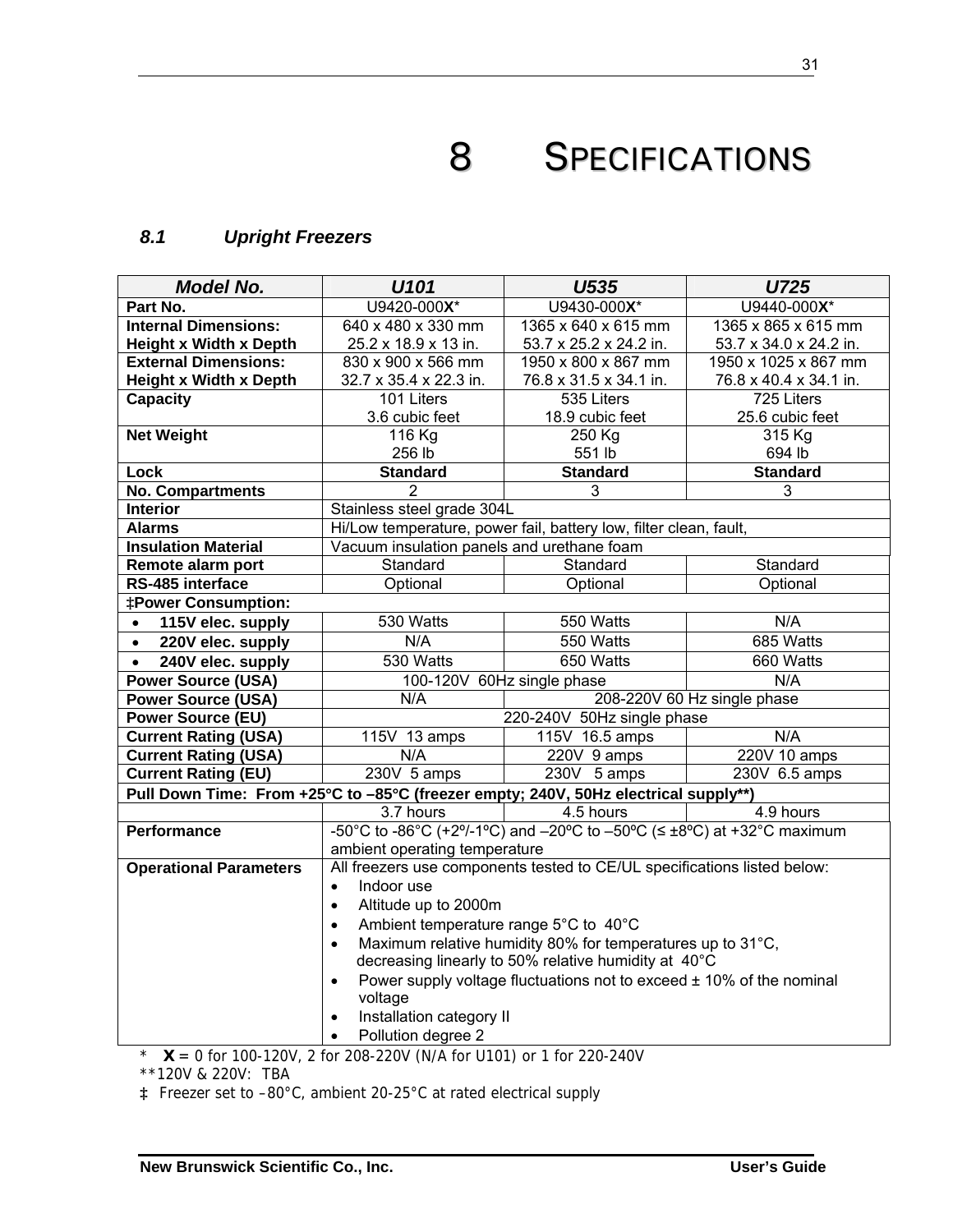#### *8.2 Chest Freezers*

| <b>Model No.</b>                                                                  | C585                                                                     | C760                      |  |  |  |
|-----------------------------------------------------------------------------------|--------------------------------------------------------------------------|---------------------------|--|--|--|
| Part No.                                                                          | U9400-0000, -0002, -0001                                                 | U9410-0002, -0001         |  |  |  |
| <b>Type</b>                                                                       | Chest                                                                    | Chest                     |  |  |  |
| <b>Internal Dimensions:</b>                                                       | 780 x 1200 x 625 mm                                                      | 780 x 1560 x 625 mm       |  |  |  |
| <b>Height x Width x Depth</b>                                                     | 30.7 x 47.2 x 24.6 inches                                                | 30.7 x 61.4 x 24.6 inches |  |  |  |
| <b>External Dimensions:</b>                                                       | 1092 x 1690 x 785 mm                                                     | 1092 x 2050 x 785 mm      |  |  |  |
| <b>Height x Width x Depth</b>                                                     | 43 x 66.5 x 30.9 inches                                                  | 43 x 80.7 x 30.9 inches   |  |  |  |
| <b>Capacity</b>                                                                   | 585 Liters                                                               | 760 Liters                |  |  |  |
|                                                                                   | 20.7 cubic feet                                                          | 26.9 cubic feet           |  |  |  |
| <b>Net Weight</b>                                                                 | 240 Kg                                                                   | 285 Kg                    |  |  |  |
|                                                                                   | 529 lb                                                                   | 628 lb                    |  |  |  |
| Lock                                                                              | Standard                                                                 | Standard                  |  |  |  |
| <b>No. Compartments</b>                                                           | N/A                                                                      | N/A                       |  |  |  |
| <b>Interior</b>                                                                   | Stainless steel grade 304L                                               |                           |  |  |  |
| <b>Alarms</b>                                                                     | Hi/Low temperature, power fail, battery low, filter clean, fault.        |                           |  |  |  |
| <b>Insulation Material</b>                                                        | Vacuum insulation panels and urethane foam                               |                           |  |  |  |
| Remote alarm port                                                                 | Standard                                                                 | Standard                  |  |  |  |
| RS-485 interface                                                                  | Optional                                                                 | Optional                  |  |  |  |
| <b>‡Power Consumption:</b>                                                        |                                                                          |                           |  |  |  |
| 115V electrical supply<br>$\bullet$                                               | 580 Watts                                                                | N/A                       |  |  |  |
| 220V electrical supply<br>$\bullet$                                               | 580 Watts                                                                | 698 Watts                 |  |  |  |
| 240V electrical supply<br>$\bullet$                                               | 565 Watts                                                                | 665 Watts                 |  |  |  |
| <b>Power Source (USA)</b>                                                         | 100-120V 60Hz single phase                                               | N/A                       |  |  |  |
| <b>Power Source (USA)</b>                                                         | 208-220V 60Hz single phase                                               |                           |  |  |  |
| <b>Power Source (EU)</b>                                                          | 220-240V 50Hz single phase                                               |                           |  |  |  |
| <b>Current Rating (USA)</b>                                                       | 115V 16.5 amps                                                           | N/A                       |  |  |  |
| <b>Current Rating (USA)</b>                                                       | 220V 9 amps                                                              | 220V 10 amps              |  |  |  |
| <b>Current Rating (EU)</b>                                                        | 230V 5.5 amps<br>230V 6 amps                                             |                           |  |  |  |
| Pull Down Time: from +25°C to -85°C (freezer empty; 240V 50Hz electrical supply*) |                                                                          |                           |  |  |  |
|                                                                                   | 3.5 hours                                                                | 5.5 hours                 |  |  |  |
| <b>Performance</b>                                                                | -50°C to -86°C (+2°/-1°C) and -20°C to -50°C ( $\leq \pm 8$ °C) at +32°C |                           |  |  |  |
|                                                                                   | maximum ambient operating temperature                                    |                           |  |  |  |
| <b>Operational Parameters</b>                                                     | All freezers use components tested to CE/UL specifications listed        |                           |  |  |  |
|                                                                                   | below:                                                                   |                           |  |  |  |
|                                                                                   | Indoor use<br>$\bullet$                                                  |                           |  |  |  |
|                                                                                   | Altitude up to 2000m<br>$\bullet$                                        |                           |  |  |  |
|                                                                                   | Ambient temperature range 5°C to 40°C<br>$\bullet$                       |                           |  |  |  |
|                                                                                   | Maximum relative humidity 80% for temperatures up to 31°C,<br>$\bullet$  |                           |  |  |  |
|                                                                                   | decreasing linearly to 50% relative humidity at 40°C                     |                           |  |  |  |
|                                                                                   | Power supply voltage fluctuations not to exceed $\pm$ 10% of the         |                           |  |  |  |
|                                                                                   | nominal voltage                                                          |                           |  |  |  |
|                                                                                   | Installation category II<br>$\bullet$                                    |                           |  |  |  |
|                                                                                   | Pollution degree 2                                                       |                           |  |  |  |

\*120V & 220V: TBA

**‡** Freezer set to –80°C, ambient 20-25°C at rated electrical supply

32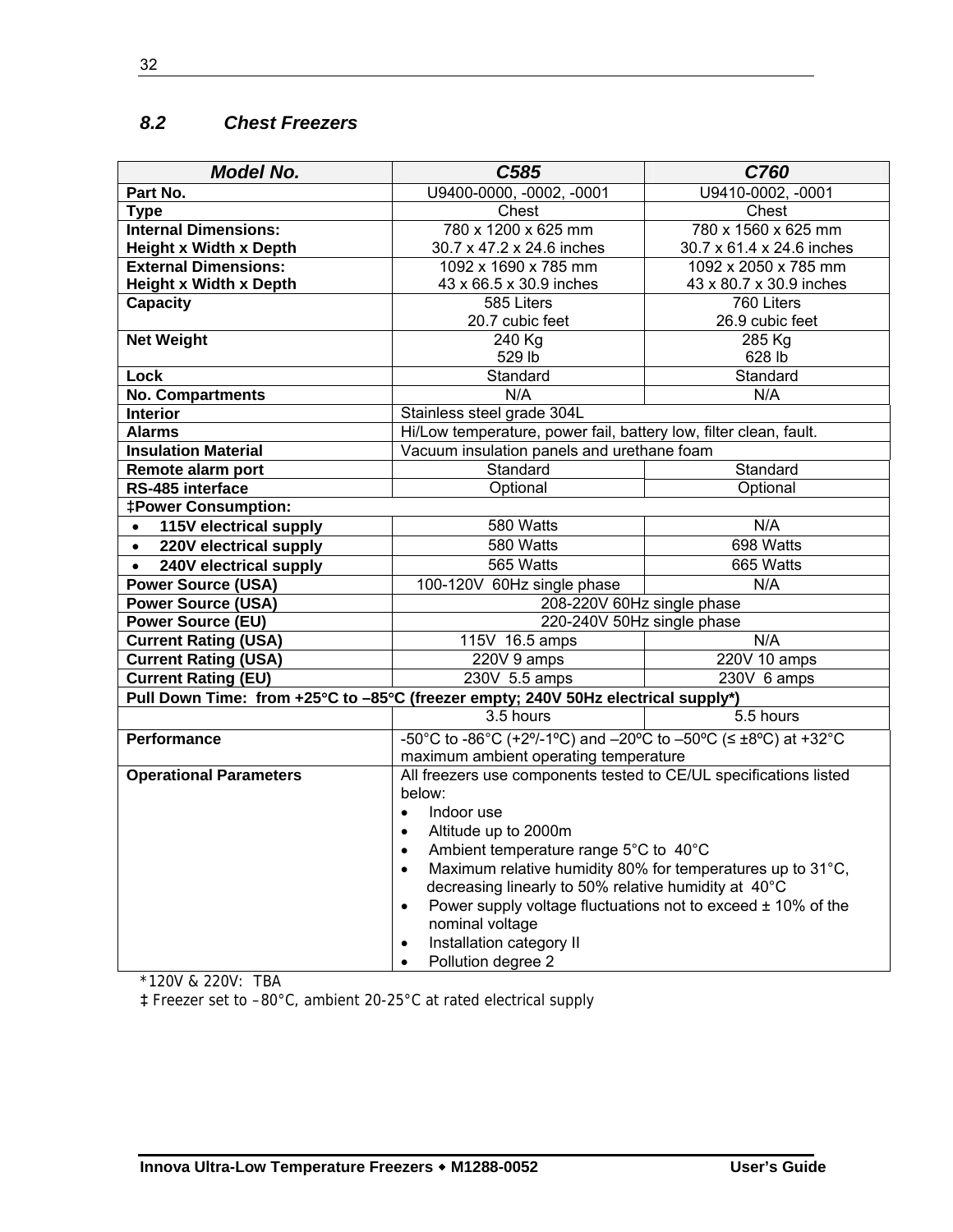## 9 DRAWINGS

#### *9.1 Circuit Diagram/Wiring Schematic*



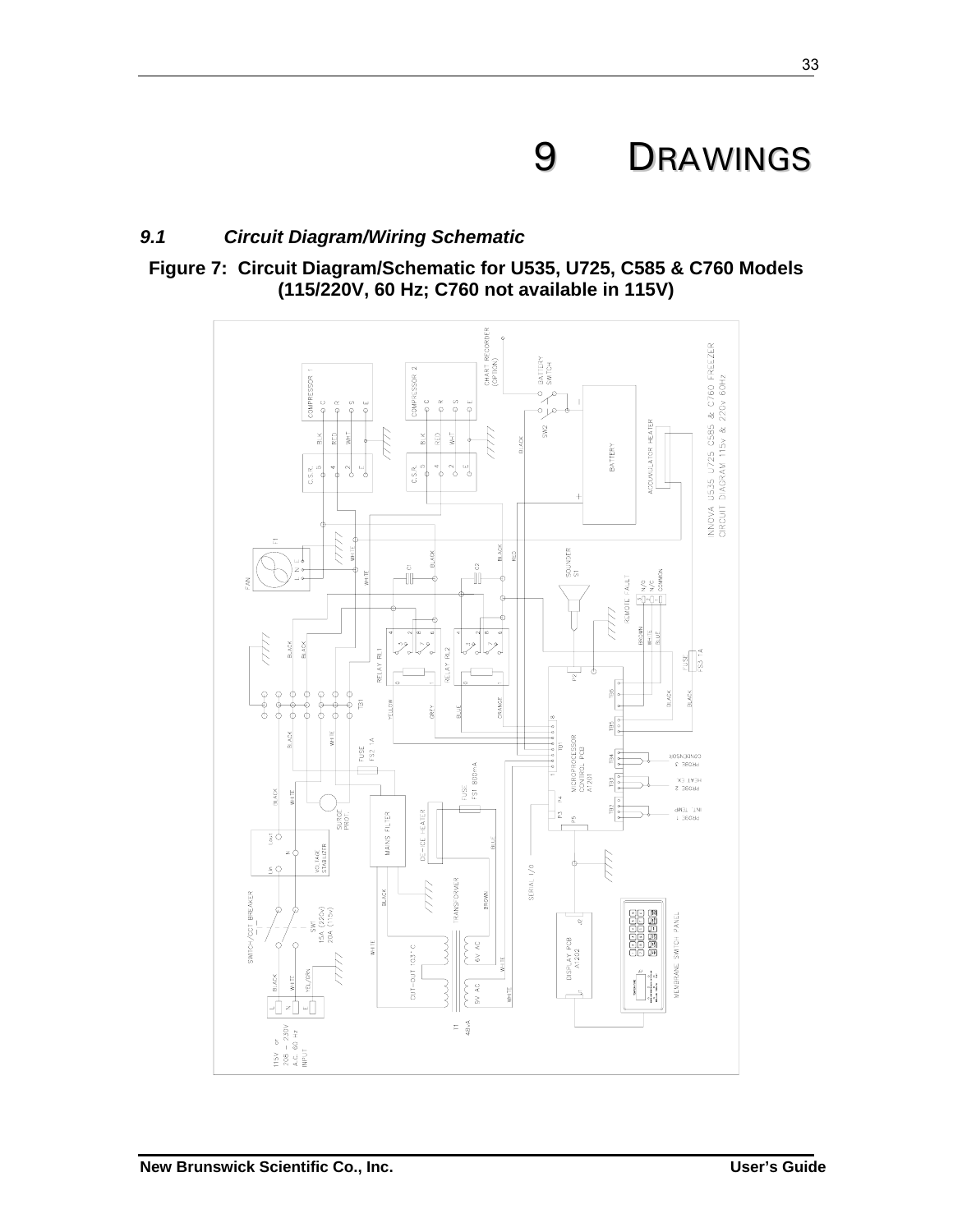

**Figure 8: Circuit Diagram/Schematic for U535, U725, C585 & C760 Models (230V, 50Hz)**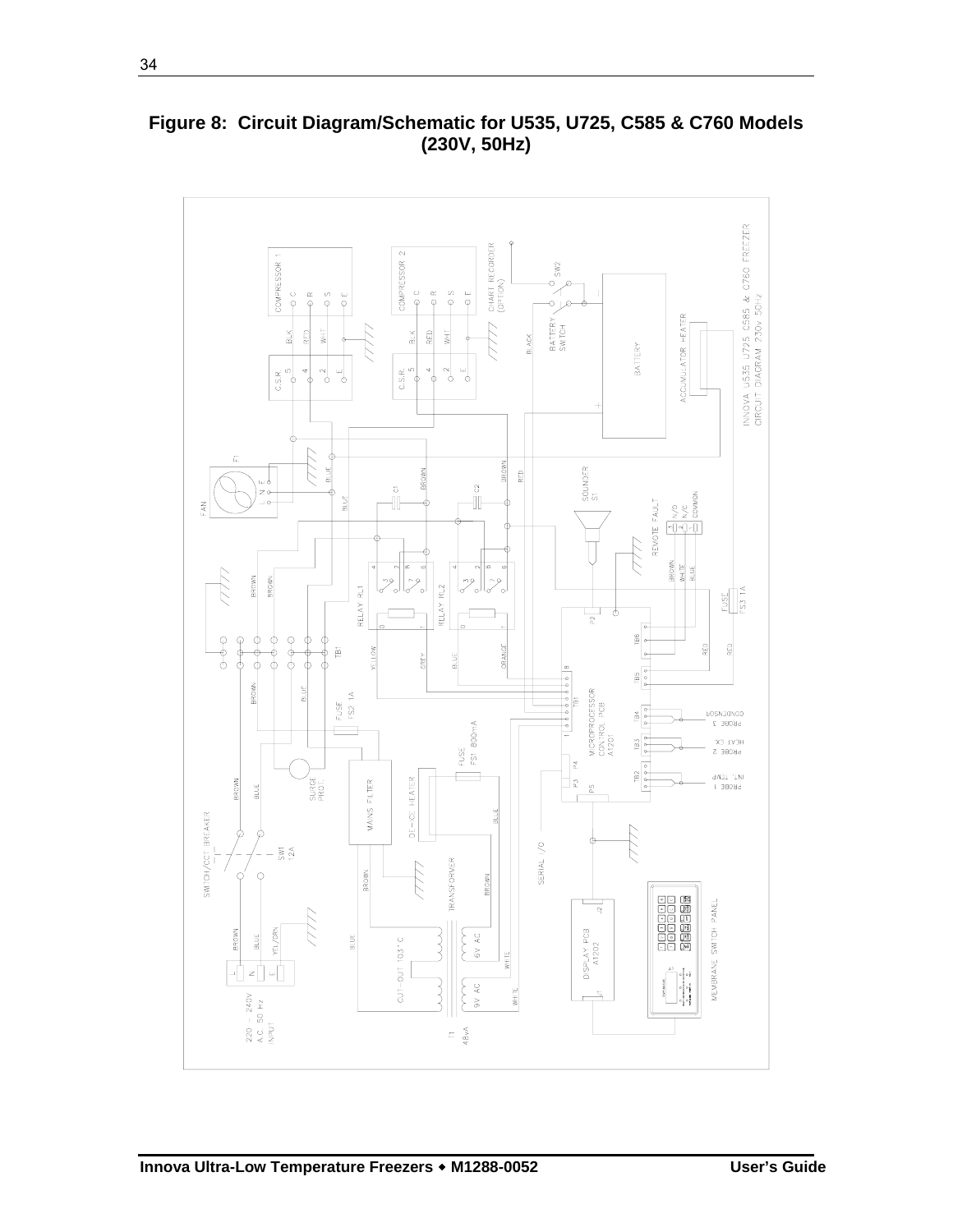

**Figure 9: Circuit Diagram/Schematic for U101 Model (115V, 60Hz)**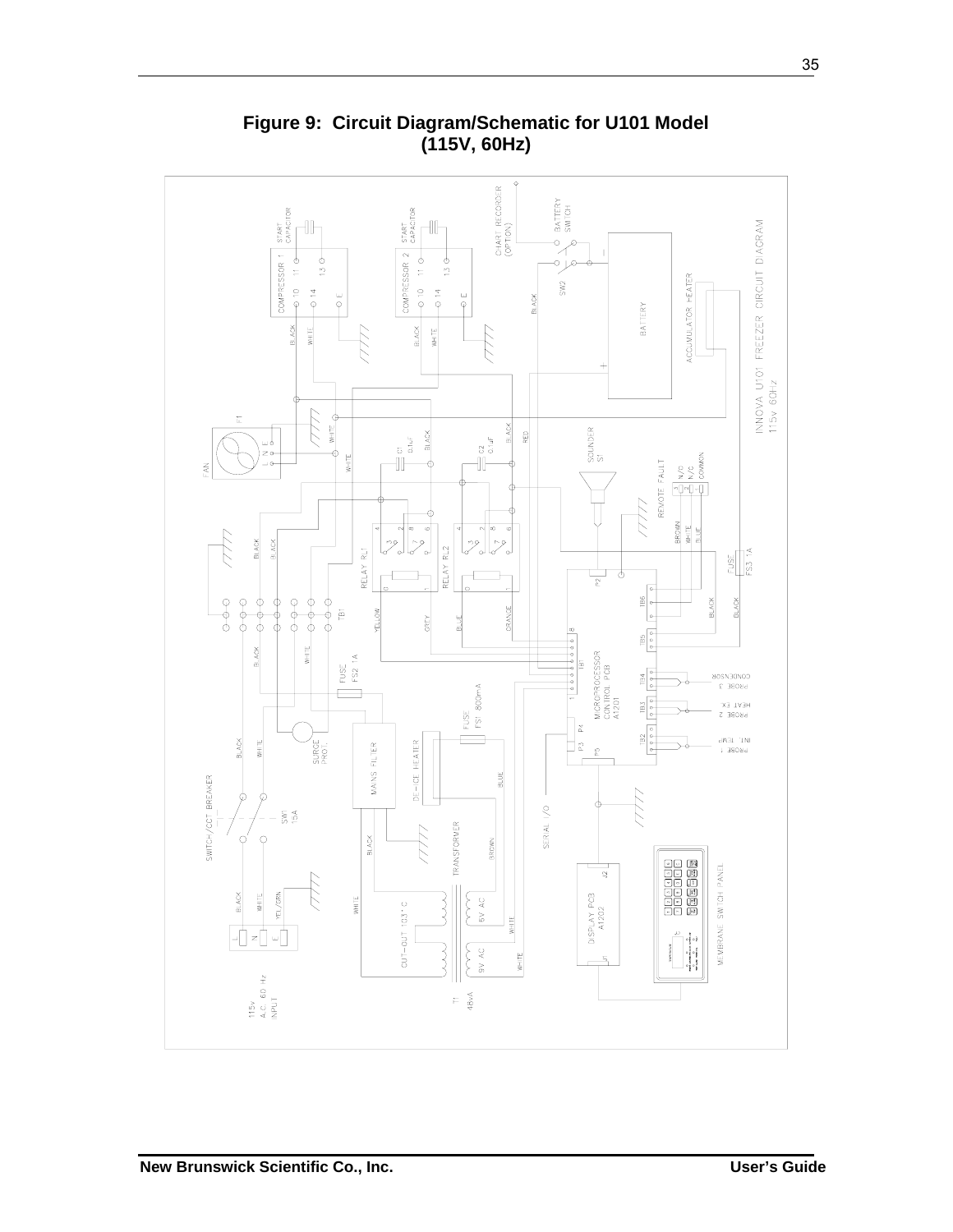

**Figure 10: Circuit Diagram/Schematic for U101 Model (230V, 50Hz)**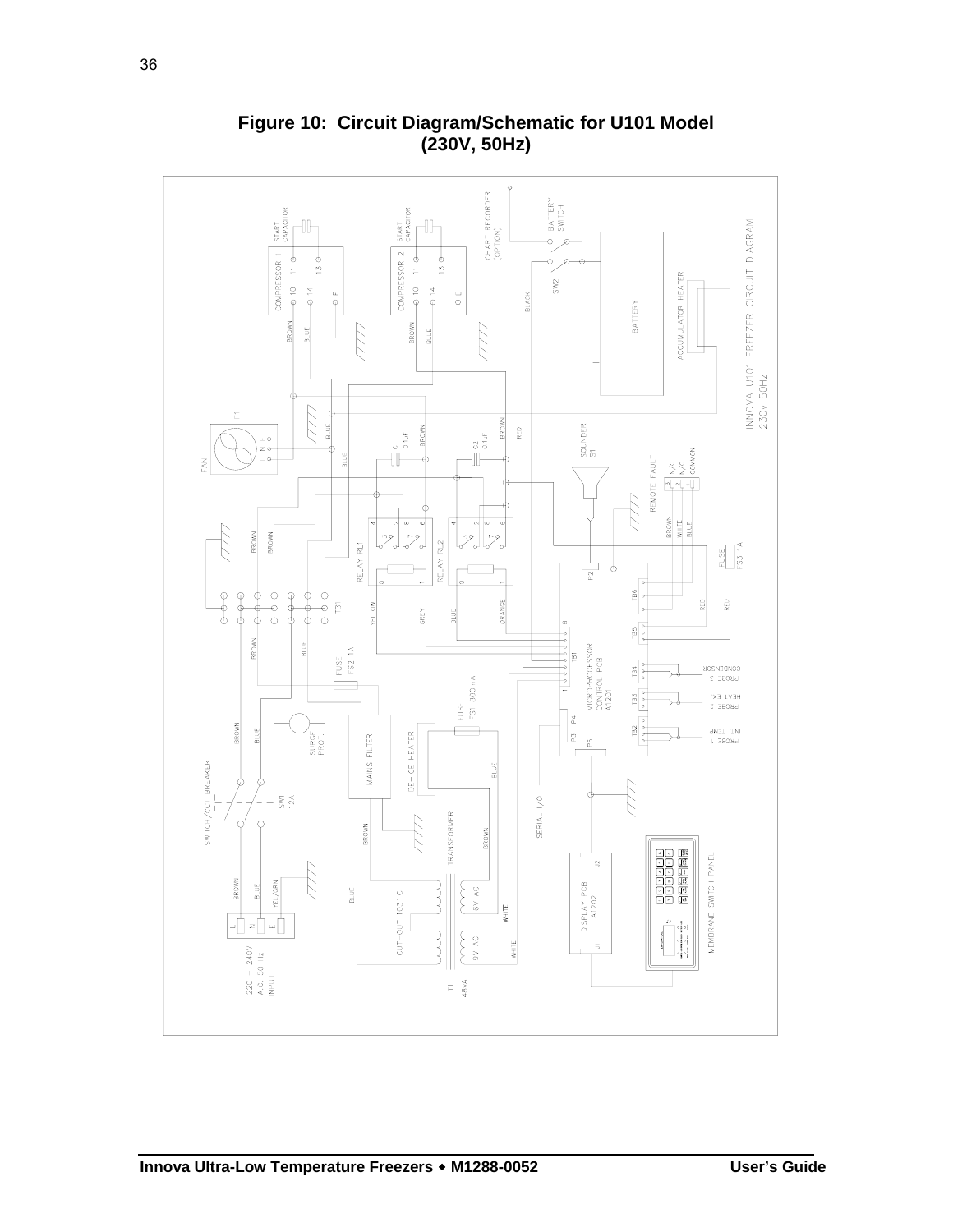## *9.2 Index of Drawings*

| <b>Figure</b> | <b>Description</b>                                    | Page |
|---------------|-------------------------------------------------------|------|
|               | Upright Freezer, Side & Front Views                   | 3    |
| 2             | Chest Freezer, Side & Front Views                     | 4    |
| 3             | U101 Freezer, Side & Front Views                      | 4    |
| 4             | Display Panel & Keypad                                | 11   |
| 5             | Remote Alarm Socket, Chest & U101 Upright Freezers    | 18   |
| 6             | Remote Alarm Socket, Upright Freezers (except U101)   | 18   |
| 7             | Circuit Diagram/Schematic for U535, U725, C585 & C760 | 34   |
|               | Models (115/220V, 60 Hz; C760 not available in 115V)  |      |
| 8             | Circuit Diagram/Schematic for U535, U725, C585 & C760 | 35   |
|               | Models (230V, 50 Hz)                                  |      |
| 9             | Circuit Diagram/Schematic for U101 (115/220V, 60 Hz)  | 36   |
| 10            | Circuit Diagram/Schematic for U101 (230V, 50 Hz)      | 37   |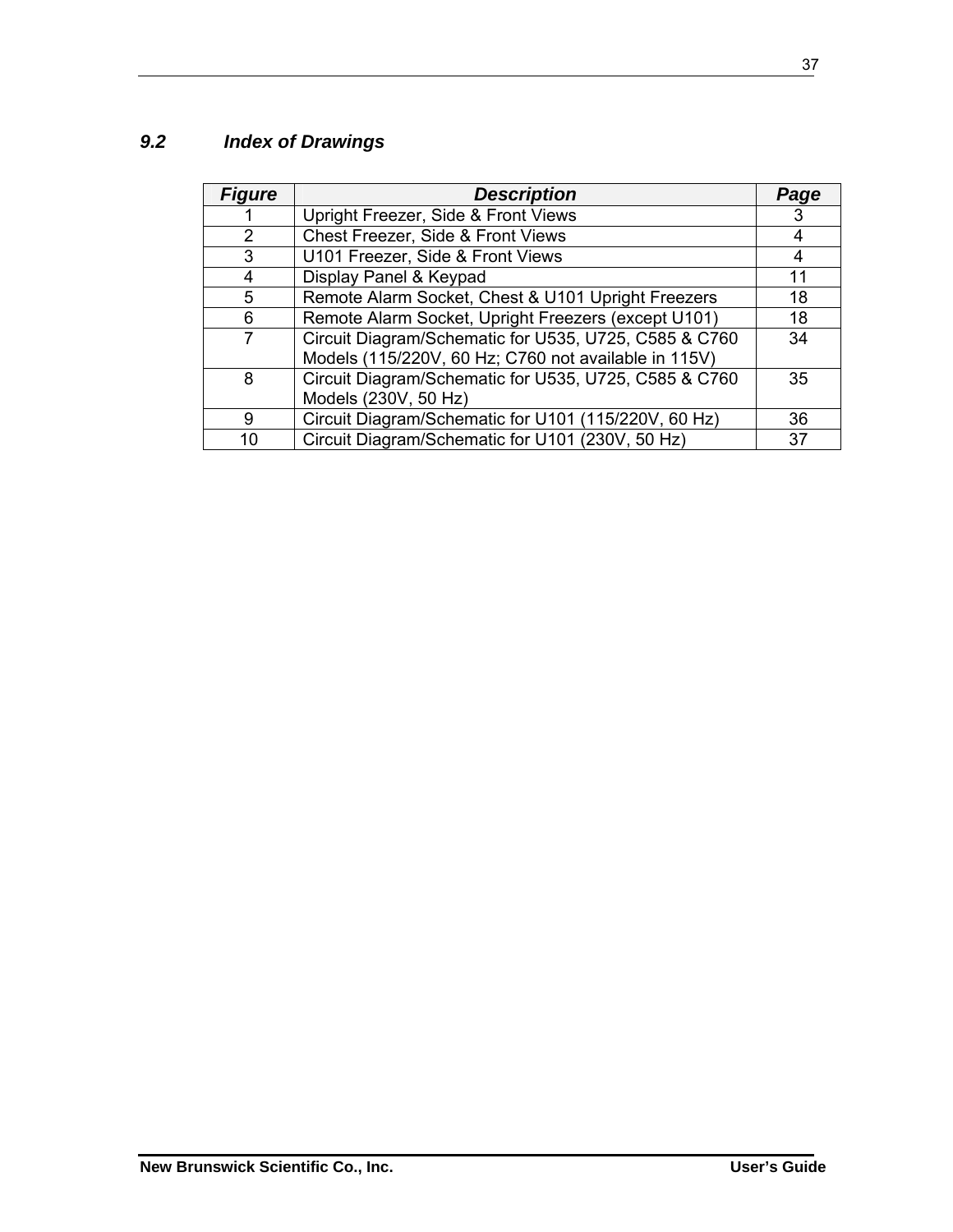## 10 INDEX

---- on Display, 16

#### **0**

0000 on Display, 17

#### **8**

8888 on Display, 24

#### **A**

Accessories, 28 Adjustable Shelves, 6 Air Intake, 6, 22 Alarm, 8, 10, 17, 19, 24 Alarm Test/Mute Key, 8, 17, 19, 24 Audible Alarm, 10, 17, 19, 24

#### **B**

Battery Back-Up Switch, 17 Battery Replacement, 24

#### **C**

Carbon Dioxide, 28 Castors, 6 CAUTION Symbol for, v Chart Recorder, 28 Checking Lamps, 24 Checking Temperature Settings, 16 Circuit Diagrams, 33, 34, 36, 37 Cleaning, 23 Clearance for Air Intake, 6 CO2 Back-Up, 28 Code Change Key, 16 Copyright Notice, v Custom-Made Racks, 28

#### **D**

Damage Instructions for, 1 Defrosting, 23 Disclaimer Notice, v Displays, 10

Door Locks, 5 Door Seal, 23 Door/Lid Stuck, 9 Drawings, 38

#### **E**

Electrical Connection, 7 Electrical Requirements, 7 Error Codes, 26 External Monitoring, 17

#### **F**

Fault, 24 Front View Chest Freezer, 4 U101 Freezer, 4 Upright Freezer, 3 Fuses, 25

#### **H**

Handle Locks, 5 Handles, 5 High Alarm Key, 16 High Alarm Setpoint Setting a, 15 High Temperature Alarm, 10

#### **I**

Ice in Vent, 9, 23 Index of Drawings, 38 Indicator Lights, 3, 10 Inspection, 1 International Offices List of, iii

#### **K**

Keypad, 10, 11

#### **L**

LEDs Voltage Stabilizer, 20 Leveling Feet, 6 Lid Seal, 23 Lid/Door Stuck, 9 Liquid Nitrogen, 28 List of Drawings, 38